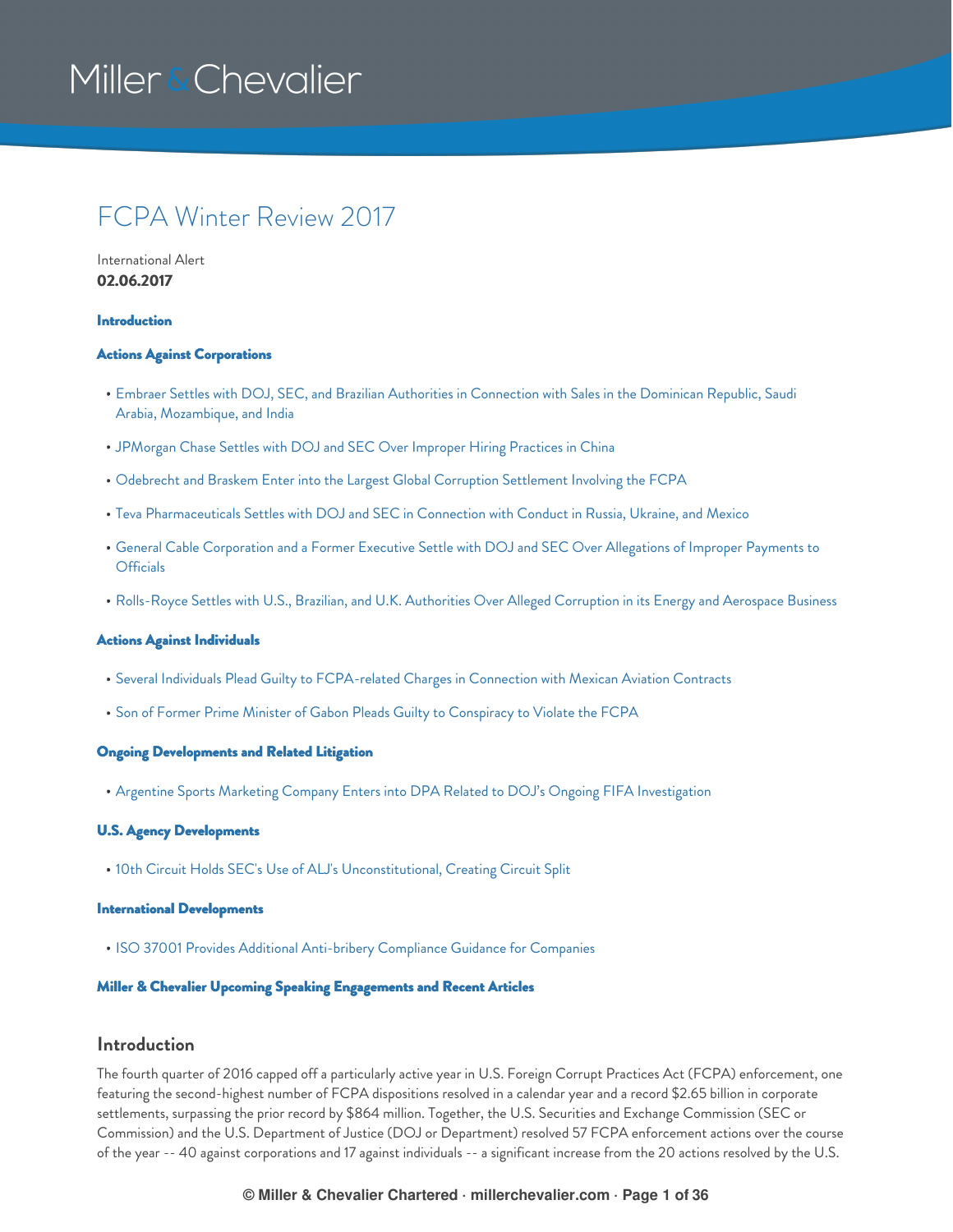authorities in 2015.

The scope and magnitude of several recent bribery-related settlements highlight the rise of global anti-corruption enforcement in 2016, a development driven in part by U.S. authorities and the FCPA. For example, in December, the Brazilian construction company Odebrecht S.A. and its petrochemical producer subsidiary, Braskem S.A., resolved Petrobras-related bribery allegations with Brazilian, U.S., and Swiss authorities in a coordinated settlement that imposed the largest monetary disposition ever, with penalties, disgorgement and pre-judgment interest exceeding \$3.5 billion. In total, four FCPA enforcement actions last year - including the combined Odebrecht/Braskem settlements with the DOJ and SEC -- landed on the "top ten" list of FCPA settlements by dollar value, with settlement values ranging from \$397.5 million to \$519 million.

The flurry of enforcement activity to end 2016, together with the ten FCPA dispositions U.S. authorities entered into during the first 20 days of 2017, reflect a considerable spike in FCPA enforcement in the final weeks of the Obama presidency. Given the imminent change in DOJ and SEC leadership and the possibility that priorities and policies related to corporate liability and foreign public corruption could shift under the Trump administration, this recent uptick in FCPA enforcement activity appears to reflect a push by the agencies to conclude numerous ongoing FCPA investigations before January 20, 2017.

### **Enforcement Trends in 2016**

The SEC entered into a record 24 corporate FCPA dispositions in 2016, a total that significantly exceeds any other year but the previous record-high of 23 from 2010. The DOJ, meanwhile, ended the year with 16 corporate FCPA dispositions, a total that is slightly higher than, but still generally on par with, its typical corporate enforcement levels over the last ten years. The agencies' totals for the year highlight the gradual shift in their respective focuses, which we have touched on in past FCPA [Reviews,](https://www.millerchevalier.com/node/15563#Introduction) with the SEC casting a broader net for corporate violators, while the DOJ narrows its focus on larger, more significant enforcement actions.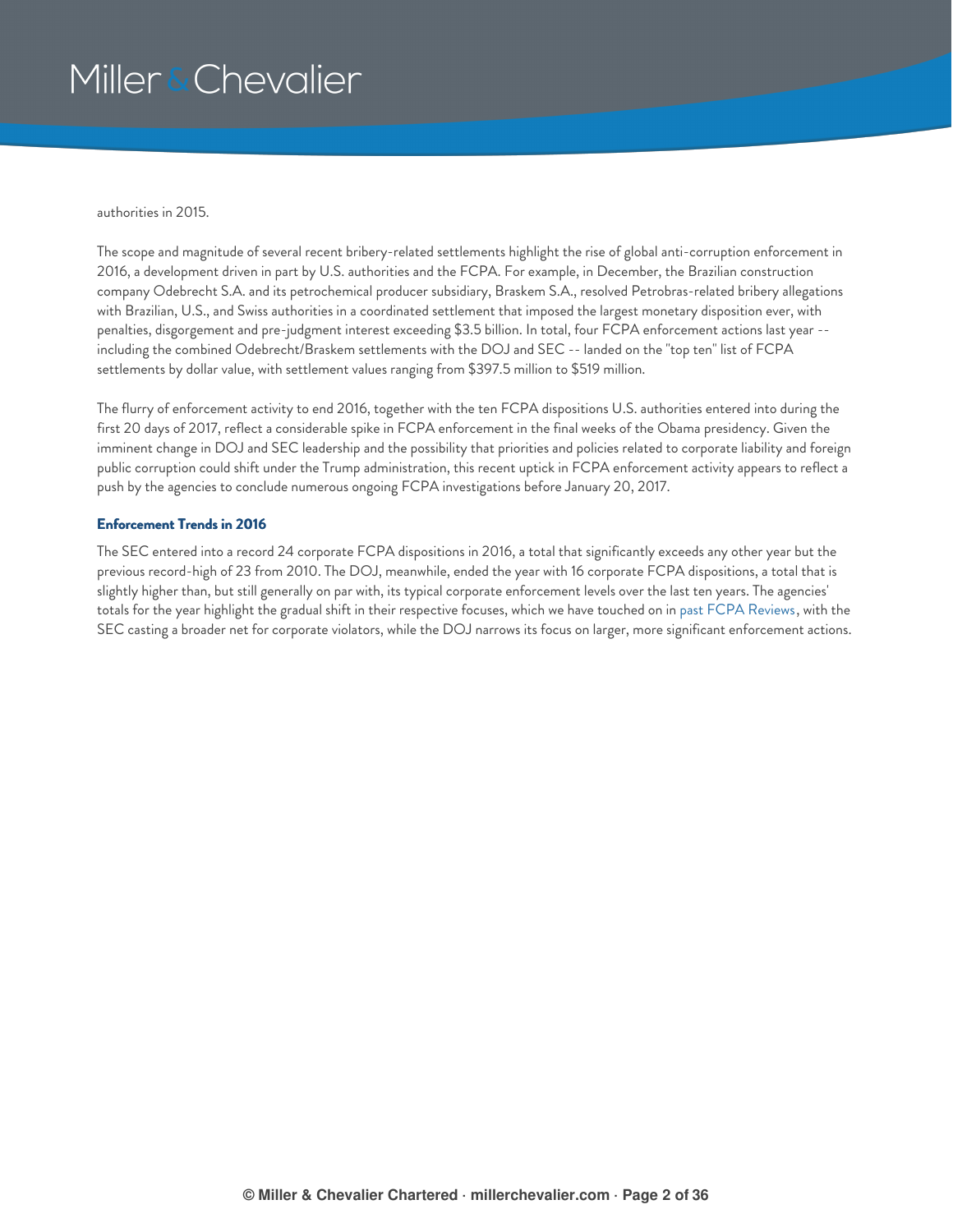

The brisk pace of FCPA enforcement in 2016 accelerated further in the year's fourth quarter, with enforcement actions involving 13 corporations and six individuals. Of these, the DOJ entered into eight corporate dispositions and five individual plea agreements, surpassing the Department's total of 12 dispositions in the first three quarters of the year. The SEC, meanwhile, entered into five corporate dispositions and one individual settlement during the last quarter of 2016.

The steady flow of corporate settlements announced by the agencies over the last three months of 2016 reflected combined criminal and civil penalties and disgorgement ranging from \$75 million to \$519 million and allegations of improper conduct around the globe, without a particular emphasis on any one region. Given the general enforcement focus on China, which rose to extraordinary heights during the first nine months of 2016 (see, *e.g.*, our FCPA [Autumn](https://www.millerchevalier.com/node/15563#Introduction) Review 2016 ), the geographic diversity of the investigations resolved this past quarter is notable because only two of them involve China.

After nearly two years of resolving most enforcement actions unilaterally, all of the SEC's FCPA dispositions during the fourth quarter of 2016 involved parallel proceedings by the DOJ. On October 24, 2016, in the quarter's first FCPA resolution, Brazilian aircraft manufacturer Embraer S.A. entered into a coordinated settlement with the DOJ, the SEC, and Brazilian authorities to resolve charges related to bribe payments to government officials in the Dominican Republic, Saudi Arabia, and Mozambique, as well as an improper accounting scheme in India. On the U.S. side, Embraer accepted the entry of a complaint by the SEC and entered into a three-year deferred prosecution agreement (DPA) with the DOJ, agreeing to pay approximately \$205 million in combined penalties, disgorgement, and prejudgment interest, although the SEC agreed to credit the company up to \$20 million depending on the amount to be disgorged by Brazilian authorities in a parallel civil proceeding.

On November 17, 2016, the DOJ and SEC entered into an FCPA settlement with U.S.-based JPMorgan Chase & Co (JPMC)

### **© Miller & Chevalier Chartered · millerchevalier.com · Page 3 of 36**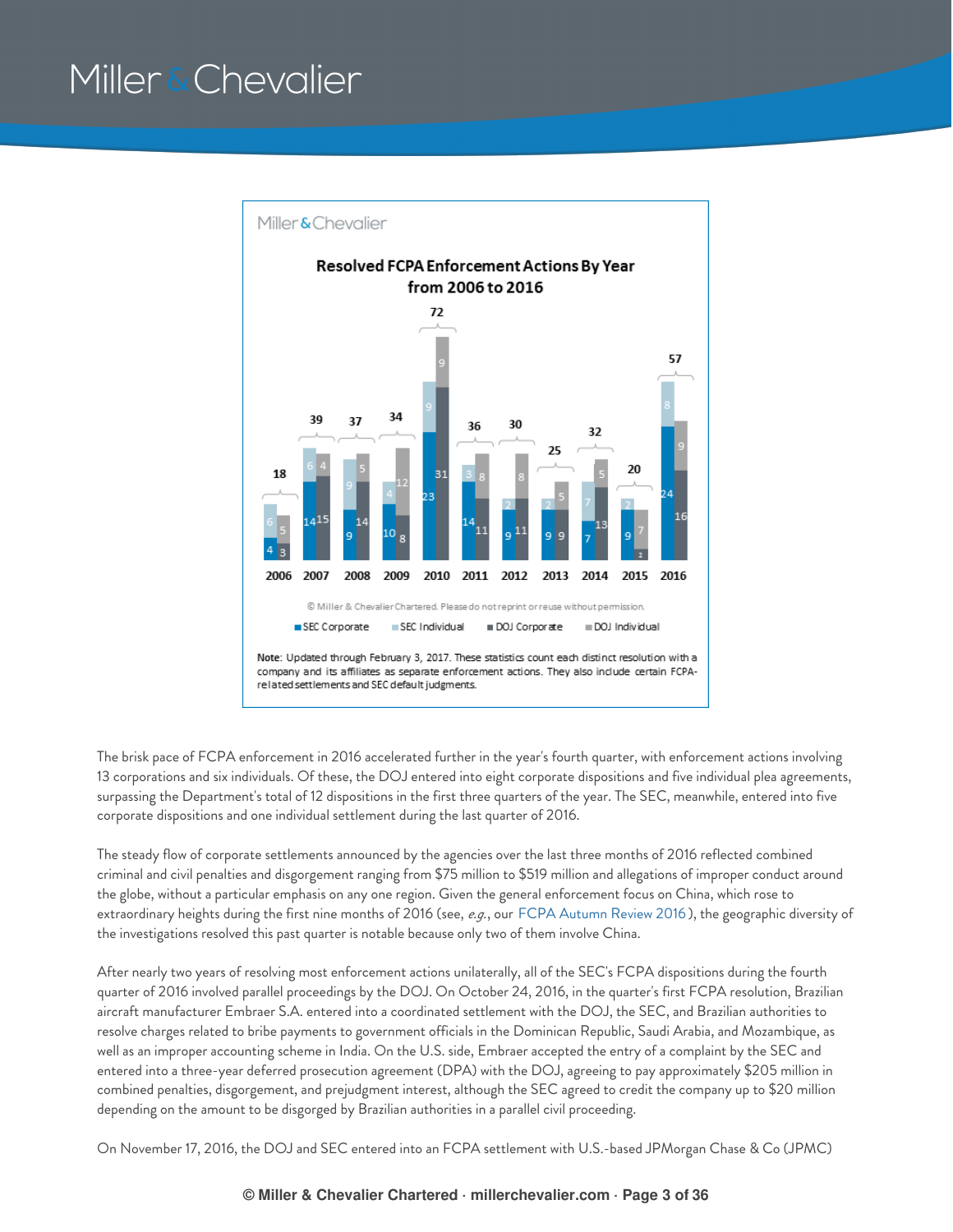and its Hong Kong subsidiary over an alleged scheme by the companies to gain advantage in banking deals by awarding jobs to the relatives and friends of certain Chinese government officials. In total, the companies agreed to pay a combined \$202.5 million in fines, disgorgement, and prejudgment interest to resolve the alleged FCPA violations, as well as a \$61.9 million civil penalty imposed by the Board of Governors of the Federal Reserve System for engaging in "unsafe and unsound practices" in the banking industry.

On December 20, 2016, U.K.-based power-systems manufacturer Rolls-Royce entered into a DPA with the DOJ as part of a coordinated resolution with the U.K., U.S., and Brazilian authorities over alleged bribes to win government contracts in Angola, Azerbaijan, Brazil, Iraq, Kazakhstan, and Thailand. The DPA stayed under seal until January 17, 2017, when the U.K. Serious Fraud Office (SFO) finalized its own DPA with the company, concluding the SFO's largest-ever investigation and foreign-bribery settlement. In total, Rolls-Royce agreed to pay approximately \$800 million, including a nearly \$170 million criminal penalty in the United States.

All the remaining corporate enforcement actions of the fourth quarter took place in December. On December 21, 2016, Brazilian, U.S., and Swiss authorities entered into coordinated settlements with Odebrecht and its subsidiary Braskem over an alleged bribery scheme spanning at least 11 countries -- the first of several anticipated multinational resolutions to arise out of "Operation Car Wash," the Brazilian corruption investigation into state oil company Petrobras. Although the exact resolution amount is uncertain pending Odebrecht's sentencing in April 2017, court documents suggest that the total amount of penalties and disgorgement the companies will pay worldwide will top \$3.5 billion. In the United States, Odebrecht and Braskem each pled guilty to criminal charges in dispositions with the DOJ, with Braskem also entering into a civil settlement with the SEC. Under Odebrecht's plea agreement, its overall criminal fine is subject to an ability-to-pay analysis, with Brazil to receive 80 percent of the total imposed while the United States and Switzerland each will receive 10 percent. For its part, Braskem agreed to pay a criminal penalty of \$94.8 million to the United States -- 15 percent of its \$632 million criminal penalty, with the rest split between Brazilian authorities (70 percent) and Swiss authorities (15 percent) -- as well as \$325 million in disgorgement, including \$65 million to the SEC and \$260 million to Brazilian authorities. Based on Odebrecht's representation that it can only afford to pay a criminal fine of \$2.6 billion, and given the amount to be paid by Braskem, the companies will collectively pay at least \$420 million to the U.S. authorities to resolve the FCPA enforcement actions.

On December 22, 2016, the DOJ and SEC entered into a combined settlement with Israeli company Teva Pharmaceutical Industries Ltd. (Teva) and its Russian subsidiary Teva LLC (Teva Russia) over the alleged bribery of government officials in Russia and Ukraine, and internal-controls violations in Mexico. To resolve the DOJ charges, Teva entered into a DPA with the Department and Teva Russia pled guilty to a conspiracy count, with Teva agreeing to a total criminal penalty of \$283.2 million. To resolve the SEC's investigation, Teva agreed to pay more than \$236 million in disgorgement and interest. At \$519 million, the combined settlement is the fourth-highest in FCPA history.

The final FCPA settlement of the year, announced on December 29, 2016, involved the DOJ's and SEC's parallel settlements with U.S. cable and wire distributor General Cable Corporation (GCC) over allegations of improper payments to government officials in Angola, Bangladesh, China, Indonesia, and Thailand to win business. The company entered into a non-prosecution agreement (NPA) with the DOJ and consented to the imposition of an SEC Order, agreeing to pay a total of approximately \$75.75 million in penalties, disgorgement, and prejudgment interest.

Odebrecht's settlement with the DOJ highlights an interesting aspect of the Department's FCPA Pilot [Program](https://www.justice.gov/criminal-fraud/file/838416/download), which promises certain incentives to companies that self-report potential FCPA violations and cooperate with the DOJ (see our FCPA Spring Review 2016). In parallel with the stated benefits of the Program, companies that do not voluntarily [self-disclose](https://www.millerchevalier.com/node/15563#Introduction) can receive no more than a 25 percent reduction off the bottom of the fine range suggested by the U.S. Sentencing Guidelines (see Section B.1 of the Program [guidance](https://www.justice.gov/criminal-fraud/file/838416/download)). Odebrecht's ultimate criminal penalty, however, will likely reflect a reduction larger than the 25 percent provided for in its DPA as a result of an ability-to-pay analysis to be performed by the court.

Although the DOJ has not expressly stated whether the 25 percent discount limit applies to investigations that commenced before

#### **© Miller & Chevalier Chartered · millerchevalier.com · Page 4 of 36**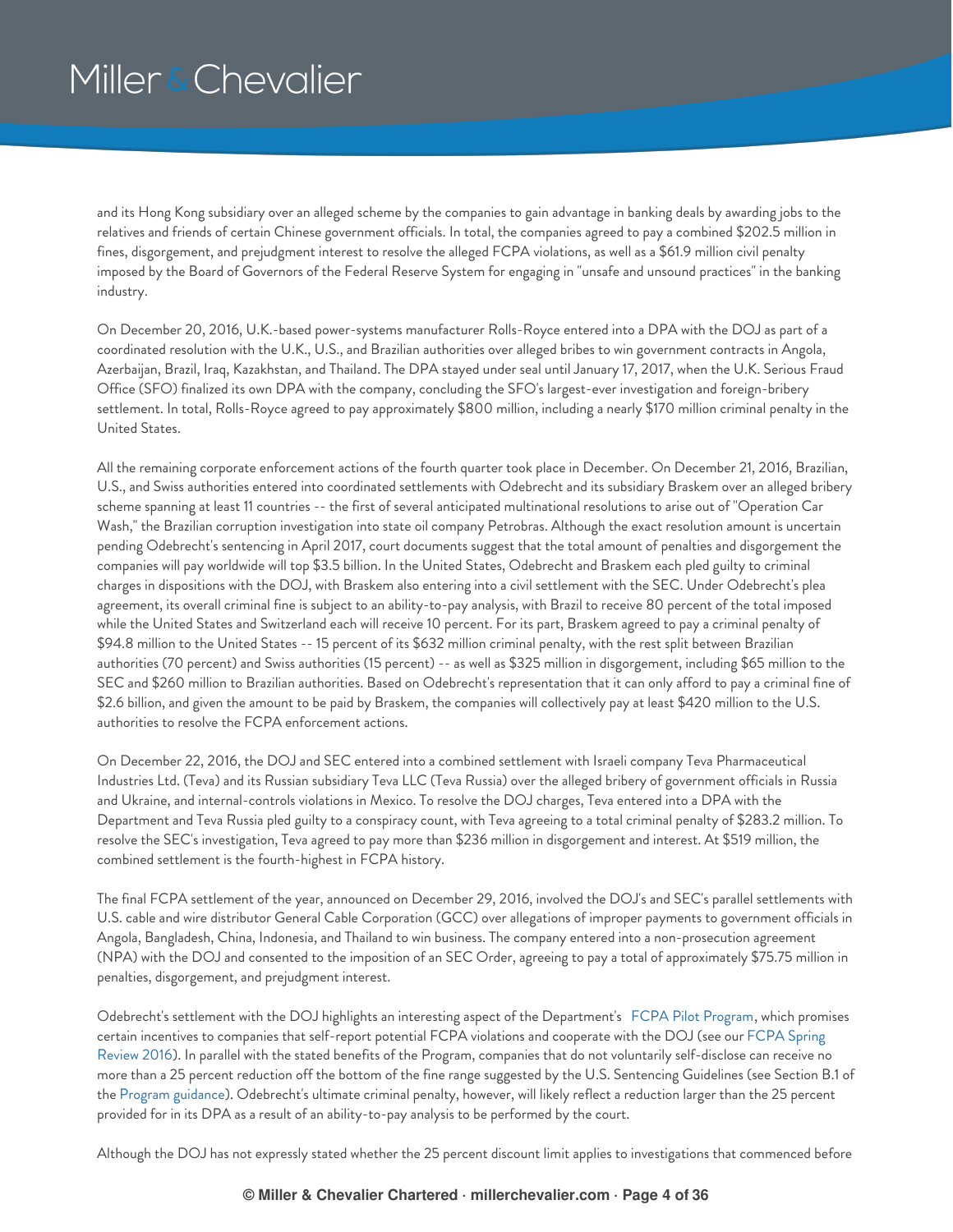the Program's launch, the guidance notes that the Program applies "to all FCPA matters handled by the Fraud Section." In practice, the Department appears to have applied the Program's terms retroactively: since the Program's announcement, no company that failed to voluntary disclose has obtained a fine reduction of more than 25 percent from the DOJ, regardless of its level of cooperation, even if the settlement papers did not explicitly refer to the Pilot Program; Odebrecht would be the first. In contrast, before the Pilot Program, the DOJ would periodically grant discounts of greater than 25 percent despite a failure to voluntarily self-disclose, such as 45 percent to VimpelCom Ltd. (see our FCPA Spring [Review](https://www.millerchevalier.com/node/15542#VimpelCom) 2016), 53 percent to Alcoa Inc. (see our FCPA Spring [Review](https://www.millerchevalier.com/node/15488#Alcoa) 2014), and 30 percent to Data Systems & Solutions (see our FCPA [Summer](https://www.millerchevalier.com/node/15459#data) Review 2012).

Beyond corporate enforcement, the DOJ and SEC have continued to pursue FCPA cases against individuals, with the fourth quarter of 2016 capping off an active year that included nine individuals entering FCPA-related guilty pleas in DOJ prosecutions and eight individuals settling FCPA-related charges with the SEC.

Of the DOJ's nine prosecutions, five came in the fourth quarter of 2016. The first, Samuel Mebiame, pled guilty to conspiracy to violate the FCPA in connection with the underlying allegations raised in the September 2016 FCPA enforcement action against New York-based hedge fund Och-Ziff Capital Management Group LLC (Och-Ziff) (see our [Autumn](https://www.millerchevalier.com/node/15563#OchZiff) 2016 FCPA Review). Mebiame, a Gabonese national and son of the country's former prime minister, admitted that he acted as a "fixer" for Och-Ziff and its related entities, paying bribes to high-level government officials in Chad, Guinea, and Niger to obtain business opportunities, including mining rights. The other four individuals, Douglas Ray, Victor Hugo Valdez Pinon, Daniel Perez, and Kamta Ramnarine, pled guilty to FCPA and related charges in connection with more than \$2 million in bribes paid to Mexican officials to secure contracts between U.S. aircraft maintenance companies and Mexican government-owned entities. Two of the Mexican officials pled guilty to related non-FCPA criminal charges. The DOJ also indicted four individuals on FCPA-related charges in the fourth quarter of 2016: [NG](https://www.justice.gov/criminal-fraud/fcpa/cases/ng-lap-seng-and-jeff-c-yin) Lap Sen and Jeff C. Yin in connection with bribery allegations relating to a United Nations construction project in Macau (covered in our FCPA Spring [Review](https://www.millerchevalier.com/node/15542#United_Nations) 2016); and Joo [Hyun](https://www.justice.gov/usao-sdny/pr/four-individuals-charged-foreign-bribery-and-fraud-scheme-involving-potential-800) Bahn and Ban Ki Sang for allegedly conspiring to bribe a foreign official to close an \$800 million deal for a skyscraper in Hanoi, Vietnam.

As noted in Miller & Chevalier's January 2017 Executives at Risk [Newsletter](https://www.millerchevalier.com/node/15565), it appears that the Yates Memorandum (issued more than 15 months ago and previously discussed [here](https://www.millerchevalier.com/node/15542#Introduction) and [here](https://www.millerchevalier.com/node/15532#Intro)) has not yet resulted in a substantial increase in FCPA enforcement against individuals. It may still be too early to expect more than one-off enforcement actions specifically triggered by the Yates Memorandum, since building individual prosecutions can be time consuming even where an individual defendant chooses to plead guilty, let alone when the individual chooses to contest the charges. To the extent that charging decisions are a better indicator of the Yates Memorandum's impact, the number of newly initiated FCPA cases against individuals has also failed to increase significantly over the last year and a half. In 2015, for example, the Department charged eight individuals with FCPA offenses. In 2016, 10 were charged. It remains to be seen whether there will be a substantial uptick in the prosecution of executives, especially since this is one area in which the DOJ's charging decisions are more likely to reflect some attitudinal changes under the Trump administration, as we discuss in the *Future of FCPA Enforcement* section below.

The sole individual enforcement action by the SEC during the fourth quarter was brought in connection with the Commission's FCPA-related settlement with GCC. Karl J. Zimmer, the company's former senior vice president responsible for sales in Angola, settled with the SEC on December 29, 2016, alongside the company's resolution with the Commission, agreeing to pay a \$20,000 penalty related to allegations that he knowingly circumvented internal-accounting controls when he approved certain improper commission payments in violation of the FCPA.

#### **2017 Enforcement Actions to Date**

As noted above, January 2017 was extraordinarily busy in terms of FCPA enforcement, as the DOJ and SEC entered into more FCPA dispositions last month than in any January on record, with nearly all of this activity occurring during the last three weeks of former President Obama's term. Specifically, the DOJ entered into four corporate and two individual FCPA dispositions, while the SEC entered into four corporate FCPA dispositions. These enforcement actions, which are summarized below, will be covered in depth in our forthcoming FCPA Spring Review 2017.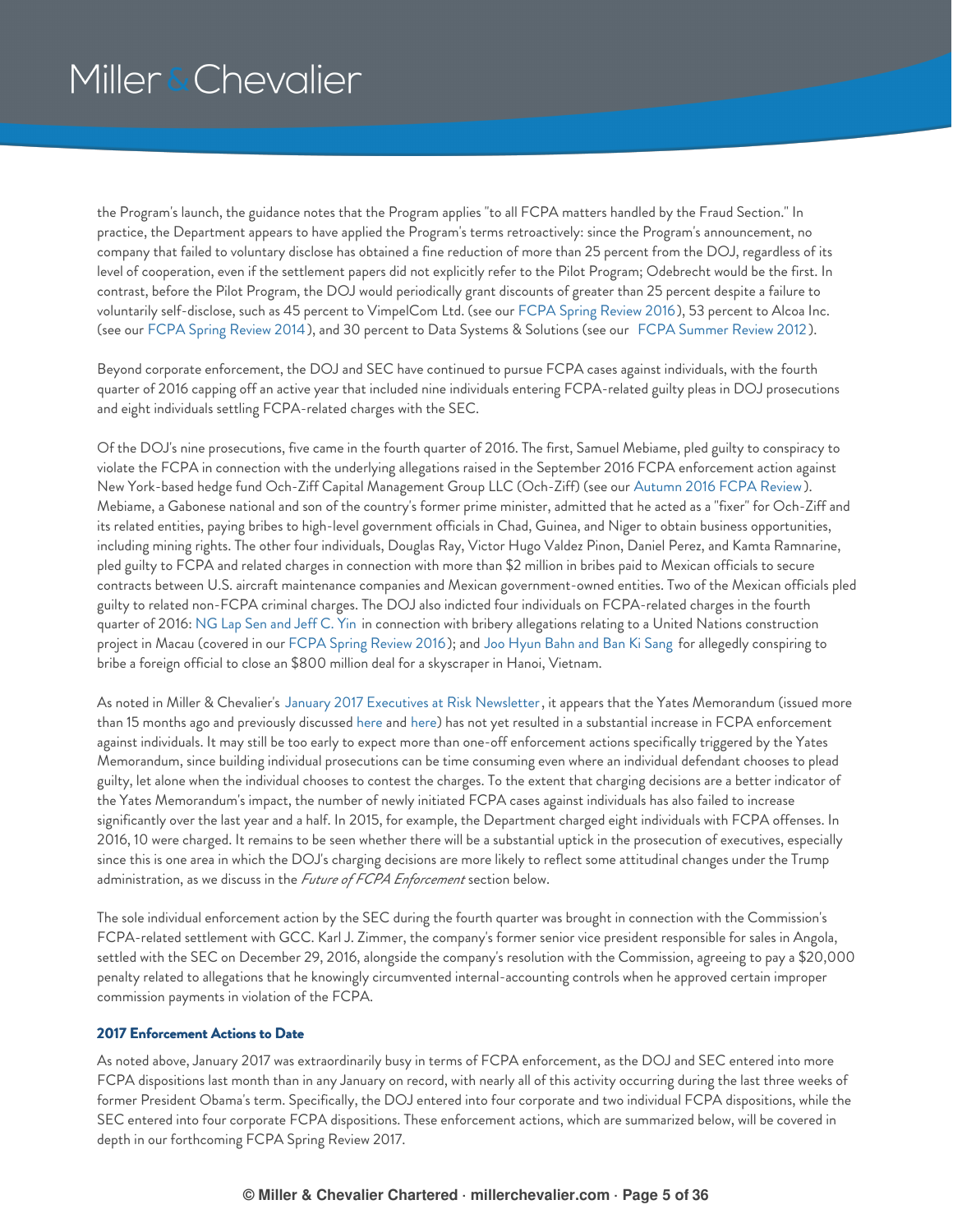- **Mondelēz International, Inc. / Cadbury Limited:** On January 6, 2017, the U.S.-based confectionery, food, and beverage company (formerly Kraft Foods, Inc.) and its U.K. subsidiary, Cadbury Limited (Cadbury), settled with the SEC in connection with alleged internal-controls and books-and-records violations related to certain conduct of Cadbury's Indian subsidiary that occurred in early 2010. Mondelēz is responsible for Cadbury's violations due to its acquisition of Cadbury's stock in February 2010. As part of the disposition, Mondelēz and Cadbury agreed to pay a civil penalty of \$13 million.
- **Charles Quintard Beech III and Juan Jose Hernandez Comerma:** On January 10, 2017, Beech, an owner of multiple Texas energy companies, and Comerma, a former general manager and owner of a Florida energy company, each pled guilty to one count of conspiracy to violate the FCPA, with the latter also pleading guilty to one count of violating the FCPA, in connection with the U.S. government's ongoing investigation into bribery involving Venezuela's state-owned and state-controlled oil company, Petroleos de Venezuela S.A. (PDVSA). According to court documents, the defendants offered or paid bribes and provided recreational travel and entertainment to multiple PDVSA officials to win business or secure favorable treatment. The defendants will be sentenced on July 14, 2017.
- **Zimmer Biomet Holdings, Inc. and JERDS Luxembourg Holding S.ár.l.:** On January 12, 2017, the U.S.-based manufacturer of medical implant devices settled FCPA charges with the DOJ and SEC related to its operations in Mexico and Brazil. As part of the parallel settlements, the company entered into a three-year DPA with the DOJ for violating the internal-controls provisions of the FCPA. The same day, the SEC ordered the Company to cease and desist violations of the FCPA's anti-bribery, booksand-records, and internal-controls provisions. The Company also agreed to retain an independent compliance monitor for not less than two years. In addition, the Company's Luxembourg subsidiary pled guilty to causing violations of the FCPA's books-andrecords provisions in connection with its operations in Mexico. The agencies imposed more than \$30 million in penalties, disgorgement, and prejudgment interest. Of note, the U.S.-based manufacturer's predecessor previously entered into a threeyear [FCPA-related](https://www.millerchevalier.com/node/15551#Biomet) DPA with the DOJ in March 2012. This settlement follows a June 2016 DOJ claim (discussed in our FCPA Summer Review 2016) that the U.S.-based manufacturer breached its earlier DPA based on unspecified conduct in Brazil and Mexico -- the same two countries at the center of the new resolution.
- **Sociedad Química y Minera de Chile:** On January 13, 2017, the Chilean chemicals and mining company settled with the DOJ and SEC over allegations that it made payments through the use of fictitious invoices to Chilean politicians, political candidates, and other individuals close to them (collectively referred to as "politically exposed persons"), violating the books-and-records and internal-controls provisions of the FCPA. The company agreed to pay \$30.5 million in criminal and civil penalties and to retain an independent compliance monitor for two years.
- **Las Vegas Sands Corp.:** On January 17, 2017, the U.S. gaming and resort company entered into a NPA with the DOJ, resolving charges that the company violated the FCPA's internal-controls and books-and-records provisions in connection with business transactions in China and Macao. As part of the agreement, the company agreed to pay a criminal penalty of nearly \$7 million. This resolution comes approximately nine months after Las Vegas Sands Corp. entered into an FCPA-related resolution with the SEC, as described in our FCPA [Summer](https://www.millerchevalier.com/node/15551#Sands) Review 2016.
- **Orthofix International N.V.:** On January 18, 2017, the U.S.-based medical device manufacturer settled the SEC's charges that it violated the FCPA's books-and-records and internal-controls provisions based on allegations that the company's Brazilian subsidiary, Orthofix do Brasil Ltda., engaged third-party agents to make improper payments to doctors at government-owned hospitals to increase Orthofix's sales. The company agreed to pay \$6.1 million in civil penalties and disgorgement and to retain an independent compliance monitor for one year. The same day, Orthofix released a statement noting that the DOJ "has decided to take no further action with respect to this matter."

#### **Increase in Corporate Settlement Amounts**

We have updated our chart of "Ten Largest Corporate Settlements" to include the Teva and the Odebrecht/Braskem settlements, which rank, respectively, as the fourth and fifth largest FCPA combined settlements of all time.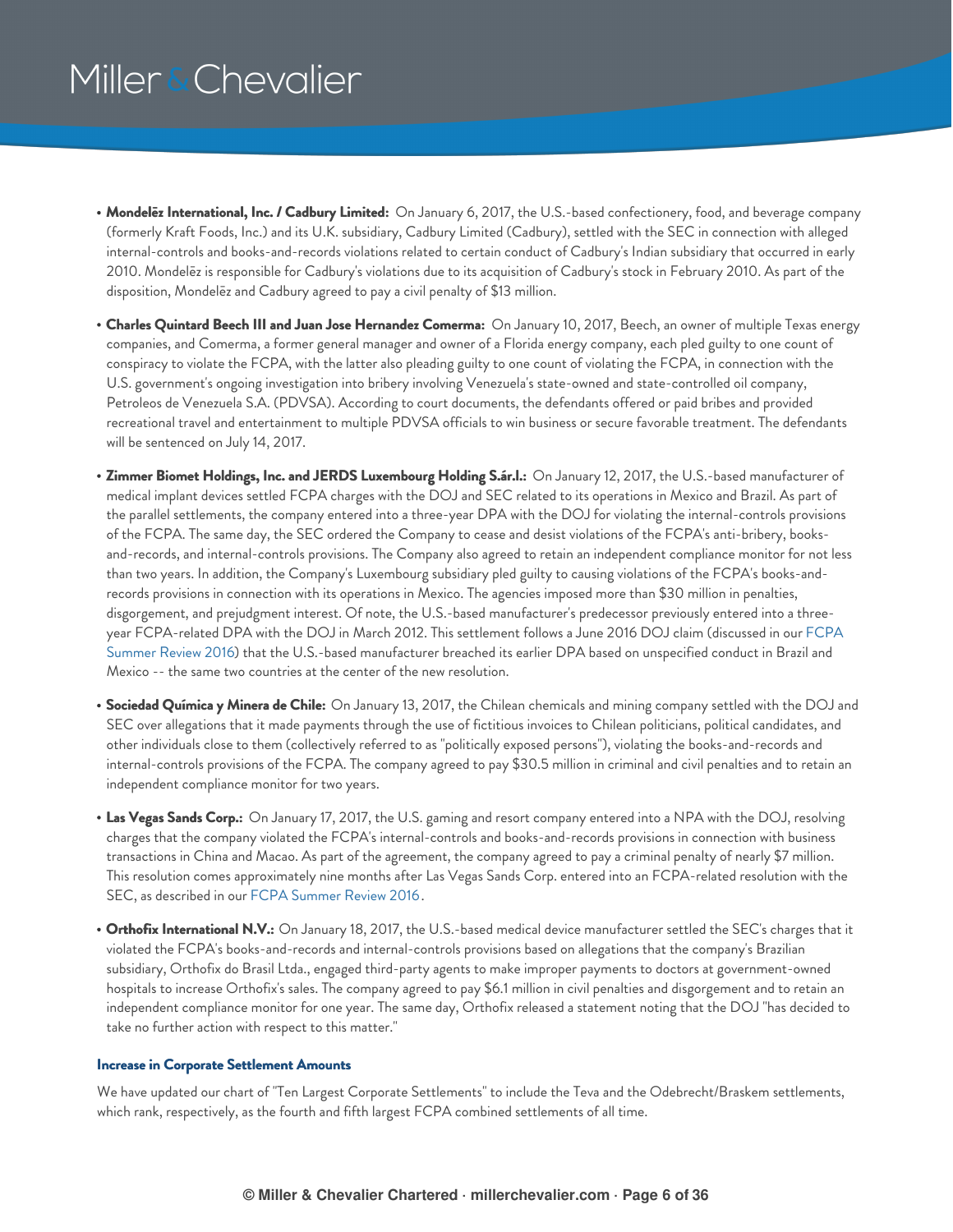

Of note, the oldest settlement in the top ten is Siemens AG's 2008 resolution, while six of the 10 settlements occurred in just the last three years. To get a better sense of how corporate FCPA settlement amounts have changed over time, we have also tracked the average size of corporate settlements dating back to the statute's enactment. As reflected in the chart below, we used threeyear averages to mitigate the anomalous effect that a major settlement would have on the average for any one year and to provide readers with historical context.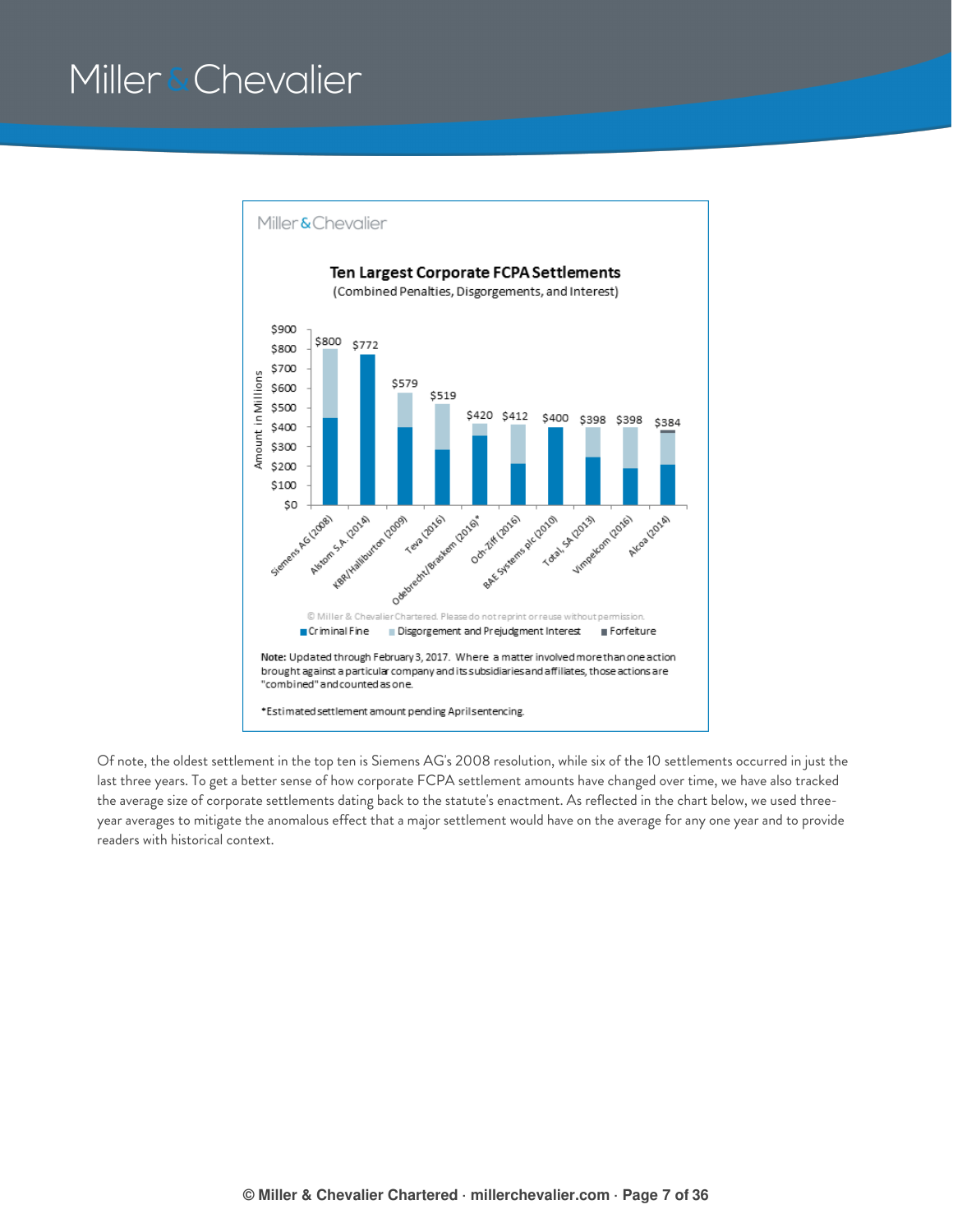

As the chart details, the average corporate settlement amount for the 2014-2016 period is the highest in FCPA enforcement history and more than double the average amount for the 2011-2013 period. The variation within the last three periods is due, in part, to some prominent actions in the "Top Ten" chart above. However, settlement amounts over \$100 million have become common and even settlement amounts in more routine enforcement actions over the last ten years have increased in size and scope. Indeed, while the median combined settlement amounts in FCPA cases were \$325,000 in the 2002-2004 period and \$2.98 million between 2005 and 2007, the median figures increased to \$15.67 million, \$15.85 million, and \$14.75 million over the last three three-year periods, respectively. In fact, the lowest settlement amount of any FCPA case in the fourth quarter of 2016 was over \$75 million. Overall, while the increase in average values is certainly susceptible to outliers, the use of three-year averages tends to even them out and the inclusion of six 2014-2016 settlements among the ten highest-ever settlement amounts is the strongest indication that settlement amounts are generally rising across the board.

### **Declinations**

In addition to the 56 resolved FCPA enforcement actions in 2016, to date we have identified 19 declinations -- or decisions to close an active FCPA investigation without enforcement -- by the agencies issued last year. Thus far, we have identified only one fourth-quarter declination by the DOJ for a total of 14 DOJ declinations for the year, matching the Department's previous high from 2013. On the SEC side, we have identified two fourth-quarter declinations, for a total of four declinations for the year.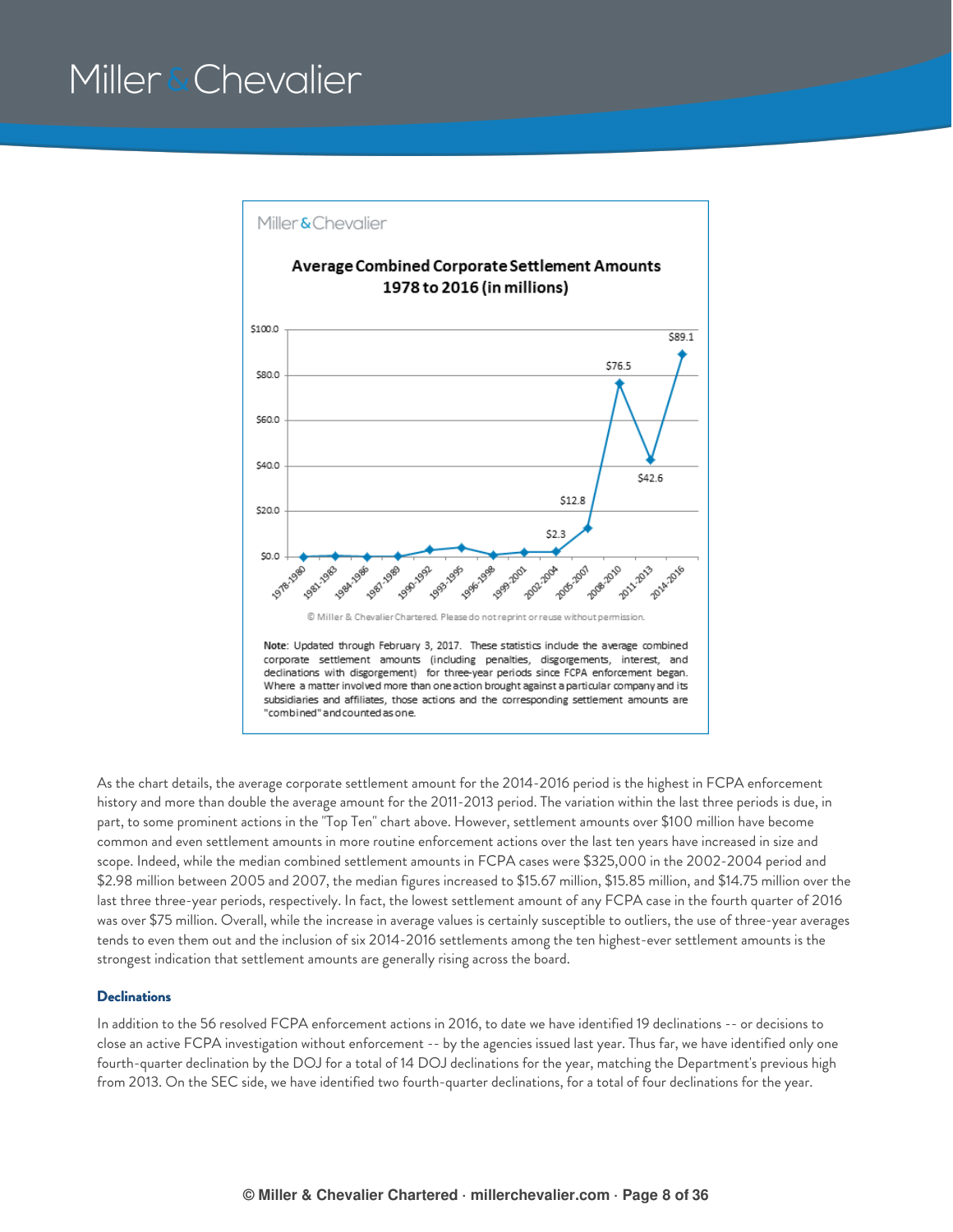

The three declinations issued by the agencies during the fourth quarter were:

- *Quanta Services, Inc.***:** In a Form [10-Q](https://www.sec.gov/Archives/edgar/data/1050915/000119312516762970/d252110d10q.htm) filed on November 8, 2016, the company, a provider of various services in the electricpower and oil-and-gas industries, disclosed that it received a declination from the SEC on October 27, 2016, in connection with the Commission's "inquiry into certain aspects of Quanta's activities in certain foreign jurisdictions, including South Africa and the United Arab Emirates." According to the company's disclosure, the "SEC did not allege any violations of law by Quanta or its employees" but had "requested that Quanta take necessary steps to preserve and retain categories of relevant documents, including those pertaining to Quanta's U.S. Foreign Corrupt Practices Act compliance program." Ultimately, the Commission "notified Quanta that it had concluded its investigation and, based on the information received, did not intend to pursue further action in connection with this inquiry."
- *Fairmount Santrol Holdings Inc.***:** In a [Form](https://www.sec.gov/Archives/edgar/data/1010858/000119312516770417/d205155d8k.htm) 8-K filed on November 17, 2016, the company announced that "the Company was notified by the SEC [on November 3, 2016,] that the SEC staff completed its investigation regarding possible violations of the FCPA and that the SEC does not intend to pursue enforcement action against the Company." The company, a provider of highperformance sand and sand-based products used in the oil and gas industry, had previously disclosed that the Commission was investigation possible FCPA violations "relating to matters concerning certain of the Company's international operations."
- *ABM Industries Inc.***:** In a [Form](https://www.sec.gov/Archives/edgar/data/771497/000162828016022122/abm10312016-10k.htm) 10-K filed on December 21, 2016, the facility management company stated that in December 2011, it had voluntarily disclosed to the DOJ and SEC the results of its internal investigation into a matter relating to "services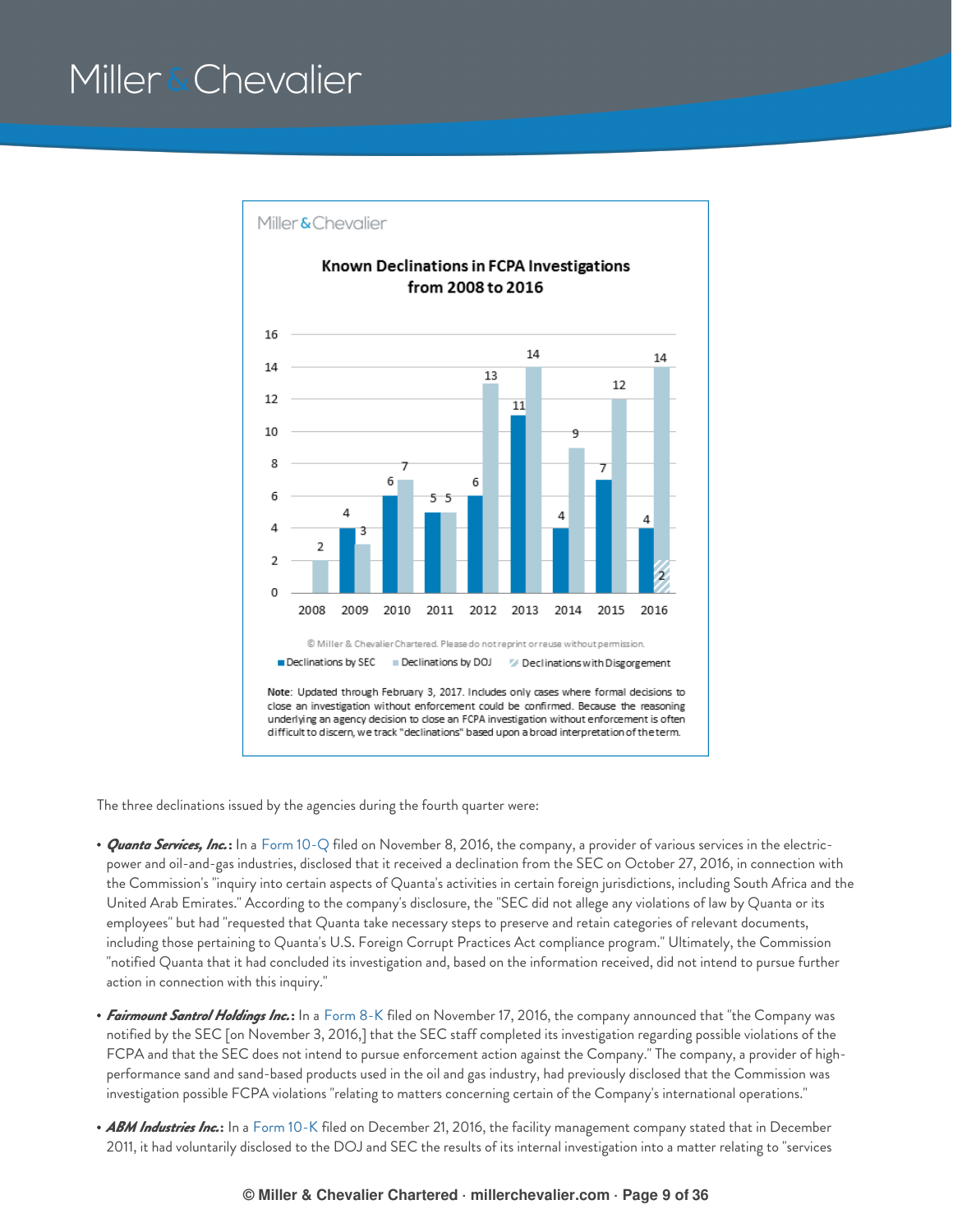provided by a foreign entity affiliated with a former joint venture partner of" a company that ABM had acquired. ABM noted that it cooperated with the government's investigation, and on "November 14, 2016, the Department of Justice advised us that its investigation was being closed without any action against us. Neither ABM nor the SEC has provided any information about a potential parallel investigation by the SEC."

Since the launch of the DOJ's FCPA Pilot Program, tracking declinations has become somewhat easier because the Department now publishes certain declination decisions in connection with the Program. Of the 14 DOJ declinations identified in 2016, the Department publicly announced five as being connected with the Pilot Program, as discussed in our FCPA [Autumn](https://www.millerchevalier.com/node/15563#Introduction) Review 2016 . The DOJ's sole declination this quarter, provided to ABM Industries, was not issued under the Pilot Program and, consistent with pre-Program practice, not publicly acknowledged by the Department. Instead, we identified it through a disclosure in the company's securities filings, as we did the two new SEC declinations.

Of note, the number of known declinations provided by the SEC or DOJ in 2016 is likely to rise in the coming months, since companies generally wait to announce the closure of investigations in their quarterly securities filings or annual reports, if they choose to disclose them at all. This practice generally means that there is a lag in identifying new declination decisions. As such, our declination totals are always subject to revision.

### *Known Investigations Initiated in 2016*

In parallel with an uptick in the resolution of existing FCPA investigations, the agencies initiated a substantial number of new FCPA-related investigations in 2016. To date, we have identified 32 FCPA-related investigations opened by the U.S. enforcement agencies in 2016, with that number likely to rise in the coming months as U.S. issuers make new disclosures in their upcoming annual reports filed with the SEC.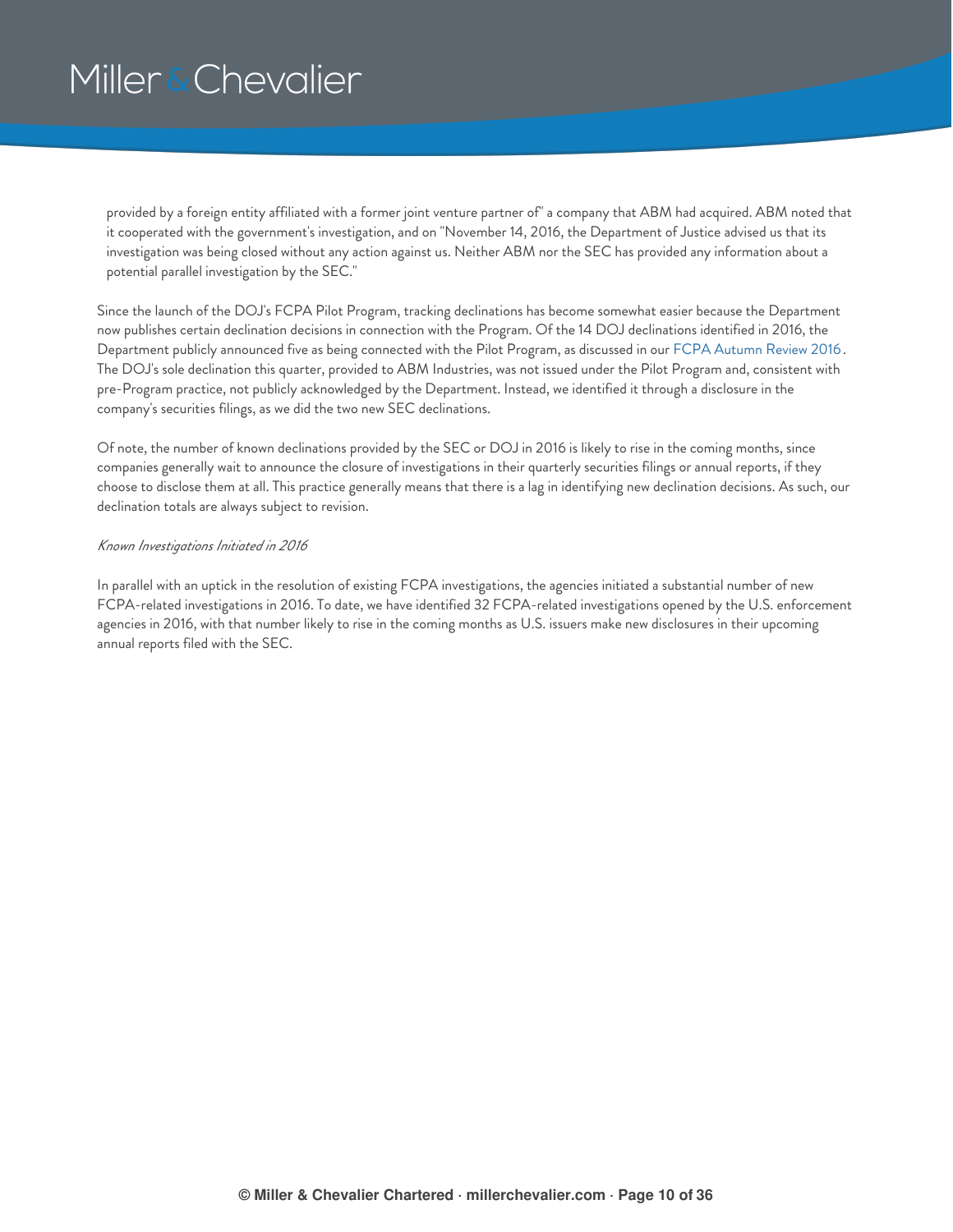

Although it might seem that the number of open investigations by the agencies has gone down over the course of the year -- with 56 resolved enforcement actions and 14 declinations on one side of the scale and 32 new investigations on the other -- this analysis ignores several relevant factors. More likely, the identification of a substantial number of FCPA investigations opened in 2016 suggests that the agencies' pipeline of cases remains full. One cannot directly compare the numbers of resolved enforcement actions, declinations, and new investigations, as a single investigation can often result in multiple enforcement actions or declinations. Moreover, there are likely additional investigations and declinations of which we are not yet aware because the government agencies or the companies involved have chosen to not publicly disclose them at this time. With respect to the chart above, since public companies sometimes wait months, or even years, to disclose the existence of an investigation in their securities filings -- with some choosing never to do so -- and since non-issuer companies often never disclose the existence of an investigation, the numbers in the chart are likely to rise, even for past years.

#### **Rise in Coordinated International Resolutions**

Odebrecht and Braskem's record settlements with Brazilian, U.S., and Swiss authorities, as well as the worldwide settlements entered into by Embraer and Rolls-Royce in the last several months, are only the latest in a succession of corruption investigations that the DOJ or SEC resolved in coordination with enforcement by foreign authorities. The following chart lists the top ten internationally-coordinated FCPA resolutions by overall settlement amount. We identified these resolutions based on language in settlement documents or official releases indicating that the U.S. and foreign authorities cooperated and coordinated with each other in bringing their respective enforcement actions. Note that our analysis excluded corporate resolutions with multiple authorities where coordination could not be established, such as resolved enforcement actions and follow-on resolutions premised on the same or overlapping conduct as the earlier actions.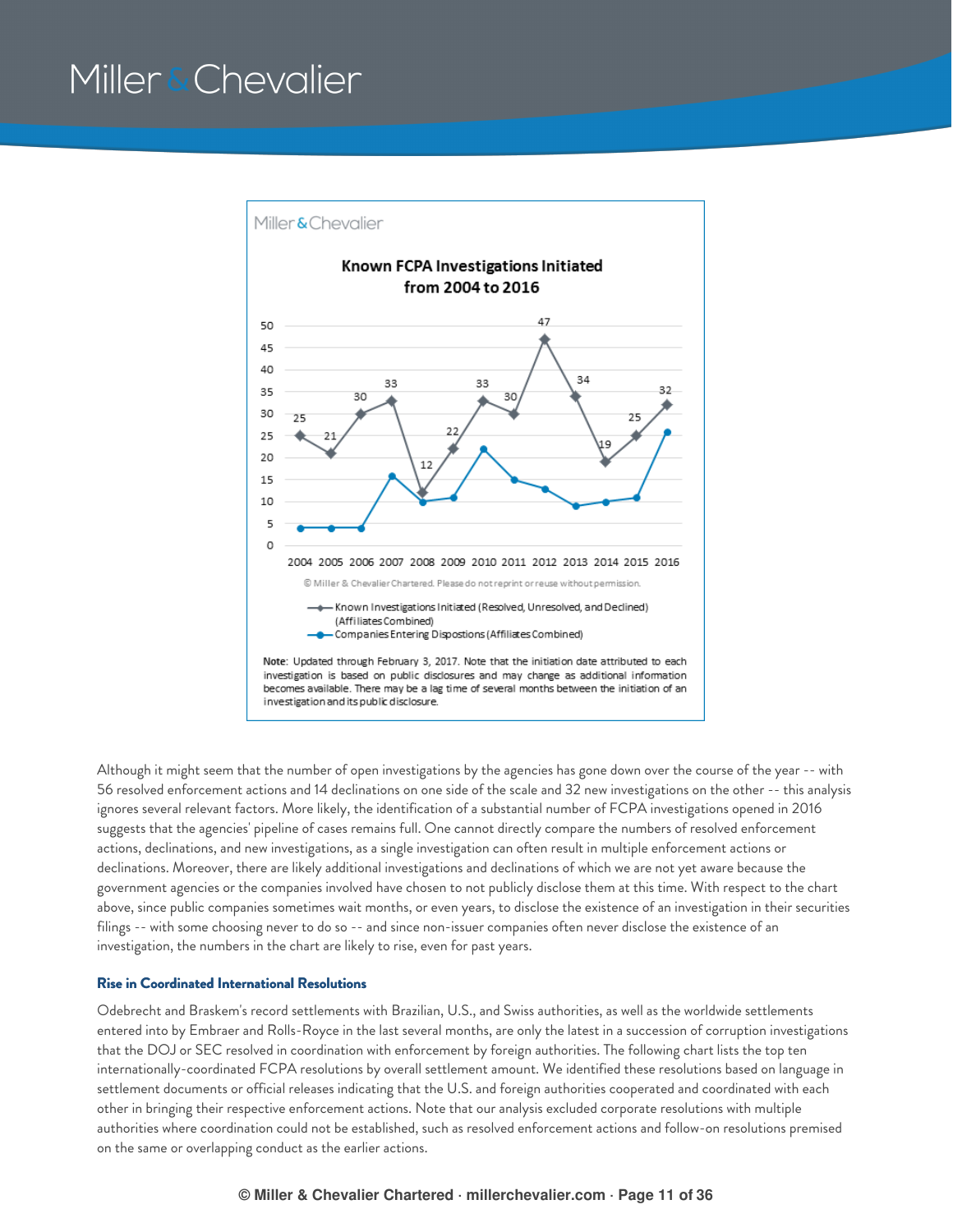

Siemens's 2008 settlement was among the first and, until recently, the largest anti-corruption resolution involving coordination between the United States and foreign enforcement authorities. It has been followed by a trickle of other internationallycoordinated settlements, reflecting the growing cooperation between U.S. and foreign authorities, particularly those in the United Kingdom, Germany, the Netherlands, and, more recently, Brazil. Statements from the DOJ attest to this increasing level of cooperation: in October 2016, for example, Fraud Section assistant chief Leo Tsao stated in an [interview](http://globalinvestigationsreview.com/article/1069920/doj-prosecutor-fcpa-pilot-programme-generating-more-voluntary-disclosures) that the DOJ's anticorruption attorneys "have lots of interactions with our foreign counterparts," and that such cooperation "has become a really useful tool, both in generating cases [and] in generating parallel cases where we work with counterparts." Mr. Tsao further remarked that the DOJ seeks to "encourage all of [its] partners to ... open up parallel investigations," adding that "when there are parallel investigations and other jurisdictions are actively pursuing the conduct that was relevant to their countries ... the DOJ is more than happy to step back at least for a part of the investigation to let everybody take a piece, relevant to that jurisdiction and to run with that."

The global Odebrecht / Braskem settlement took the phenomenon of multinational coordination of dispositions to a more complex level by involving enforcement authorities in three countries, with penalty and disgorgement amounts in each country calculated relative to each other and Brazil slated to receive the bulk of both. Less than a month later, the Rolls-Royce resolutions with the U.K., U.S., and Brazilian authorities again involved coordination among enforcement authorities from three nations, with the SFO to receive the largest share of the settlement amount this time.

This uptick in coordinated multinational resolutions, considered together with the emergence and enhancement of anti-corruption legal regimes around the world, suggests that global settlements, once a rare phenomenon, are becoming a standard component of the DOJ's and SEC's current approach to anti-corruption enforcement.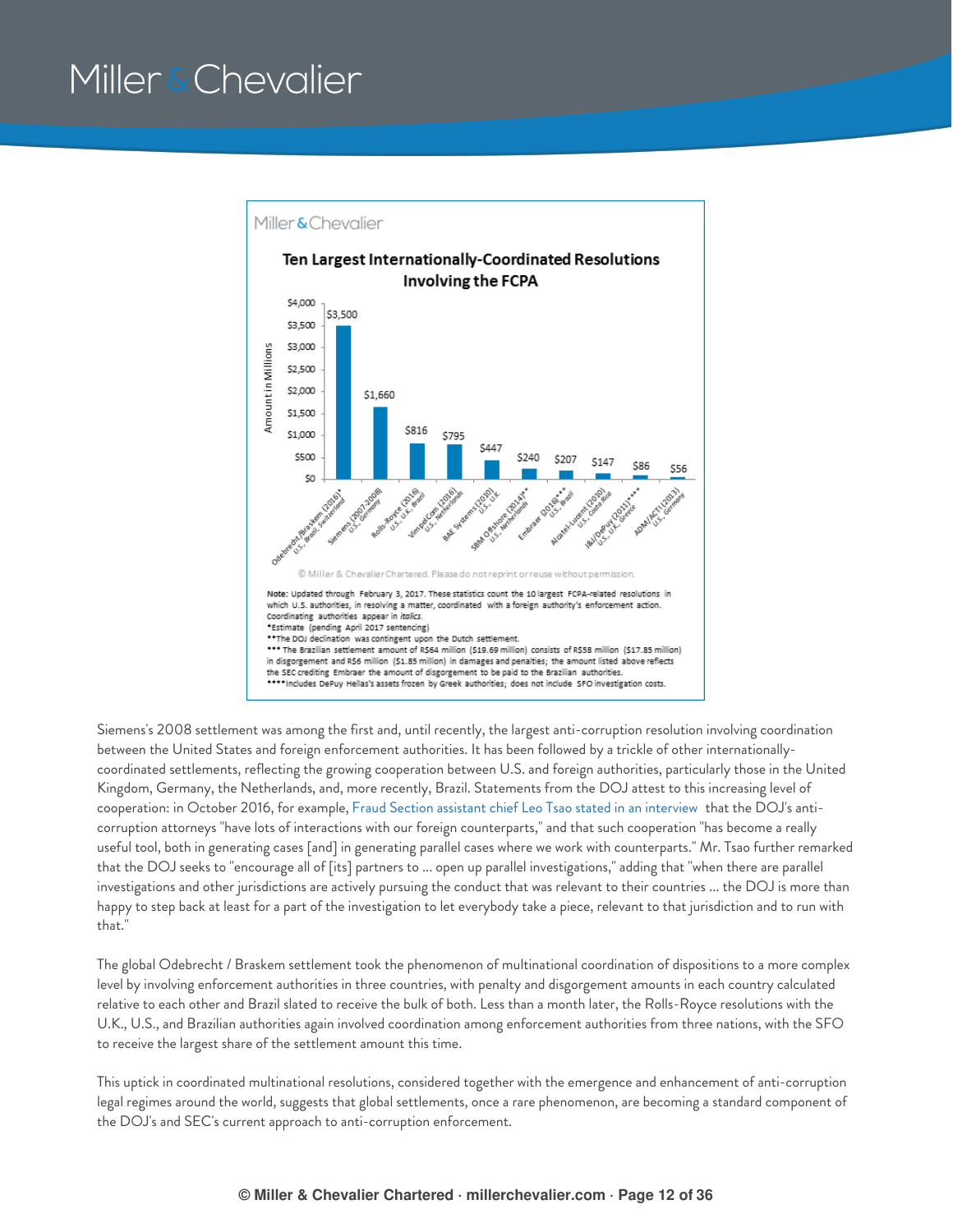### **Future of FCPA Enforcement**

When discussing recent enforcement developments, trends, and statistics, the elephant in the room is how FCPA enforcement might be handled going forward by the Trump administration. While speculation about DOJ and SEC priorities under President Trump is rife, it is too soon to tell whether the change in administration might portend any specific changes in the DOJ's or SEC's enforcement or regulatory priorities, or even a renewed effort to amend the statute. Indeed, the new administration's approach to various policies has been characterized by an unpredictability that makes reading the tea leaves even more difficult than in the past.

It has been widely reported that President Trump criticized the FCPA in a 2012 [interview](http://video.cnbc.com/gallery/?video=3000089630&play=1), in which he stated that the statute is a "horrible law and it should be changed" because it puts U.S. businesses at a "huge disadvantage" relative to foreign businesses that he asserted are able to pay bribes to foreign officials without the same legal repercussions as U.S. companies. The President's comments evidence a general familiarity with the FCPA and provide a window into his views of the statute as of four-and-a-half years ago, before he began any formal campaigning for the U.S. presidency. One should be cautious, however, of reading too much into this stand-alone interview, as President Trump was a private citizen at the time whose businesses were potentially covered by the FCPA's scope. This view of the FCPA's effects was also consistent with other criticisms of the law that had been advanced by other U.S. corporate interests. In addition, the comments do not reflect the significant rise of international enforcement efforts in the intervening period (as we discuss above), which are directly relevant to the main criticism expressed in the interview. Finally, there is no indication that President Trump has given more thought to the FCPA or its enforcement since winning the election and taking office.

President Trump's nominee to head the SEC, Jay Clayton, likewise has expressed [reservations](http://www2.nycbar.org/pdf/report/uploads/FCPAImpactonInternationalBusinessTransactions.pdf) about the agencies' "zealous" approach to FCPA enforcement. In his capacity as the Chairman of a New York City Bar Association committee, he was one of several authors of a paper [released](http://www2.nycbar.org/pdf/report/uploads/FCPAImpactonInternationalBusinessTransactions.pdf) in 2011 discussing the FCPA and some proposed solutions to perceived problems with the statute and its enforcement. Notably, most of the committee's suggested improvements are incremental in nature and seek mainly to introduce more clarity and predictability into FCPA compliance and enforcement, rather than fundamentally alter the law or its objectives. And these proposals again were in line with other potential reforms being discussed by various business interests at the time. Moreover, the fact that a nominee has criticized the government's approach to enforcing the FCPA is not necessarily indicative of how the nominee will manage enforcement of the statute. For example, Andrew Weissmann, the current Chief of the Criminal Division's Fraud Section, was once heavily involved in a lobbying effort led by the U.S. Chamber of Commerce seeking reform of the FCPA, yet during his tenure at the DOJ, he has presided over a robust and assertive enforcement program and an expansion of international cooperation.

During his recent confirmation hearings, Senator Jeff Sessions, President Trump's nominee for U.S. Attorney General, addressed the FCPA, responding to a question from a member of the Senate Judiciary Committee with concerns about the Trump administration's commitment to enforcing the law. Although vague, Senator Sessions' [response](https://www.judiciary.senate.gov/imo/media/doc/Sessions%20Responses%20to%20Whitehouse%20QFRs.pdf) -- that "if confirmed as Attorney General, I will enforce all federal laws, including the Foreign Corrupt Practices Act and the International Anti-Bribery Act of 1998, as appropriate based on the facts and circumstances of each case" -- does not indicate any particular disagreement with the statute or its enforcement. Senator Sessions' response to a question relating to alleged fraudulent sales practices by Wells Fargo & Company sheds some additional light on his FCPA-relevant views. Acknowledging that "[c]orporations are subject as an entity to fines and punishment for violating the law, and so are the corporate officers," Senator [Sessions](http://globalinvestigationsreview.com/article/1080495/jeff-sessions-promises-to-enforce-the-fcpa-if-confirmed-as-attorney-general) stated that "[s]ometimes it seems to me ... that it's the corporate officers who caused the problem and should be subjected to more severe punishment than the stockholders of the company who didn't know anything about it." This line of thinking suggests an emphasis on individual prosecutions over corporate penalties, but is consistent with existing guidance already in place in both the Yates Memorandum and the FCPA Pilot Program.

Aside from Clayton and Sessions, it is unclear how several other nominees Trump has recently selected to fill key DOJ positions view the FCPA. Thus, it is not yet clear whether or how those individuals will reshape the administration's approach to interpreting and enforcing the statute. For instance, the appointment of Trevor McFadden, a former federal prosecutor and law firm partner, to oversee the DOJ Criminal Division's [Appellate](http://globalinvestigationsreview.com/article/1080470/baker-mckenzie-partner-to-oversee-criminal-division-fraud-section) and Fraud Sections (including the FCPA Unit) does not provide much insight into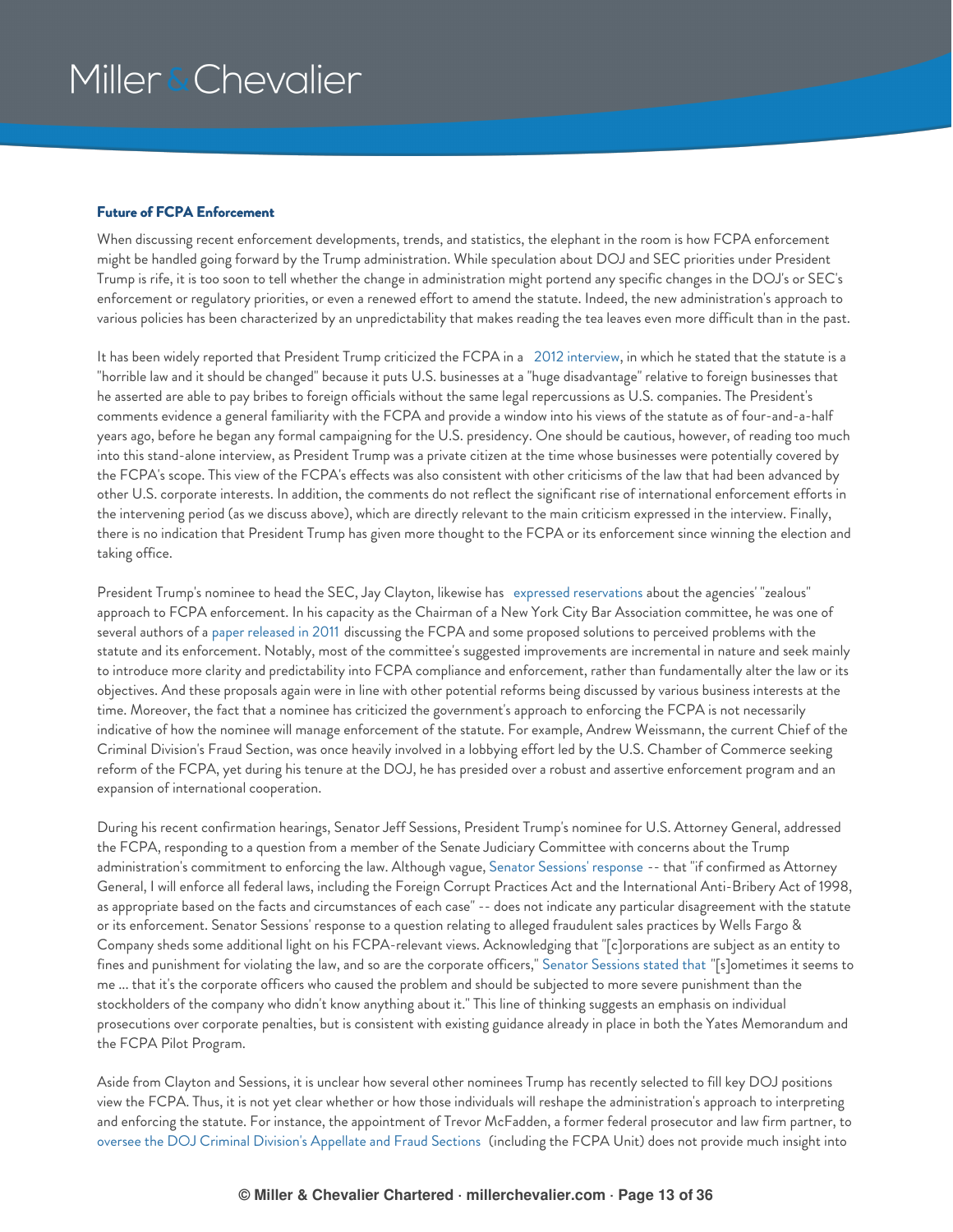the Trump Administration's priorities. Mr. McFadden has FCPA-related experience from his private practice, as well as significant prosecution experience at DOJ; however, Mr. McFadden's background does not provide enough public data on which to predict how he will approach enforcement of the FCPA, especially when the views of those nominated to several more senior DOJ positions remain unclear.

In addition, although the President and his executive agencies may influence policies and priorities affecting FCPA enforcement, any change to the statute's elements or scope would require Congressional action, and there is no indication at this time that Congress has any intent to revisit the Act.

Setting aside the treaty implications associated with amending the FCPA, the potential benefits of doing so in an era of global enforcement are unclear. The FCPA is now only one of several prominent anti-corruption regimes that companies around the world must consider when conducting business abroad. As we discuss above, several recent internationally-coordinated anti-corruption settlements suggest that we have entered a new era of global enforcement -- one being driven not only by the DOJ and SEC, but by increasingly empowered and assertive enforcement authorities from a number of countries worldwide.

There is no doubt that the future will bring new information that will clarify some of the questions discussed here, and we will continue to monitor and report on those developments. Despite some of the signals noted above that may suggest changes to the current enforcement climate, we would strongly recommend that companies continue to do business in compliance with current norms and legal guidance, and not bank on any such changes yet.

### <span id="page-13-0"></span>**Actions Against Corporations**

### <span id="page-13-1"></span>Embraer Settles with DOJ, SEC, and Brazilian Authorities in Connection with Sales in the Dominican Republic, Saudi Arabia, **Mozambique, and India**

On October 24, 2016, the DOJ and SEC announced that they reached an agreement with Embraer to settle FCPA-related charges in connection with sales activities in the Dominican Republic, Saudi Arabia, Mozambique, and India. The disposition with the U.S. authorities was coordinated with a simultaneously announced settlement between Embraer and the Brazilian authorities. Embraer is a global aircraft manufacturer, incorporated and headquartered in Brazil, that produces aircraft and parts for the commercial, defense, and executive jet markets. The company, initially a state-owned entity, was privatized in 1994. Embraer's shares are traded on the New York Stock Exchange (NYSE) through American depository receipts (ADRs), making the company an "issuer" under the FCPA.

Embraer entered into a three-year DPA with the DOJ to resolve criminal FCPA charges filed in the Southern District of Florida: one count of conspiracy to violate the anti-bribery and books-and-records provisions and one count of violating the internalcontrols provisions. As part of the DPA, Embraer agreed to pay a penalty of more than \$107 million, which, according to the DOJ documents, reflects a 20 percent discount below the low end of the U.S. Sentencing Guidelines range. The company also agreed to retain an independent compliance monitor for three years.

In addition, Embraer settled the SEC's claims that it violated the FCPA's anti-bribery, books-and-records, and internalaccounting-controls provisions. The company agreed to pay \$83.8 million in disgorgement and \$14.4 million in prejudgment interest, and the SEC agreed to credit up to \$20 million of the disgorgement that Embraer will pay to Brazilian authorities.

In Brazil, Embraer entered into a leniency accord with Brazil's federal prosecution ministry, the Ministério Público Federal (MPF), and Brazil's Comissão de Valores Mobiliários, the country's equivalent of the U.S. Securities and Exchange Commission. The leniency accord, which was signed on October 6, 2016, but announced the same day as the U.S. settlement, addresses allegations that Embraer violated Law 6404/76, a Brazilian securities law, and that certain Embraer directors engaged in transnational active corruption, money laundering, and false accounting. The company agreed to pay 64 million reais (approximately \$20.5 million) in disgorgement. According to the DOJ's press release [announcing](https://www.justice.gov/opa/pr/embraer-agrees-pay-more-107-million-resolve-foreign-corrupt-practices-act-charges) the settlement , Brazilian authorities have charged 11 individuals for their alleged involvement in Embraer's misconduct in the Dominican Republic. In addition, Saudi Arabian authorities have charged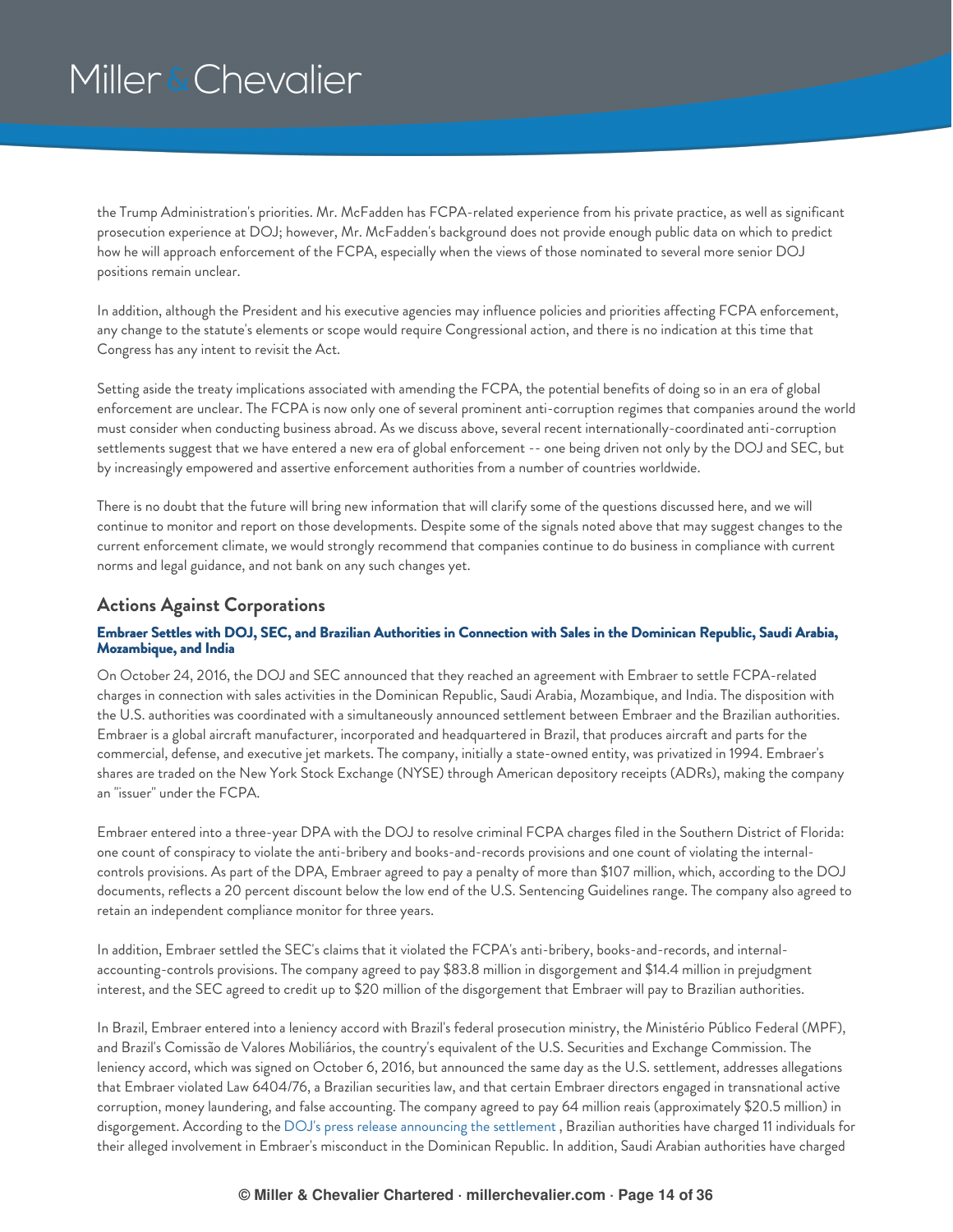two individuals for their involvement in the Saudi Arabia scheme.

Each of the alleged schemes -- in the Dominican Republic, Saudi Arabia, Mozambique, and India -- is discussed below. The common theme is that, between 2008 and 2011, Embraer allegedly funneled bribes to government officials through sham contracts in order to facilitate the sale of aircraft. The U.S. government documents state that senior company executives approved the various schemes, which in sum netted the company over \$83 million in profits. Two of Embraer's wholly-owned subsidiaries were also involved in the conduct that was subject to the dispositions: a U.S. subsidiary based in Delaware, Embraer Representations LLC (Embraer RL), as well as a Swiss subsidiary, ECC Investment Switzerland AG (ECC Investment).

### *Dominican Republic*

In 2007, Embraer began efforts to sell military aircraft to the government of the Dominican Republic. There was no public bid or tender for this sale, and Embraer negotiated the sale directly with the Dominican Republic's Air Force, Fuerza A é rea de República Dominicana (FAD). In 2008, when many of the terms of the sale had been negotiated with the Dominican Senate but the Senate had not yet approved the deal's financing, Embraer executives began discussing how they could influence the Dominican Senate to provide the necessary approvals. According to the settlement documents, Embraer executives coordinated with a Dominican official to pay 3.7 percent value of the contract -- roughly \$3.52 million -- to the official in exchange for the official's assistance in obtaining the Dominican Senate approval for the sale and financing.

According to the settlement documents, the Dominican official, a government official who could influence the FAD's decisions, promoted the Embraer deal before the Dominican Senate Finance Committee and the Dominican Senate. In September 2008, the Dominican Senate approved the financing for the deal. In December 2008, the Dominican Senate approved the sale and financing contracts, agreeing to purchase eight military aircraft for approximately \$96.4 million. Emails exchanged between Embraer executives uncovered during the investigation suggest that part of the commission requested by the Dominican official may have been intended for transfer to a Dominican senator. Furthermore, an email sent from the Dominican official to an Embraer employee on April 24, 2009, demanding that Embraer begin making the agreed-upon payments, referenced the fact that "interested and compromised parties" were exerting pressure on the Dominican official to receive their part of the payments promised.

The improper payments to the Dominican official were made via an agent and shell companies using a sham contract. The documents state that one executive in Embraer's legal department provided senior Embraer managers with guidance on how to conceal the true nature of the illegal payments. When some employees raised questions about the sales commission and sought guidance from senior Embraer executives, senior executives allegedly instructed the subordinates to find a solution that did not involve the legal department. Embraer executives worked with an agent to sign a sham agency agreement whereby Embraer would pay the agent's company a commission on successful aircraft sales. The sham contract stated that Embraer would pay the agent's company a commission based on a sale of aircraft to the Jordanian Air Force. However, the government documents state that an internal Embraer memo referred to the payments as related to aircraft sold to the government of Dominican Republic, not Jordan. In fact, the government documents assert that the agent rendered no services in connection with attempted sale to Jordanian Air Force.

### *Saudi Arabia*

In Saudi Arabia, Embraer paid bribes of about \$1.5 million in exchange for a \$93 million contract regarding the sale of business jets, according to the settlement documents. Embraer allegedly paid those bribes to officials of what the U.S. settlement documents refer to as a "Saudi Arabia Instrumentality." Based on public [statements](http://www.saudiaramco.com/en/home/news-media/news/embraer.html) made by Saudi Arabian Oil Company (Saudi Aramco) and Embraer's [settlement](http://www.cvm.gov.br/export/sites/cvm/noticias/anexos/2016/20161024-tcacembraer_v2.pdf) with Brazilian authorities, it appears that the instrumentality in question is Saudi Aramco, the state-owned Saudi Arabian oil giant.

According to the U.S. settlement documents, Embraer learned in 2007 that the Saudi Arabian Instrumentality was interested in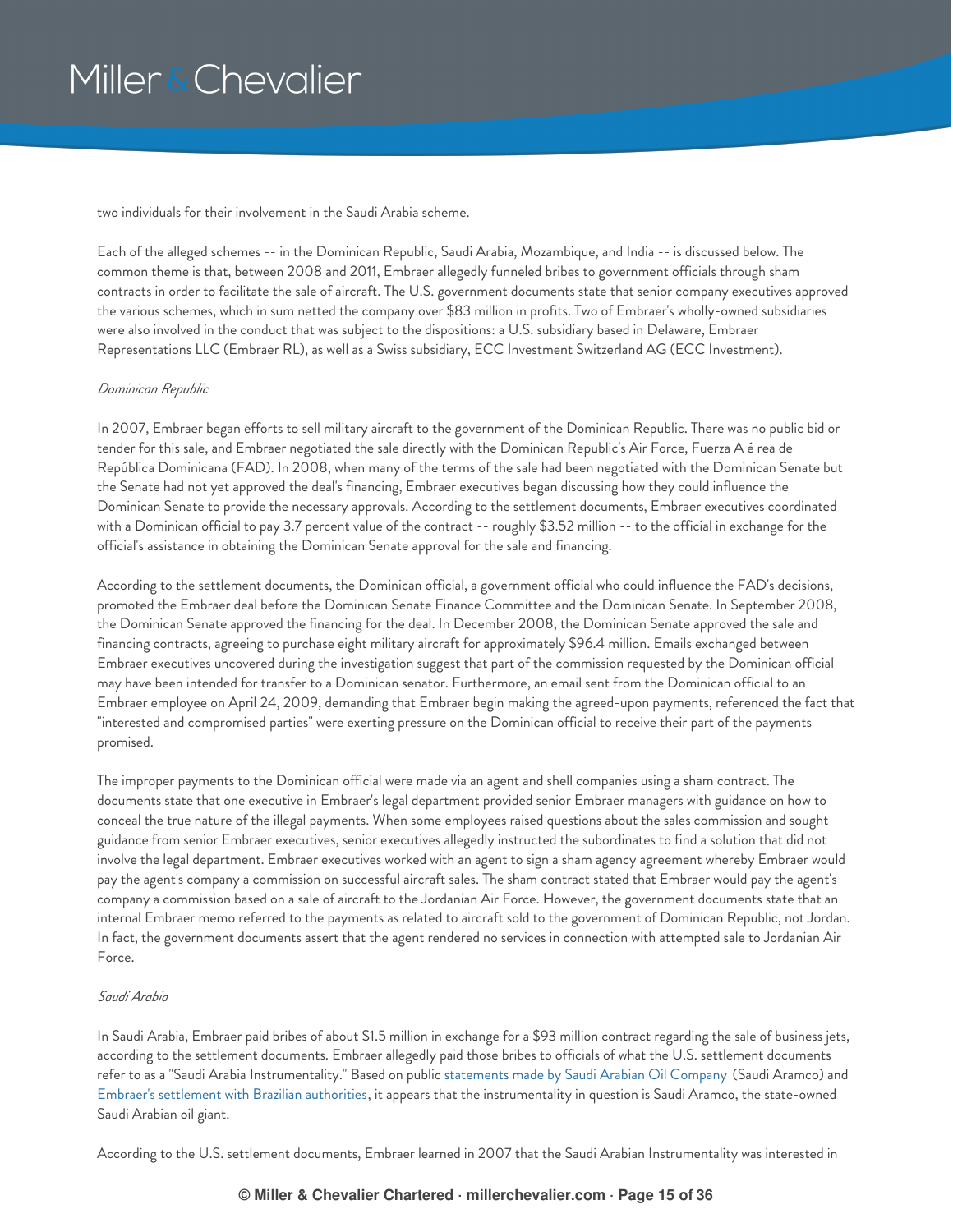purchasing executive jets; by 2009, the entity had narrowed down its possible supplier to Embraer and another competitor. The settlement documents state that Embraer executives and a Saudi Arabian official coordinated a deal whereby the official would help Embraer change the terms of the deal to make it more lucrative to Embraer in exchange for payments to the official. The Embraer executives, including one member of the legal department, allegedly devised a plan to conceal the payments to the Saudi Arabian official by funneling them through a South African agent that had no experience in the aircraft industry or in Saudi Arabia. According to the settlement documents, the South African agent transferred \$1.4 million of the \$1.65 million it received from Embraer RL to bank accounts in Saudi Arabia held by the Saudi Arabian official's longtime acquaintance, who in turn kept a portion of the \$1.4 million and transferred the remainder to the Saudi Arabian official. The payments were made from Embraer RL's bank account in New York to the agent's bank account in South Africa.

### *Mozambique*

According to the settlement documents, in 2008, Embraer submitted a formal proposal to Linhas Aereas de Mocambique, S.A. (LAM), a state-owned commercial airline in Mozambique, for the sale of two commercial aircraft with an option to buy two more at the same price. The company spent the following three years working to convince LAM to purchase from Embraer rather than competitors. During these negotiations, an agent who had never worked with Embraer contacted the company and stated that it would be serving as a consultant on the deal and emphasized that the company would need to pay a financial "gesture" upon delivering the aircraft to finalize the deal with LAM. The government papers state that, in response, Embraer executives worked with the agent to create a company to which Embraer could make consultancy payments, advising the agent that it should not be established in a tax-haven country. The Embraer executives and the agent negotiated the fee set-up that the agent would receive, and Embraer RL entered into an agreement with a company affiliated with the agent. The contract authorized the agent to sell Embraer aircraft to LAM, but the contract referred to the sale of aircraft that had already been completed several months prior to the execution of the agreement, and to services that the agent had not performed. The government's documents indicate that the negotiation for the alleged bribe started with Embraer offering \$50,000 and concluded with Embraer ultimately paying \$800,000 (\$400,000 per aircraft) in exchange for the sale of two aircraft, each sold to LAM at a cost of \$32 million.

### *India*

In India, the settlement documents note that the company improperly accounted for payments made in connection with the sale of aircraft to the Indian Air Force. Specifically, in 2006, Embraer entered into an agreement with a U.K. shell company affiliated with an agent. Under this agreement, Embraer agreed to pay the shell company a commission of nine percent of the value of defense contracts. Embraer believed that the agent could help ensure that any contract would be awarded on a single-source, rather than competitive, basis. According to the settlement documents, Embraer personnel thought the agreement with the agent was illegal under Indian law and thus took extra steps to conceal its existence, including by keeping the contract in a safety deposit box in London.

Shortly thereafter, Embraer entered into a memorandum of understanding (MOU) with India's Defense Research and Development Organization, which it thought would ultimately result in Embraer securing a contract for aircraft sales. In 2008, the Indian Air Force agreed to purchase Embraer aircraft, and the following day the agent contacted Embraer and demanded a payment of the commission due to him under the contract with the shell company.

The settlement papers state that, more than a year after Embraer was awarded its aircraft contract, ECC Investment, Embraer's wholly-owned Swiss subsidiary, executed an agency agreement with a Singaporean shell company affiliated with the agent and made payments on the contract. The documents indicate that the payment was for the agent's purported services to sell Embraer aircraft, but the Singaporean entity allegedly never performed services related to that sale or the sale to the Indian Air force. Embraer's books-and-records did not reflect that the transaction in India related to its arrangement with the agent.

The documents state that the illegal payments in the Dominican Republic, Mozambique, and Saudi Arabia were inaccurately recorded by Embraer's U.S. subsidiary and were consolidated into Embraer's financial statements.

### **© Miller & Chevalier Chartered · millerchevalier.com · Page 16 of 36**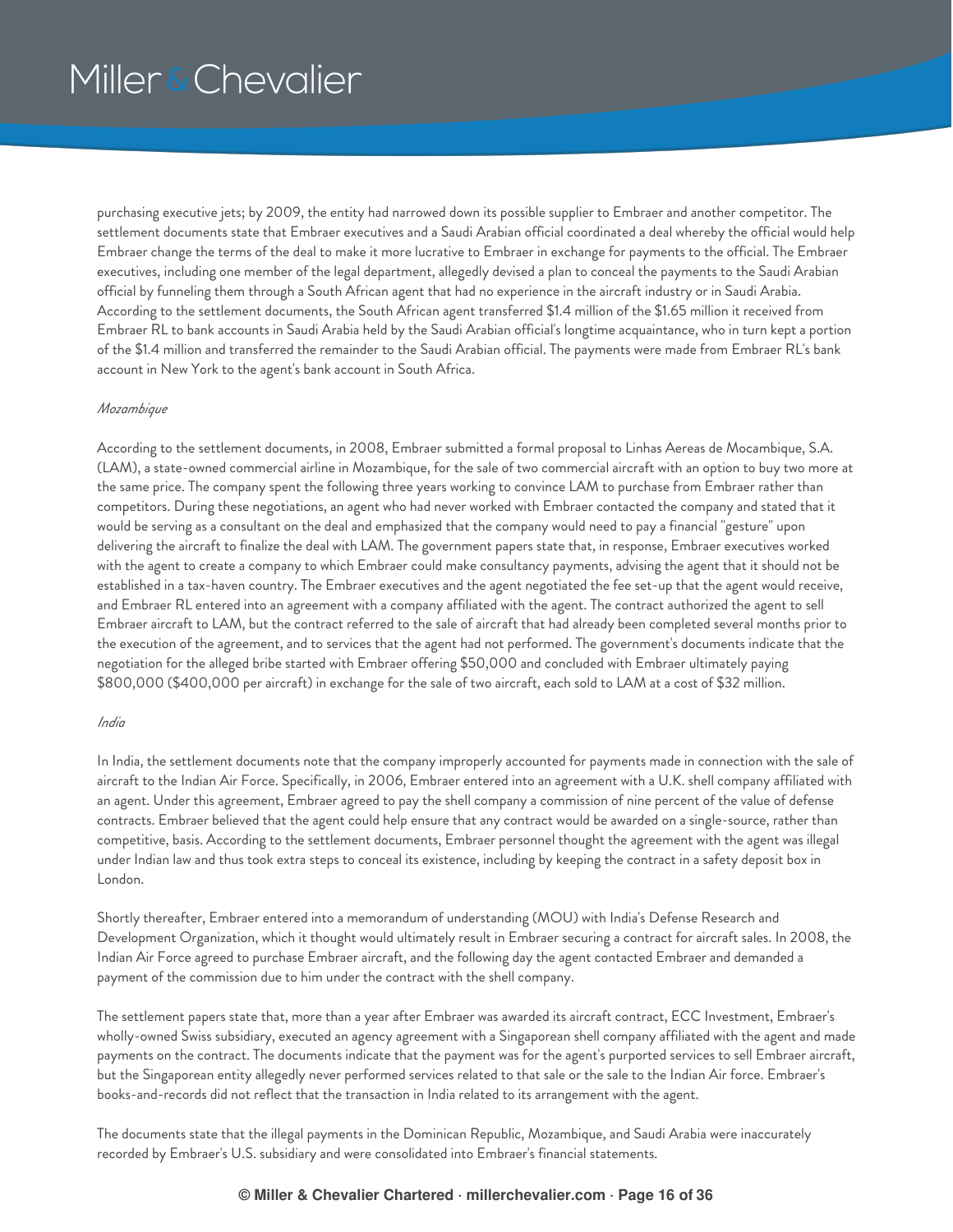In deciding to enter into a DPA with Embraer, the DOJ considered that the company did not voluntarily disclose the violation and that the SEC had served Embraer with a subpoena. However, the DPA noted that the company fully cooperated with the investigation and provided all non-privileged relevant facts known to the company. The DPA noted that the company had an inadequate compliance program at the time of the criminal conduct, but that it is designing and implementing a more robust program.

Interestingly, the DPA noted that the company had engaged in what it defined as "partial remediation." It stated, that the company "has disciplined a number of Company employees and executives engaged in the misconduct described in the attached Statement of Facts, but did not discipline a senior executive who was (at the very least) aware of bribery discussions in emails in 2004 and had oversight responsibility for the employees engaged in those discussions."

#### **Noteworthy Aspects**

- **Impact of Discipline Decisions on DOJ Evaluation of Cooperation:** As noted above, the DPA indicates that the government did not consider the company's remediation efforts fully satisfactory, in part due to its failure in disciplining a senior executive who was aware of bribery discussions and had oversight responsibility for employees engaged in those discussions. Nevertheless, the company's cooperation was significant enough to receive a 20 percent discount below the low end of the U.S. Sentencing Guidelines on its penalty calculation, which helped reduce its penalty in the final fine calculation. This resolution, as well as the recent Och-Ziff and LATAM settlements, discussed in our FCPA [Autumn](https://www.millerchevalier.com/node/15563#LATAM) Review 2016 , demonstrate that the DOJ is willing to credit companies for remediation of FCPA problems even if it fails to terminate the employment of senior executives. This topic was recently discussed in greater detail by Dan Wendt and Alice Hsieh of Miller & Chevalier [here](http://ww2.cfo.com/ethics/2017/01/executives-fcpa-can-fear-less/).
- First Enforcement Action Against Brazilian Company and First Joint Foreign Bribery Settlement between U.S. and Brazilian **Authorities:** The DOJ and SEC's parallel enforcement against Embraer represents the first FCPA-related enforcement action against a company that is headquartered in Brazil. There have been enforcement actions where companies made improper payments to officials in Brazil (including Biomet, Eli Lilly, and Dallas Airmotive), but this is the first instance where the U.S. government brought charges against a Brazil-based company. Although this settlement marks the first FCPA-related enforcement action against a Brazil-based company and the first joint foreign bribery settlement between U.S. and Brazilian authorities, it did not have the distinction of being the only Brazil-based company that resolved an FCPA-related enforcement action for long. In December 2016, U.S. authorities, in cooperation with Brazilian and Swiss authorities, settled with Brazil-based Odebrecht and its subsidiary Braskem, as [described](#page-20-0) below. Another example of U.S.-Brazilian cooperation in prosecuting foreign bribery is the Rolls-Royce settlement [described](#page-27-0) below.
- **Cooperation with Foreign Authorities:** This case is another example of the increased cooperation among authorities around the world, as well as the increased enforcement by authorities outside the United States. In its press release, the DOJ expressed its gratitude to foreign enforcement authorities in Brazil, the Dominican Republic, and South Africa. The SEC [thanked](https://www.sec.gov/news/pressrelease/2016-224.html) several Brazilian government agencies, the South African Financial Services Board, the Swiss Financial Market Supervisory Authority (FINMA), the Banco Central del Uruguay, the Spanish Comisión Nacional del Mercado de Valores, and the French Autorité des Marchés Financiers. Similar to the VimpelCom Limited settlement where, summarized in our FCPA Spring [Review](https://www.millerchevalier.com/node/15542#VimpelCom) 2016, the SEC credited the disgorgement VimpelCom paid to Dutch authorities, in this case, the SEC agreed to credit the disgorgement that Embraer will pay to Brazilian authorities.
- **The Detailed Nature of Brazil's Settlement Documents:** The Brazilian settlement documents (available [here](http://www.cvm.gov.br/export/sites/cvm/noticias/anexos/2016/20161024-tcacembraer_v2.pdf) in Portuguese), which cover the same improper schemes as the U.S. settlement, are notable because they provide additional factual details not included in the U.S. documents. For example, the documents include some names of the companies and individuals allegedly involved in the schemes. When Brazil's Security and Exchange Commission initially uploaded the settlement documents online in October 2016, there were no names redacted. Since then, the agency has replaced the initial file and included some redactions. In addition, the Brazilian documents state that individuals allegedly linked to the Dominican official took the passports of two Embraer employees who were traveling in the Dominican Republic until the company wired a previously agreed upon payment to an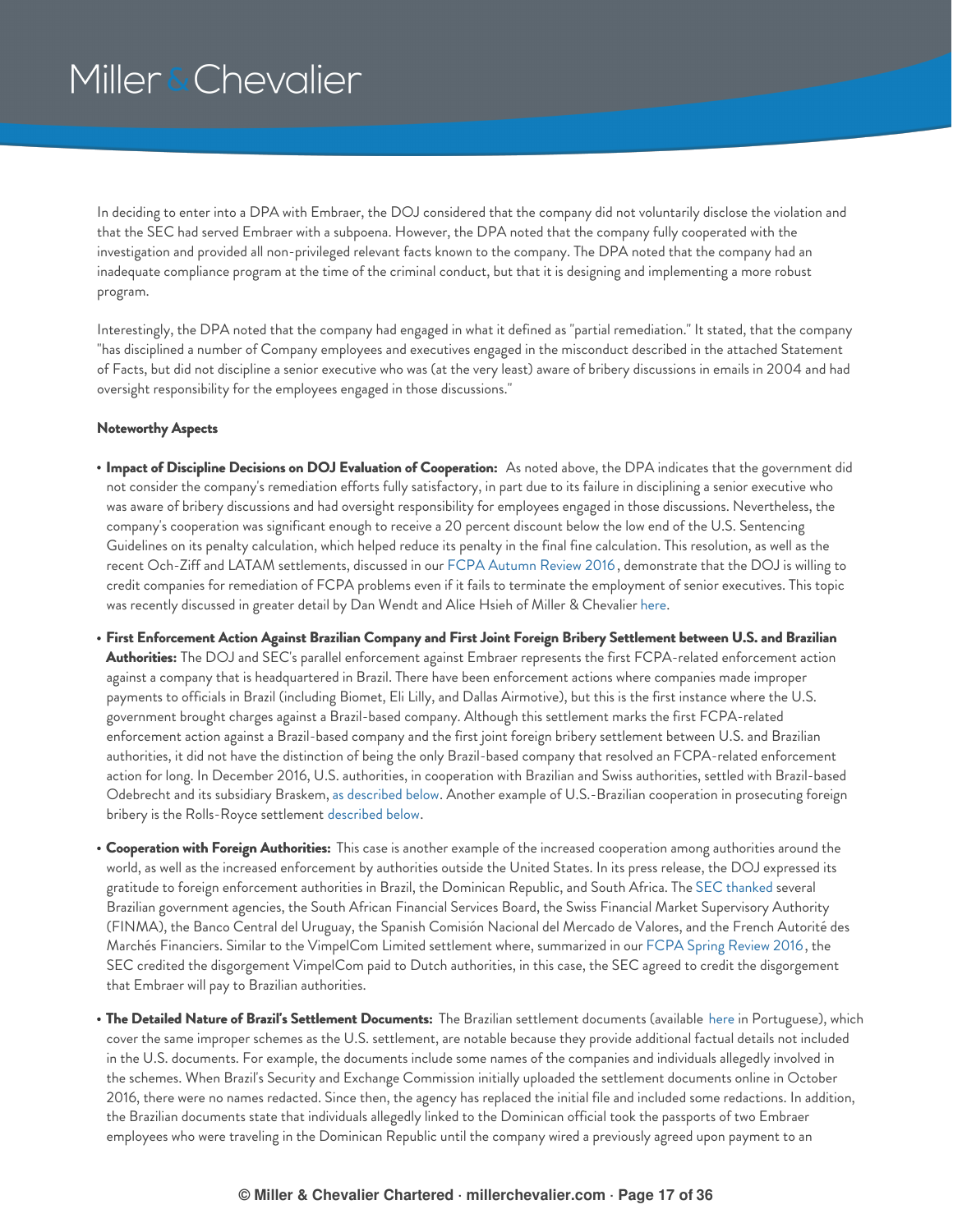account that the Dominican official indicated. The U.S. documents do not include information about this occurrence. This demonstrates the differing approaches that countries take in determining which information to publicly disclose.

- **Mandatory Reporting to Brazilian Authorities:** According to Embraer's settlement with Brazilian authorities, the company has agreed to share with Brazilian authorities' findings from its internal investigation and reports by the independent monitor imposed under the U.S. settlement. Although the details of this arrangement are unclear, the agreement to exchange information is particularly noteworthy given the confidential nature of independent monitor reports in FCPA settlements to date, despite recent litigation in U.S. federal courts to increase access to those reports.
- **Defense Industry and Debarment Proceedings:** The alleged violations in question relate to improper payments in the defense industry, which could trigger collateral issues for Embraer. In the United States, companies are mandatorily debarred from contracting with the U.S. government for violating some statutes, but debarment is not mandatory for contractors who violate the FCPA. Instead, with regard to the FCPA, each agency has discretion as to a debarment decision. Thus, the U.S. Department of Defense could initiate, if it has not already, debarment proceedings against the company making it difficult or impossible to sell aircraft to the U.S. military. It bears noting that Saudi [Aramco](http://www.saudiaramco.com/en/home/news-media/news/embraer.html) publicly stated that it has ceased all dealings with Embraer and excluded Embraer from any future business. Additionally, it states that Saudi Aramco is taking appropriate legal measures against Embraer over the violations in question.

### <span id="page-17-0"></span>**JPMorgan Chase Settles with DOJ and SEC Over Improper Hiring Practices in China**

On November 17, 2016, JPMorgan Securities (Asia Pacific) Limited (JPMorgan APAC), a wholly owned subsidiary of investment bank JPMorgan Chase & Co. (JPMC), entered into a [Non-Prosecution](https://www.justice.gov/opa/press-release/file/911206/download) Agreement (NPA) with the DOJ and agreed to pay \$72 million in criminal penalties in relation to its improper hiring practices, which violated the anti-bribery, books-and-records, and internal-controls provisions of the FCPA. On the same day, the SEC issued a [Cease-and-Desist](https://www.sec.gov/litigation/admin/2016/34-79335.pdf) Order (SEC Order) against JPMC, in which the company agreed to pay \$130.5 million in [disgorgement.](https://www.federalreserve.gov/newsevents/press/enforcement/enf2016117a1.pdf) The Federal Reserve Board also issued a Consent Order to Cease and Desist and Assessment of Civil Money Penalty (Fed Order) in which JPMC agreed to pay a \$61.9 million civil money penalty, bringing the total amount of penalties imposed by the three agencies to approximately \$264.4 million.

According to the NPA, JPMorgan APAC bankers in Hong Kong created a "Client Referral Program" in 2006, known as the "Sons and Daughters Program," in order to generate business for the subsidiary. Under the Program, JPMorgan APAC would provide the relatives of government officials and employees of state-owned enterprises (SOEs) with internships and paid positions in exchange for favorable business deals. According to the SEC Order, "JPMorgan hired approximately 200 interns and full-time employees at the request of its APAC clients, prospective clients, and foreign government officials" over seven years. During this period, the company also hired candidates referred by more than 10 government agencies. JPMorgan APAC ultimately derived at least \$100 million in revenue and \$35 million in from business received from the Chinese SOEs.

#### *JPMorgan APAC Executives Knew About Anti-Corruption Risks*

The disposition documents state that JPMorgan APAC executives knew about the anti-corruption risks of the Client Referral Program. In 2006, the head of Junior Resources Management (JRM), which oversaw staffing for JPMorgan APAC, wrote in an email to JPMorgan APAC investment bankers: "As you know, the Firm does not condone the hiring of children or other relatives of clients or potential clients of the Firm … for the purpose of securing or potentially securing business for the Firm. In fact, the Firm's policies expressly forbid this. There are no exceptions." In order to monitor the Client Referral Program, JPMorgan APAC's legal and compliance team developed a questionnaire to screen candidates for anti-corruption risks in 2006. The questionnaire asked if the Referral Hire went "through the usual application/interview process," had the "necessary qualifications for the position," and was rated "against other applicants for the position." The questionnaire also contained a question about the expected business benefit of the hire.

According to the settlement papers, JPMorgan APAC's legal and compliance team restricted the confidential information that Referral Hires were able to access and stated that Referral Hires should be "walled off" from business or potential business from

#### **© Miller & Chevalier Chartered · millerchevalier.com · Page 18 of 36**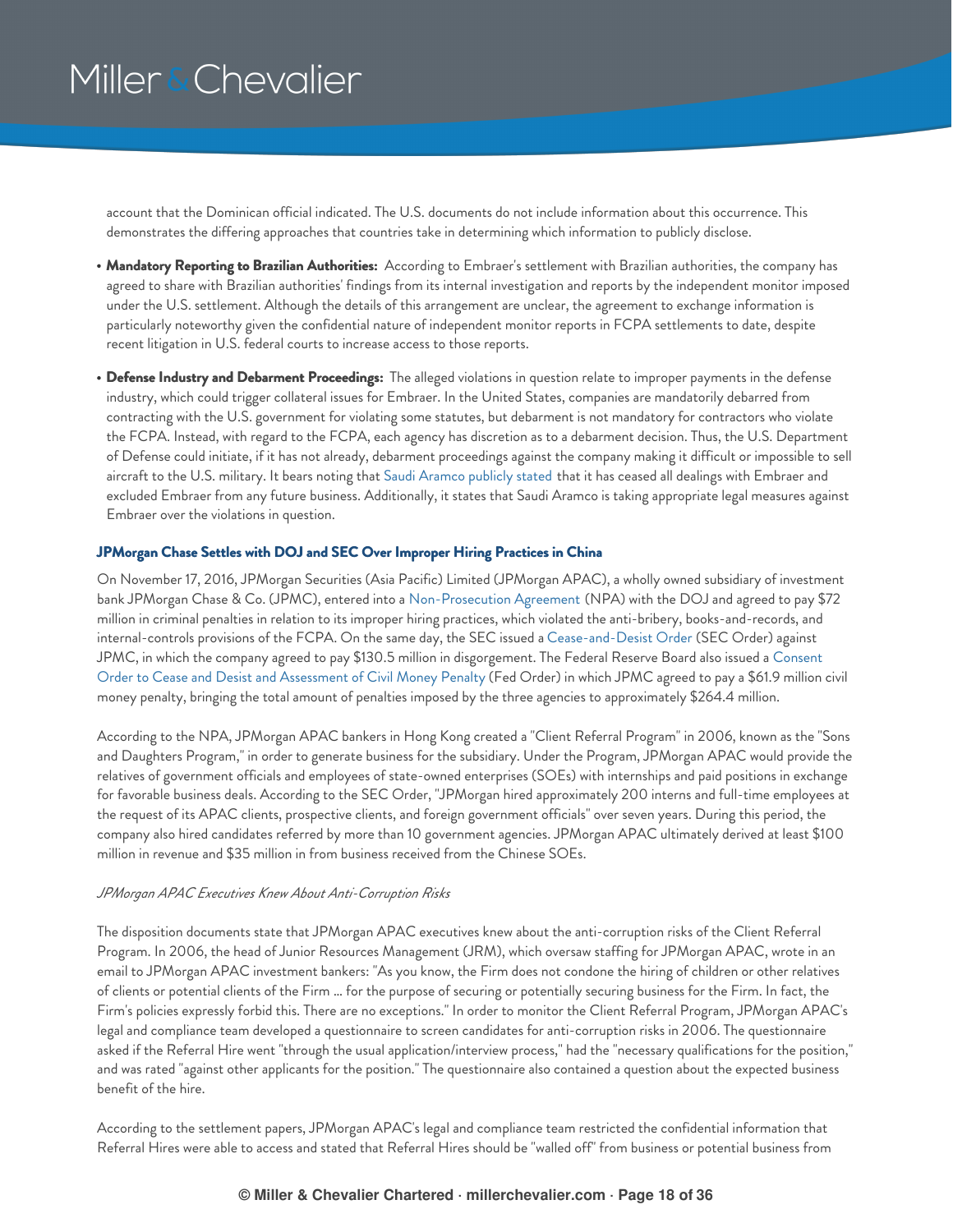the referring person or company in order to avoid conflicts of interests. In 2007, JMPC expanded its global FCPA policy to cover JPMorgan APAC. According to the policy, hiring the relatives of foreign officials required legal pre-clearance. JPMorgan APAC trained its bankers on the required pre-clearance. That same year, JPMorgan APAC's legal and compliance team sent a message to employees that for Referral Hires, "[t]he firm should not be currently actively pitching for any transaction of such client." The legal and compliance team also stated that Referral Hires should go through the routine interview process and receive positive feedback from their interviewers in order to be hired.

#### *JPMorgan APAC Executives Actively Circumvented the Inef ective Local Screening Process*

However, according to the SEC Order, "the 'Sons and Daughters' questionnaire process was an ineffective review that failed to operate as an effective check on potential violations." The questionnaire did not prevent anti-corruption violations in part because JPMorgan APAC employees sometimes provided inaccurate or incomplete information. Moreover, according to the SEC Order, the failure of the anti-corruption checks " … was also due to a fundamental misunderstanding of the Client Referral Program by JPMorgan APAC legal and compliance, and a failure to investigate potential issues when they arose." In response to an inquiry on the Sons and Daughters Program from JPMC's global legal team, one JPMorgan APAC attorney wrote: "'Sons & Daughters' is not an active programme to solicit connected persons to work for us in the hope of obtaining business." The attorney added that "[i]f we take a Son or Daughter, it is because they have applied for an internship like thousands of others, meet objective academic requirements, there are no FCPA concerns. No favours are done. They get treated like everyone else." According to the SEC, however , "[i]nvestment banking and legal and compliance support personnel frequently assisted the investment bankers with drafting and modifying questionnaires that failed to state the true purpose for some Referral Hires." The SEC Order further noted that JPMorgan APAC's legal and compliance staff did not turn down any Referral Hire candidate from 2007 to 2012.

In November 2009, a JPMorgan APAC banker created a PowerPoint presentation called "Emerging Asia Client Referral Program (CRP)." According to the presentation, the Client Referral Program was "designed to hire employees referred by our key clients who may not meet our regular hiring standard …. The current program is functional but could be further improved to optimize control/management and enhance contribution to business generation." The proposed criteria in the revised program for Referral Hires included "directly attributable linkage to business opportunity" and "clear accountability for deal conversion and accountability for abuse of program." According to the SEC Order, the creators of the revised program, which the head of investment banking at JPMorgan APAC authorized, did not seek approval from the JPMorgan APAC compliance team. Additionally, under the revised program, only senior managing directors had the power to "sponsor" referral hires and the cost of program would be "[f]ully allocated to the sponsor's team as a marketing expense," according to the NPA. Around the end of 2010 or the beginning of 2011, a JPMorgan APAC employee created a spreadsheet to track the revenues generated by the Referral Hires.

According the SEC Order, JPMorgan APAC " … failed to properly review or stop the Client Referral Program until 2013." That year, a JPMorgan APAC compliance officer in a newly created position decided that hiring candidates at the request of clients or potential clients was not allowed under JPMC's anti-corruption policies. That decision terminated the Client Referral Program.

### *Referral Hires Were Less Qualified and Performed Ancillary Work*

According to the resolution documents, the candidates that JPMorgan APAC hired through the Client Referral Program (Referral Hires) were typically less qualified in terms of grades, language skills, and quantitative ability than the regular pool of candidates, who underwent a competitive interview process. Additionally, the departments that hired the Referral Hires generally required fewer competencies, work product, and hours worked. Moreover, the Referral Hires were given "special consideration" in terms of work assignments and promotions in order to protect them from heavy workloads.

The NPA reveals that while the Referral Hires received pay and titles commensurate to other interns and entry-level bankers, they "performed ancillary work such as proof reading and provided little real value to any deliverable product." As a result, other JPMorgan APAC employees sometimes referred to these hires as "photocopiers." In one case, a JPMorgan APAC employee

### **© Miller & Chevalier Chartered · millerchevalier.com · Page 19 of 36**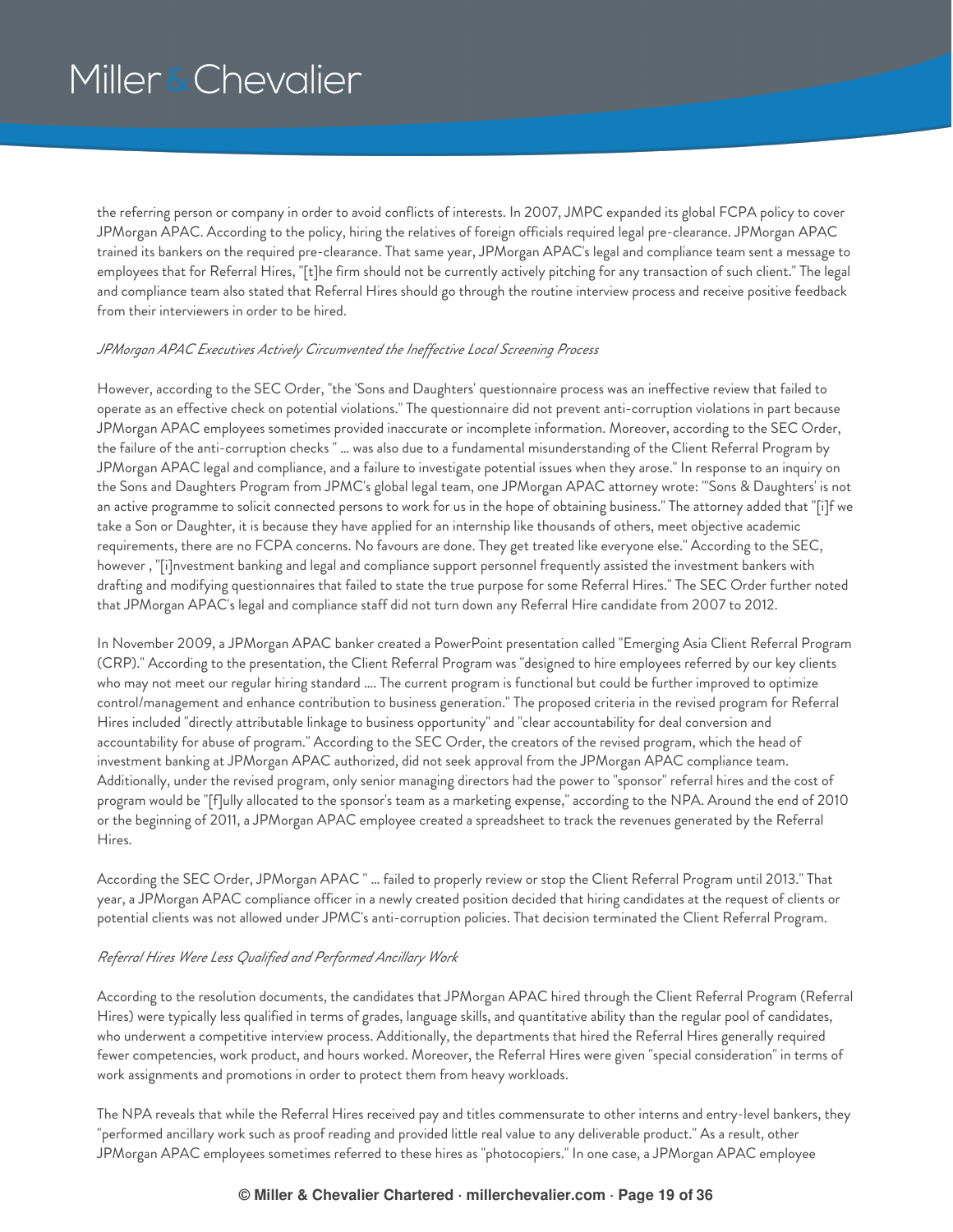pushed for a Referral Hire to be given a permanent position despite the hire's "undeniable underperformance" because the "deal is large enough [and] we are pregnant enough with this person, that we'd be crazy not to accommodate her father's wants." In another case, one JPMorgan APAC banker asked another banker whether he could assist in getting the Referral Hire a full time analyst job in JMPC New York in exchange for the possibility of an investment banking mandate from the hire's father in Taiwan. The second banker responded, "Can try … [the hire's] napping habit will be an eye-opening experience for our NY colleagues if he gets the job." JMPC New York hired the Referral Hire in October 2010.

### *Penalties and Requirements under the Settlements*

The DOJ did not give JMPC and JPMorgan APAC voluntary disclosure credit. However, JPMorgan APAC and JMPC received "full credit" for cooperation with the investigation, including producing documents, making employees in foreign countries available for interviews, and disclosing all relevant facts on the misconduct. According to the NPA, JMPC and JPMorgan APAC also engaged in "extensive remedial measures," including "causing five employees who participated in the misconduct … to separate from [JPMorgan APAC], disciplining over twenty employees who "failed to detect the misconduct, failed to supervise effectively those who were engaged in misconduct, failed to take appropriate steps to mitigate corruption and compliance risk," "adopting heightened controls" around the hiring program, and dedicating more resources to compliance. Additionally, JPMorgan APAC fined current or former employees almost \$18.3 million as part of the remediation efforts. For these reasons, the DOJ discounted 25 percent off the bottom of the U.S. Sentencing Guidelines fine range and determined that an independent compliance monitor was unnecessary. The penalty of \$72 million was based on the calculated profits of \$35 million from the corrupt scheme.

Pursuant to the SEC Order, JMPC is obligated to report the status of its remediation and implementation of compliance measures at nine month intervals during the three-year period to the agency. During this period, JMPC agreed to conduct an initial review and submit an initial report of its FCPA and anti-corruption remediation efforts and its proposals for the improvement of its policies. JMPC is also obligated to conduct three follow-up reviews that incorporate comments from the SEC and assess whether its policies are reasonably designed to prevent violations of the FCPA and other anticorruption laws. Finally, JMPC must certify in writing that it has made a good faith effort to comply with its obligations.

### **Noteworthy Aspects**

- **First Federal Reserve Board Cease-and-Desist Order Directly Related to FCPA Disposition:** This is the first FCPA settlement that has involved a related penalty from the Federal Reserve. In the Fed Order, the agency emphasized the importance of internal controls, stating that JMPC and JPMorgan APAC did not have "an effective and comprehensive risk management framework to ensure that the [banks'] employees complied with applicable laws, firm-wide policies and procedures, and internal controls in connection with hiring candidates who were referred, directly or indirectly, by foreign government officials." The Fed Order also stated that the agency had a role in " … conducting investigations into the hiring practices of JPMC and its … subsidiaries relating to whether certain referral hiring activities violated federal anti-bribery laws" along with the DOJ and SEC. The involvement of the Fed leads to questions on how the agency will sanction other banks with anti-corruption issues in the future. The government's recent focus on FCPA violations in the banking industry is bringing new different regulatory bodies and laws into play. For example, the SEC charged the global hedge fund Och-Ziff in 2016 with violating the FCPA and the Investment Adviser's Act of 1940 (discussed in our FCPA [Autumn](https://www.millerchevalier.com/node/15563) Review 2016 ).
- **Hiring of Family Members as Improper Benefit to Officials:** Two other companies recently entered FCPA settlements for improperly hiring family members of foreign government officials in exchange for business opportunities. All three enforcement actions treated the hiring as an improper payment violating the anti-bribery prohibitions of the FCPA and the Act's internalcontrols provisions. In 2015, the wealth-management company BNY Mellon paid \$14.8 million to the SEC to for providing internships to family members of government officials associated with a Middle Eastern sovereign wealth fund (this case was covered in our FCPA [Autumn](https://www.millerchevalier.com/node/15523#BNY) Review 2015 ). As in JPMorgan APAC's Program, these internships were awarded to the family members of the fund without the regular interview process. Moreover, employees at BNY Mellon had wide control over hiring decisions without being subjected to review by the compliance staff. In 2016, the mobile technology company Qualcomm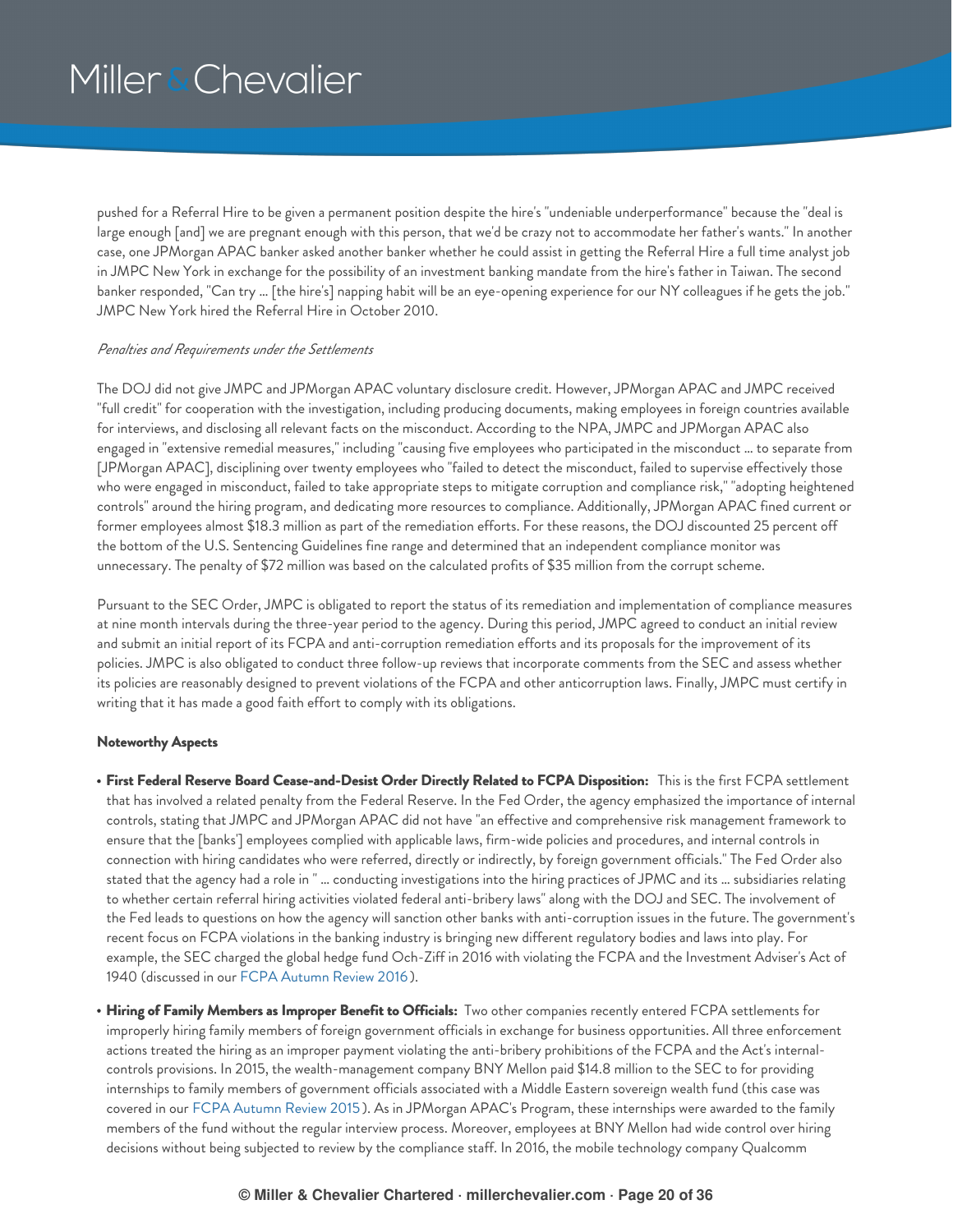(covered in our FCPA Spring [Review](https://www.millerchevalier.com/node/15542#Qualcomm) 2016) paid \$7.5 million to the SEC for providing full-time employment to Chinese government officials' relatives, some of whom "did not satisfy Qualcomm's hiring standards" according to the SEC [Order](https://www.sec.gov/litigation/admin/2016/34-77261.pdf). These cases highlight the enforcement agencies' focus on companies offering internships and employment in exchange for favorable business opportunities.

**Routine Circumvention of Insufficient Local Controls:** Although JPMC had a global anti-corruption policy that covered JPMorgan APAC beginning in 2007, the SEC Order stated that JPMorgan APAC failed to devise a system of internal controls sufficient to prevent corruption. According to the SEC, JPMorgan APAC's legal and compliance team were aware of the risk of hiring the relatives of government officials, but the questionnaire they instituted was inadequate to address the corruption risks posed by the Referral Program. In addition, JPMorgan APAC executives and employees who were determined to use the referral program to generate business actively hid the "quid pro quo" nature of the hires in the Client Referral Program. These actions are reminiscent of the Och-Ziff case (discussed in our FCPA [Autumn](https://www.millerchevalier.com/node/15563#OchZiffCEO) Review 2016 ), where managers purposefully removed references to bribery in an internal audit report. The JPMC case also shares similarities to the SEC's 2016 settlement with cosmetics company Nu Skin Enterprises (discussed in our FCPA [Autumn](https://www.millerchevalier.com/node/15563) Review 2016 ), in which the company's Chinese subsidiary circumvented and contravened the parent company's recommended anticorruption measures in connection with a charitable donation, which was intended to influence a government official in a local Chinese investigation. These three cases illustrate that effective compliance on the ground is critical to the success of anticorruption efforts.

#### <span id="page-20-0"></span>**Odebrecht and Braskem Enter into the Largest Global Corruption Settlement Involving the FCPA**

On December 21, 2016, two affiliated Brazilian companies, Odebrecht and Braskem, settled corruption charges with authorities in Brazil, United States, and Switzerland. In the United States, each company pleaded guilty to one count of conspiracy to violate the anti-bribery provisions of the FCPA. Braskem also entered into a settlement with the SEC over claims that the company falsified its books-and-records. In settling, the companies agreed to pay at least \$3.5 billion in combined global penalties, the largest corruption settlement to date by a wide margin (the second largest is the \$1.6 billion global settlement with Siemens). We discuss the allocation of penalties among the various authorities below.

Odebrecht is a Brazilian conglomerate with operations in engineering, infrastructure, energy, and chemicals industries; it is one of the largest engineering and construction companies in the world. Braskem is a Brazilian petrochemical company controlled by Odebrecht and partly owned by Odebrecht and Petróleo Brasileiro S.A. (Petrobras), Brazil's national oil company. Braskem is one of the largest petrochemical companies in the Americas, and its ADRs are traded on the NYSE.

The investigation and settlements are a part of the Operation Car Wash corruption investigation that has rocked Brazil politically, economically, and culturally since early 2014. According to press reports, the Operation Car Wash investigation first publicly targeted Odebrecht in late 2014. On June 19, 2015, Brazilian authorities arrested Odebrecht's CEO, Marcelo Odebrecht, who was sentenced on March 8, 2016, to 19 years in prison on bribery-related charges (this action was covered in our [Summer](https://www.millerchevalier.com/node/15513#Petrobras) 2015 and [Spring](https://www.millerchevalier.com/node/15542#Brazil) 2016 FCPA Reviews). In April 2015, Braskem announced that it had self-reported bribery allegations against it to the DOJ, the SEC, and Brazilian authorities. As discussed below, however, the U.S. authorities were by that time already aware of the corruption allegations against Braskem.

#### *Common Allegations*

According to court documents, the two companies made approximately \$1.04 billion in improper payments, of which \$863 million were confirmed to be bribes, and with those bribes, they secured at least \$3.63 billion in ill-gotten benefits. A significant portion of Odebrecht's alleged bribes, and all of Braskem's alleged bribes, were made to Brazilian officials, including Petrobras executives and employees.

According to [Odebrecht's](https://www.millerchevalier.com/sites/default/files/resources/FCPAReview/FCPAReviewWinter2017_OdebrechtDOJPleaAgreement.pdf) Plea Agreement, all of the alleged bribes made by the two companies were paid through a secretive financial structure in Odebrecht, which began as a "slush fund" in 2001 and later evolved into a "Division of Structured Operations" in 2006. According to the DOJ, the Division of Structured Operations "effectively functioned as a bribe department within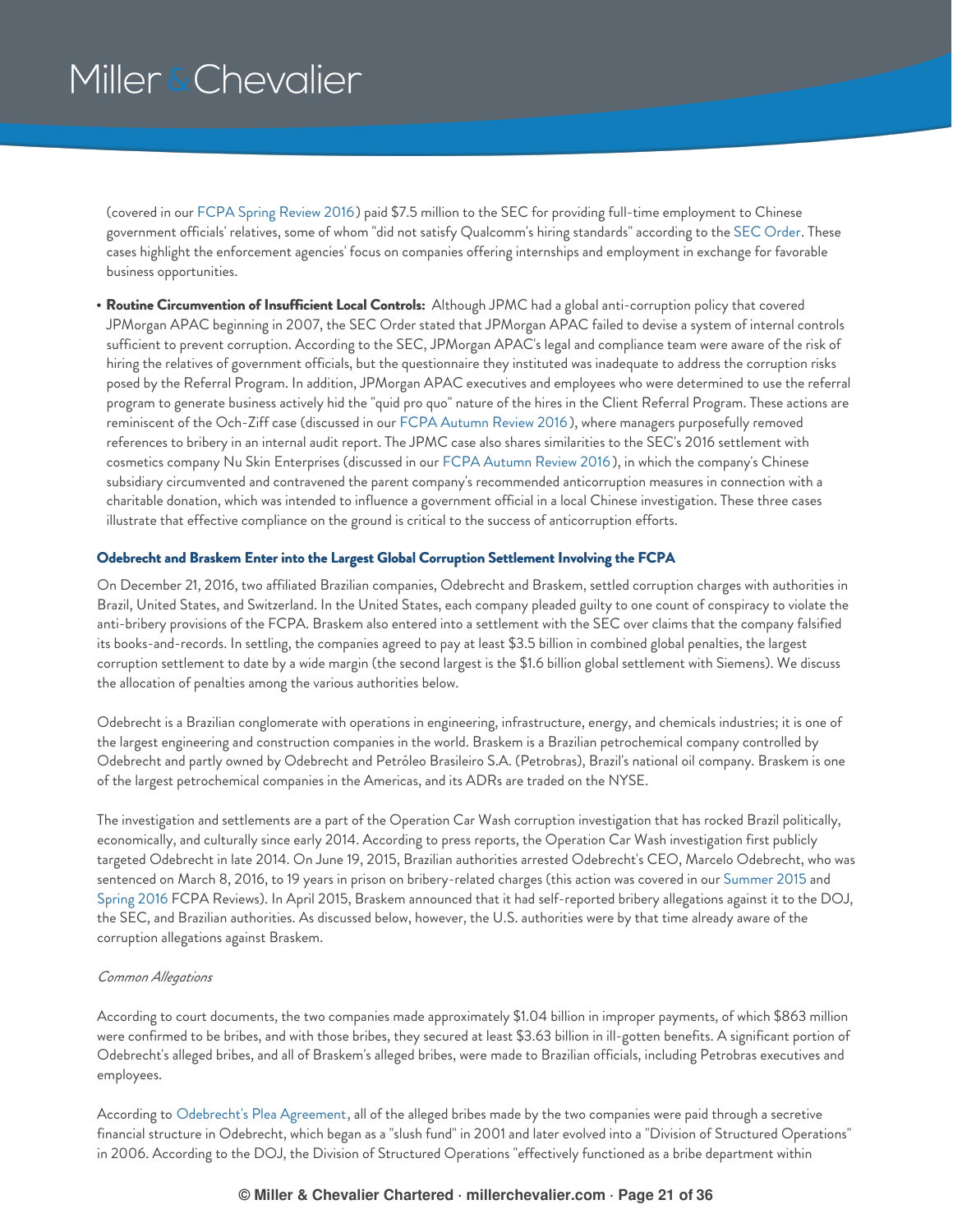Odebrecht and its related entities." The Division managed a "shadow" budget using its own accounting system, called "MyWebDay," separate from Odebrecht's accounting system, and the funds within the shadow budget were not recorded on Odebrecht's booksand-records. The Plea Agreement also stated that the Division also had its own secure communications system, called "Drousys," that allowed Division employees to "communicate with one another and with outside financial operators and other co-conspirators using secure emails and instant messages." To further conceal their activities, Drousys users allegedly "utilized a series of codenames to mask their identities, and referred to bribe recipients and intermediaries using additional codes and passwords."

According to the Plea Agreement, the Division also established and managed a series of offshore entities officially unaffiliated with Odebrecht to make and conceal its improper payments. Funds in the shadow budget were first "funneled" to these offshore entities and then disbursed to recipients, many of whom were "foreign officials, foreign political parties, foreign political party officials, and foreign political candidates in various countries." The improper payments were sometimes made in cash, "in packages or suitcases at locations predetermined by the beneficiary," and sometimes via wire transfer. Many of the wire payment transactions "were layered through multiple levels of offshore entities and bank accounts throughout the world, often transferring the illicit funds through up to four levels of offshore bank accounts before reaching the final recipient."

Aside from the offshore entities, the Division intentionally used small banks in certain countries that had "distinct features that would aid in the scheme," such as stricter bank-secrecy laws. Certain Odebrecht employees even went to countries where the final beneficiaries were located and "brought them to the favored banks to open accounts to facilitate the illicit payment transfer." Moreover, according to the Plea Agreement, Odebrecht "frequently paid remuneration fees and higher rates to its [favored] banking institutions, and a percentage of each illicit transaction to certain complicit bank executives." Strikingly, after a particular favored bank in Antigua began to fail, Division employees and complicit bank executives bought the Antigua branch of an Australian bank so it could be used to conceal illicit transfers.

### *Odebrecht*

According to its Plea Agreement, over a 15-year period between 2001 and 2016, Odebrecht "paid approximately \$788 million in bribes in association with more than 100 projects in twelve countries" and benefited approximately \$3.34 billion from those bribes.

Of the \$788 million in bribes, Odebrecht paid approximately \$349 million to Brazilian political parties and officials. Most significantly, Odebrecht allegedly participated in a cartel of construction companies that divided up contracts for Petrobras projects among them. The Plea Agreement states that, "[i]n order to guarantee the continued success of the bid rigging scheme," between 2004 and 2012, Odebrecht made millions of dollars of corrupt payments to several Petrobras executives and Brazilian politicians. Aside from the bid-rigging scheme, Odebrecht also allegedly made "corrupt payments" to other Brazilian officials to secure various infrastructure projects.

Outside of Brazil, Odebrecht allegedly made corrupt payments through various methods, including using cash drops and sometimes through local intermediaries, to government officials in 11 other countries, mostly to secure infrastructure projects. The countries include Angola, Argentina, Colombia, the Dominican Republic, Ecuador, Guatemala, Mexico, Mozambique, Panama, Peru, and Venezuela.

### *Braskem*

According Braskem's Plea [Agreement](https://www.millerchevalier.com/sites/default/files/resources/FCPAReview/FCPAReviewWinter2017_BraskemDOJPleaAgreement.pdf), over a 12-year period between 2002 and 2014, Braskem improperly diverted approximately \$250 million into offshore companies managed by Odebrecht's Division of Structured Operations. The prosecuting authorities were able to determine that Braskem used \$75 million of the \$250 million to pay bribes that secured the company \$289 million in benefits. But, the authorities stated that they were unable to determine whether Braskem benefitted illicitly from the remaining \$175 million diverted.

The Plea Agreement states that all of Braskem's improper payments went to Brazilian officials and describes seven instances where

### **© Miller & Chevalier Chartered · millerchevalier.com · Page 22 of 36**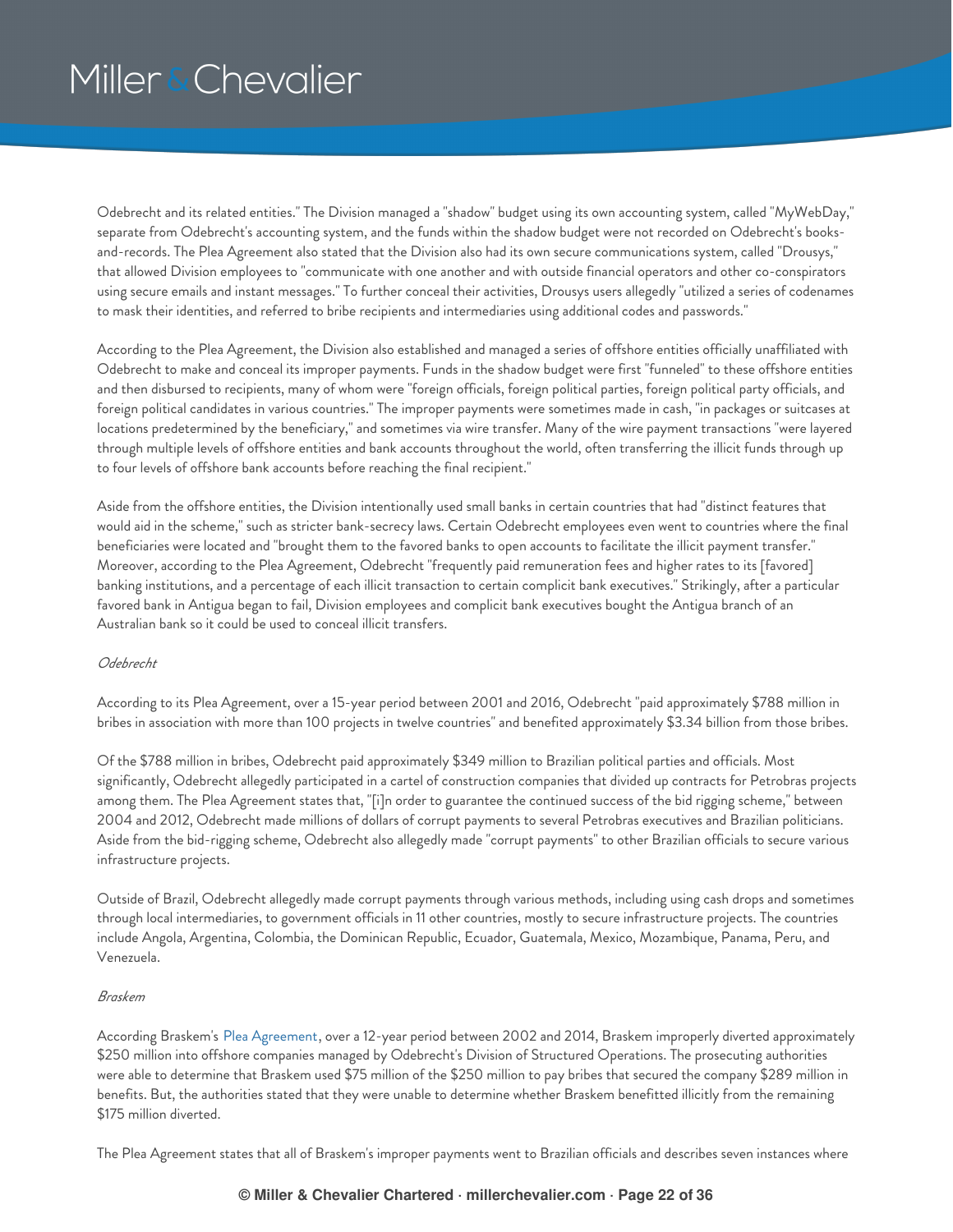Braskem successfully influenced policy or business decisions using bribes. Two of the seven instances related to retaining or securing contracts with Petrobras -- in one case, on terms that Petrobras employees and management initially strongly resisted. The remaining five instances all related to securing favorable tax treatment. In one interesting example, Braskem sought a new tax exemption and orchestrated a lobbying campaign to craft and introduce legislation in the Brazilian Congress. While in the Brazilian Congress, the proposed legislation faced various obstacles such as unfavorable amendments or opposition from particular legislative officials. The Plea Agreement asserts that, to overcome these obstacles, Braskem made improper payments to five or six different congressional and executive branch officials over time, eventually securing the bill's successful passage.

### *Penalties*

Of the \$3.5 billion combined global penalties, approximately \$2.6 billion is attributable to Odebrecht's global settlement, to be shared among the DOJ (10 percent), Brazil's Ministerio Publico Federal (80 percent), and the Swiss Office of the Attorney General (10 percent). The \$2.6 billion could be revised higher pending an "ability to pay" analysis (discussed below) to be completed by March 31, 2017.

The remaining \$957 million is attributable to Braskem's settlement with the DOJ, the SEC, and the same Brazilian and Swiss authorities. Of Braskem's total penalty, \$325 million is considered disgorgement ordered by the SEC and that portion will be shared between the SEC (20 percent) and Brazilian authorities (80 percent). The rest is considered criminal penalty to be shared among the DOJ (15 percent), Brazilian authorities (70 percent), and Swiss authorities (15 percent).

According to court documents and press releases, Odebrecht plans to fulfill its obligations to the U.S. and Swiss authorities in 2017, and it plans to pay its obligations to Brazilian authorities over a 23-year period (with interest). Braskem has similarly agreed to fulfill its obligations to the U.S. and Swiss authorities soon after settlement and pay its obligations to the Brazilian authorities over a sixyear period (with inflation adjustment).

In addition to the criminal penalties, both companies have separately agreed to retain an independent compliance monitor for three years.

### **Noteworthy Aspects**

- **Investigation Led by Brazilian Prosecutors:** Aside from being the largest corruption settlement to date, the Odebrecht and Braskem settlement is extraordinary also because Brazilian, not U.S., prosecutors, appear to have taken the lead in the investigation. Reflecting that reality, most of the fines and disgorgement will be paid to the Brazilian government. Before this settlement, most of the major multi-jurisdictional foreign-corruption prosecutions, including all of the top 10 FCPA settlements by global settlement amount, have been led by U.S. prosecutors. The emergence of many more multi-jurisdictional investigations over the last few years makes it likely that we will see more global settlements in the future in which the U.S. agencies receive a smaller "piece of the pie." Also notable is that the Operation Car Wash investigation is considerably broader than the investigations of Odebrecht and Braskem, with many former high-level Brazilian executives and once-powerful Brazilian politicians already sentenced to long prison terms, and with many Brazilian and multinational companies still under investigation. Several of these companies are reportedly also under investigation by U.S. authorities; hence, we expect additional FCPA settlements linked to Operation Car Wash in the future.
- **Full Versus Partial Cooperation and No Benefit for Self-Disclosure:** According to court documents, Odebrecht received a 25 percent reduction from the bottom of the applicable U.S. Sentencing Guidelines fine range for full cooperation, the maximum allowed under the DOJ's Pilot Program guidelines for non-voluntary disclosing defendants. In contrast, Braskem received only a 15 percent reduction from the bottom of the applicable Sentencing Guideline fine range, apparently because Braskem "failed to produce any documents, information about witness statements, or information about facts gathered from its internal investigation until seven months after its initial contact with the Fraud Section and EDNY. " Furthermore, even though Braskem attempted to voluntarily self-disclose the allegations against it to the U.S. authorities, the DOJ did not give Braskem credit for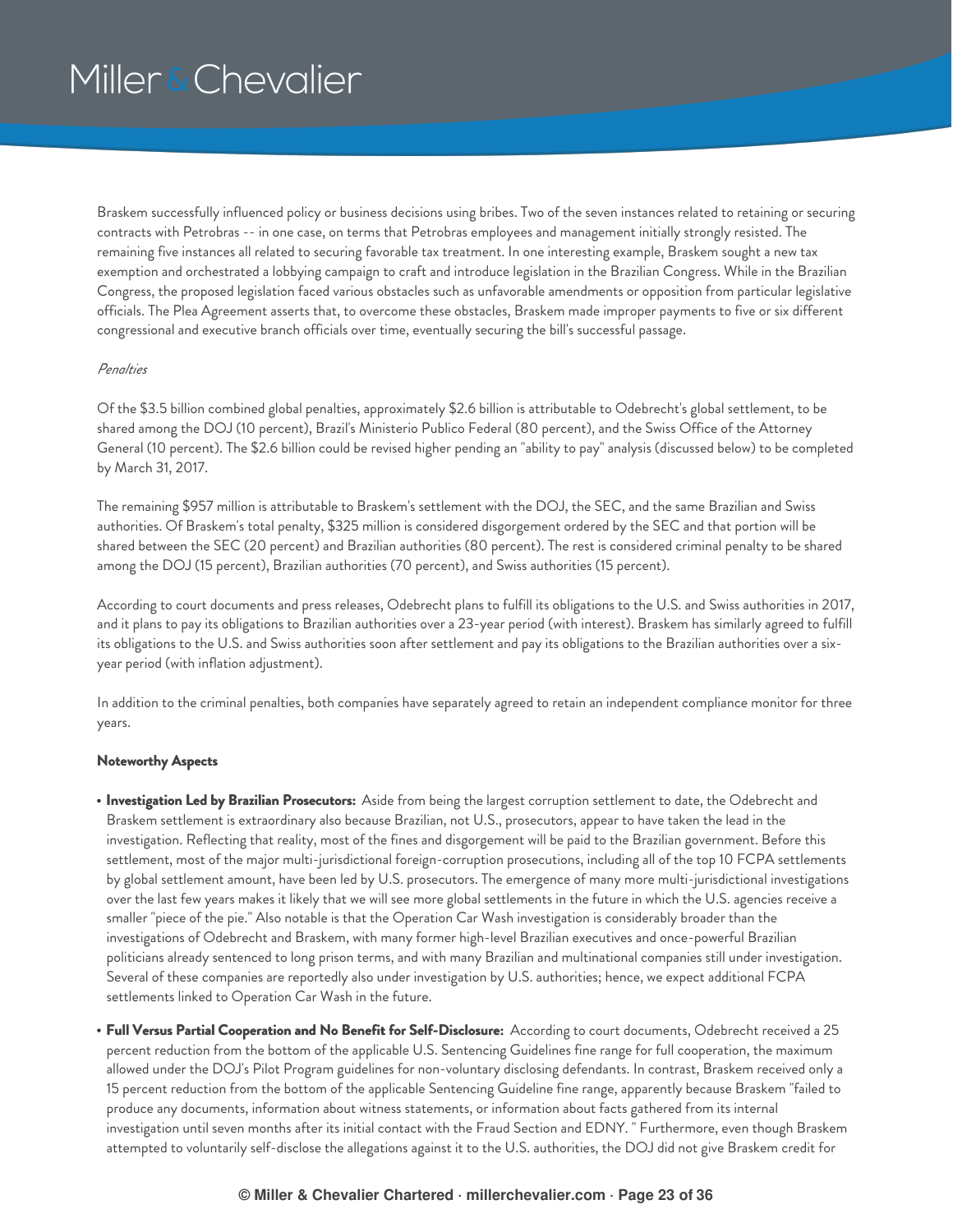that action, explaining that, by the time of Braskem's disclosure, the U.S. authorities were already aware of the allegations. The lower reduction percentage (15 percent rather than 25 percent) cost Braskem approximately \$74.4 million, based on the final penalties.

- **Ability to Pay:** Odebrecht's criminal penalty, calculated based on the applicable Sentencing Guidelines formula and discounted by 25 percent for full cooperation, would have been approximately \$4.5 billion. Because Odebrecht has represented that it is unable to pay more than \$2.6 billion in criminal penalty, due to its heavy debt and frozen order book (reportedly, it is barred from public contracts in Brazil pending this resolution), according to the Plea Agreement, the three countries' authorities have tentatively agreed to a reduced penalty of \$2.6 billion, subject to an ability-to-pay analysis to be completed by March 31, 2017. In the history of FCPA settlements, only a few other companies have been allowed this consideration, including [Alcoa](https://www.millerchevalier.com/node/15488#Alcoa), [Innospec](https://www.millerchevalier.com/node/15385#Innospec), and Key [Energy](https://www.millerchevalier.com/node/15563#KeyEnergy).
- **Full Cooperation Credit Given Despite Destruction and Concealment of Evidence:** According to its Plea Agreement, after Odebrecht became aware of the Brazilian authority's investigation, Odebrecht employees, including a senior company executive and executives of the Division of Structured Operations, "took steps to conceal or destroy evidence … and to hinder the various investigations." The specific steps included record destruction; in mid-2015, agreeing to pay \$4 million in bribes to an Antigua government official in exchange for the official's agreement to refrain from providing to international authorities banking documents that would reveal illicit payments made by the Division; and, in or about January 2016, destruction of physical encryption keys needed to access the Division's secret accounting system, which rendered "significant evidence" inaccessible. Interestingly, in spite of these alleged obstructions, some of which appear on their face to have significantly hindered the investigation, the DOJ still credited Odebrecht for "full cooperation."

### <span id="page-23-0"></span>**Teva Pharmaceuticals Settles with DOJ and SEC in Connection with Conduct in Russia, Ukraine, and Mexico**

On December 22, 2016, Teva Pharmaceuticals agreed to a DPA and \$519 million in penalties and disgorgement to resolve FCPA violations with the DOJ and SEC. Teva Russia, Teva's wholly-owned Russian subsidiary, also agreed to plead guilty to conspiracy to violate the anti-bribery provisions of the FCPA. Teva, the world's largest generic drugs manufacturer, is an Israeli company that is a U.S. issuer. The total settlement value is the fourth-largest payment ever made to settle FCPA violations. Although the government's investigation started in Latin America, Teva's settlement addresses different bribery schemes in three different countries.

Approximately \$200 million of the \$236 million in disgorgement and interest paid by Teva was a result of the scheme in Russia. Beginning in 2001, Teva Russia contracted with a Russian distributor, manufacturer, and re-packager. In 2003, the owner of the distributor became a high-level Russian government official, who assigned ownership of the company to his wife but maintained complete operational control of it. According to the DPA and the plea agreement with Teva Russia, the official used his authority to increase sales for Teva's multiple sclerosis drug, Copaxone, in annual Ministry of Health tenders. In exchange, the Criminal Information stated, Teva paid the Russian distributor approximately \$65 million in profits between 2006 and 2012, with some or all of that money given to the government official in connection with the sales of Copaxone. The DOJ noted that these payments occurred at the same time the Russian government was implementing a program to reduce the amount it spent on treatments for seven illnesses, including multiple sclerosis. Teva earned \$200 million in profits related to those tenders.

According to the SEC Complaint, beginning in 2006, the Russian official pressured Teva to increase the amount of business Teva Russia did with his company and later threatened to reduce the price and sales volumes Teva obtained in government contracts if Teva did not continue to grow their relationship with the Russian official's company. According to the DPA, in 2010, Teva Russia employees secured approval for a new, exclusive distributor agreement with the official's company, despite internal complaints about a poor payment history. In the due diligence process, the Legal Director for Teva Russia noted the official's wife's ownership of the distributor, but did not reveal that the official retained operational control and had pressured the company to do the deal, that local press reports had suggested the official's corrupt dealings in drug tenders, or that the President of the distributor company was being investigated in Russia for corruption. Teva's regional compliance office approved the relationship.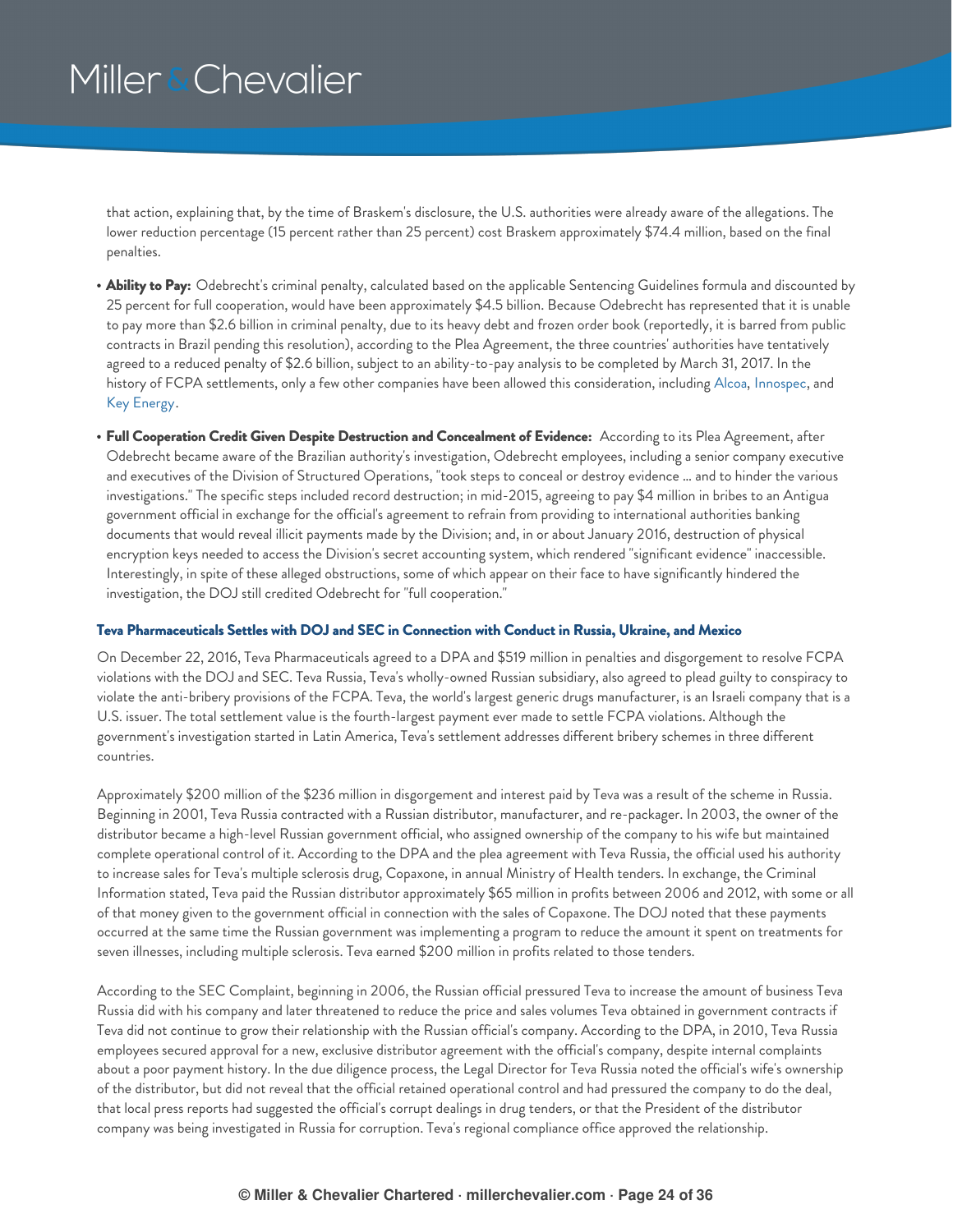In Ukraine, Teva's local, wholly-owned subsidiary hired a consultant who was a senior government official within the Ministry of Health who had the ability to influence government registration decisions. Between 2002 and 2011, Teva paid approximately \$200,000 to the official to improperly influence registrations of Copaxone and Teva's insulin products. Among other payments, Teva paid for the official and his wife to travel to Israel each year.

In Mexico, multiple wholly-owned subsidiaries of Teva (collectively, "Teva Mexico") used a third-party distributor to make payments to healthcare professionals (HCPs) in exchange for prescribing Teva products. The DPA allegations as to Mexico focused on Teva's failure to implement adequate internal controls, but noted that Teva Mexico admitted it made direct payments to doctors in exchange for prescriptions until marketing budget cuts in 2011 caused Teva Mexico to funnel the payments through a distributor. According to the DPA, Teva Mexico paid the distributor an additional two percent margin on sales to government customers, to be used to make cash payments to HCPs at government hospitals. Moreover, the DPA discussed Teva Mexico management's repeated, open, and explicit rejection of Teva's compliance program requirements, including statements that the program was "not relevant" to the Latin America region and was "to be ignored." It is not clear from the public documents why DOJ did not treat the Mexico scheme as a violation of the anti-bribery prohibitions, though presumably at least some of the direct payments to HCPs were outside the statute of limitations and may not have had sufficient jurisdictional nexus to the United States. The SEC complaint, in contrast, did treat these payments as section 30A anti-bribery violations.

The company's resolution with the DOJ included a \$283 million criminal penalty, which included a 20 percent reduction for cooperation and remediation. The DPA said that Teva received only partial cooperation credit because of "vastly overbroad assertions of attorney-client privilege" and untimely production of documents. Teva's remediation included terminating or causing the removal of 15 employees involved in the conduct, enhancing its compliance and anti-corruption training, and improving its due diligence procedures. Teva said in a statement that the entire Russian leadership team was replaced in 2013. That said, the DPA stated that Teva agreed to an independent monitor because "many of the changes to the compliance program were recent developments and therefore untested."

In addition to the penalty, the total payment by Teva also included \$236 million in disgorgement to the SEC, which is the secondlargest disgorgement in FCPA history.

### **Noteworthy Aspects**

- **Ineffective Compliance Oversight:** The facts as described in the public documents show active manipulation of Teva's corporate compliance processes by Teva Russia and open rejection of those processes by Teva Mexico, illustrating the need for parent companies to monitor subsidiaries' adherence to corporate requirements, and to question behavior that suggests circumvention (*e.g.*, a rush to push through an exclusive Russian distributor and an unexplained 2two percent inflation of the Mexican distributor's margin).
- **Pay-to-Prescribe Risk v. Tender Risk:** When the DOJ and SEC began investigating pharmaceutical companies in 2010, much of the discussion focused on pay-to-prescribe schemes at state-run hospitals where the doctors could be considered government officials. Regulators warned that the pharmaceutical industry was especially high-risk due to the frequent contact with government hospitals and doctors. While many pharmaceutical companies have reached settlements regarding pay-to-prescribe conduct, the penalties have generally been relatively small.

For example, the August 2016 [AstraZeneca](https://www.millerchevalier.com/node/15563#AstraZeneca) settlement, which was based on payments to HCPs in China and Russia, resulted in fines and disgorgement of \$5.5 million. [Novartis](https://www.millerchevalier.com/node/15542#Novartis) paid \$25 million in March 2016 relating to a pay-to-prescribe scheme, and in February 2016, [SciClone](https://www.millerchevalier.com/node/15542#SciClone_Pharma) paid \$12.8 million to settle charges relating to the company paying and giving gifts to hospital officials to increase sales. Similarly, [Bristol-Myers](https://www.millerchevalier.com/node/15532#BristolSettlement) Squibb paid \$14.7 million in October 2015 and Mead [Johnson](https://www.millerchevalier.com/node/15523#Mead) paid \$12.8 million in July 2015 to resolve allegations relating to similar schemes. [GlaxoSmithKline's](https://www.millerchevalier.com/node/15563#GSK) September 2016 resolution resolving pay-to-prescribe schemes in China resulted in a \$20 million civil penalty (though Glaxo's previous settlement of allegations with the Chinese government may have played a role in the DOJ closing its parallel investigation).

### **© Miller & Chevalier Chartered · millerchevalier.com · Page 25 of 36**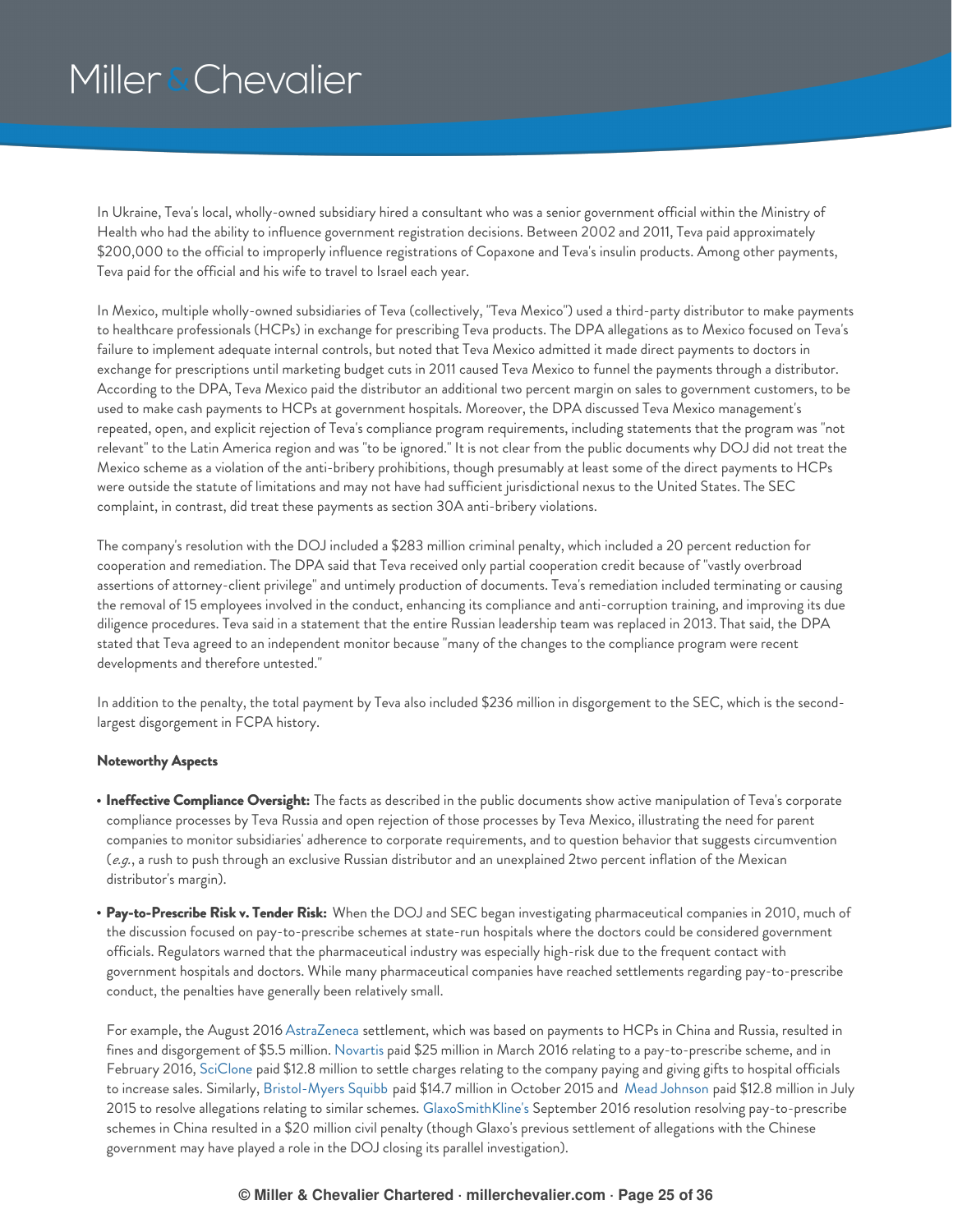In contrast, in the Teva settlement, which included both a tender component and a pay-to-prescribe component, approximately \$200 million of the \$236 million disgorgement resulted from payments to Russian officials to improperly influence tenders. A significantly smaller percentage of the disgorgement resulted from payments made to HCPs in Mexico. The scale of the penalties and disgorgement illustrates that although pay-to-prescribe presents a significant internal controls challenge and enforcement risk, the financial impact of violations in the context of government tenders can be expected to be much more significant -- just as it is in other industries.

- **Overly Broad Assertions of Privilege Apparently Decreased Cooperation Credit:** Teva received only partial cooperation credit because of "vastly overbroad assertions of attorney-client privilege" and untimely production of documents. Because it did not voluntarily self-disclose, the maximum reduction that Teva could have received under the pilot program was 25 percent. Teva received a 20 percent reduction for its cooperation and remediation, which translated to approximately \$17.7 million in penalties).
- **No Credit for "Involuntary" Voluntary Disclosure:** Teva did not receive credit for voluntary disclosure even though they "disclos[ed] to the Fraud Section conduct in Russia and Ukraine of which the Fraud Section was previously unaware." This underscores the point described in the Pilot Program and in the U.S. Sentencing Guidelines that voluntary disclosure must occur "prior to an imminent threat of disclosure or government investigation." In Teva's case, the company did not receive credit for its disclosure of facts not known to the government at the time because it occurred after the investigation began.
- **Third Parties Remain a Key Risk Area:** Each of the three schemes involved a third-party distributor, causing the SEC to emphasize the risk of such relationships in its press release: "While distributors can help companies navigate complex regulatory environments and proved valuable industry relationship, they also can create significant corruption risks for companies." Unlike other cases in which companies fail to recognize or address red flags suggesting a third party may make improper payments, the facts described in the settlement documents show clear company intent to use the distributors in each of the three countries to make improper payments and, in Russia and Ukraine, company knowledge that the distributor was itself owned by the targeted official who could influence government decisions.
- **Civil Complaint:** The SEC filed a civil complaint against the company instead of initiating an administrative action. The Commission took a similar approach in 2016 with respect to both [Braskem](#page-20-0) and [VimpelCom](https://www.millerchevalier.com/node/15542#VimpelCom), filing a complaint in federal district court in connection with each of those settlements. Thus, in three of the four largest settlements in 2016, the SEC initiated a civil action in federal court, with the exception of Och-Ziff, whose case was resolved with an administrative order. As discussed in our [Summer](https://www.millerchevalier.com/node/15551#Circuits) 2016 Review, the SEC has been moving toward a "new normal" of handling FCPA actions through administrative proceedings rather than civil actions in federal court, even as that practice has drawn sharp criticism, as we described in our [Autumn](https://www.millerchevalier.com/node/15563#SECRules) 2016 Review. The SEC's filing of civil complaints in some its largest FCPA cases might be related to the ongoing debate. In addition, given the 10th Circuit's December 27, 2016, holding in *Bandimere v. SEC* (discussed [below](#page-33-1)) that the SEC's use of administrative law judges (ALJs) is unconstitutional -- coming only months after the DC Circuit reached an opposite conclusion - - the SEC may seek to resolve more enforcement actions in federal court while the constitutionality of its in-house administrative proceedings is addressed by the courts.

### <span id="page-25-0"></span>General Cable Corporation and a Former Executive Settle with DOJ and SEC Over Allegations of Improper Payments to **Officials**

In the last days of December 2016, Kentucky-based wire and cable products manufacturer General Cable Corporation (GCC) entered into settlements with the DOJ and SEC over alleged violations of the FCPA's anti-bribery, books-and-records, and internal-accounting-controls provisions. As part of the settlements, GCC agreed to pay more than \$75.7 million, including a \$20,469,964.80 monetary penalty to the DOJ, disgorgement of \$51,174,237, and prejudgment interest of \$4,107,660 to the SEC.

On December 22, 2016, GCC and the DOJ entered into an [NPA](https://www.millerchevalier.com/sites/default/files/resources/FCPAReview/FCPAReviewWinter2017__GeneralCableNPA.pdf). The DOJ [announced](https://www.justice.gov/opa/pr/general-cable-corporation-agrees-pay-20-million-penalty-foreign-bribery-schemes-asia-and) the NPA on December 29, 2016 -- the same day on which the SEC filed separate Cease-and-Desist orders against [GCC](https://www.sec.gov/litigation/admin/2016/34-79703.pdf) and against Karl [Zimmer](https://www.sec.gov/litigation/admin/2016/34-79704.pdf), a U.S. resident and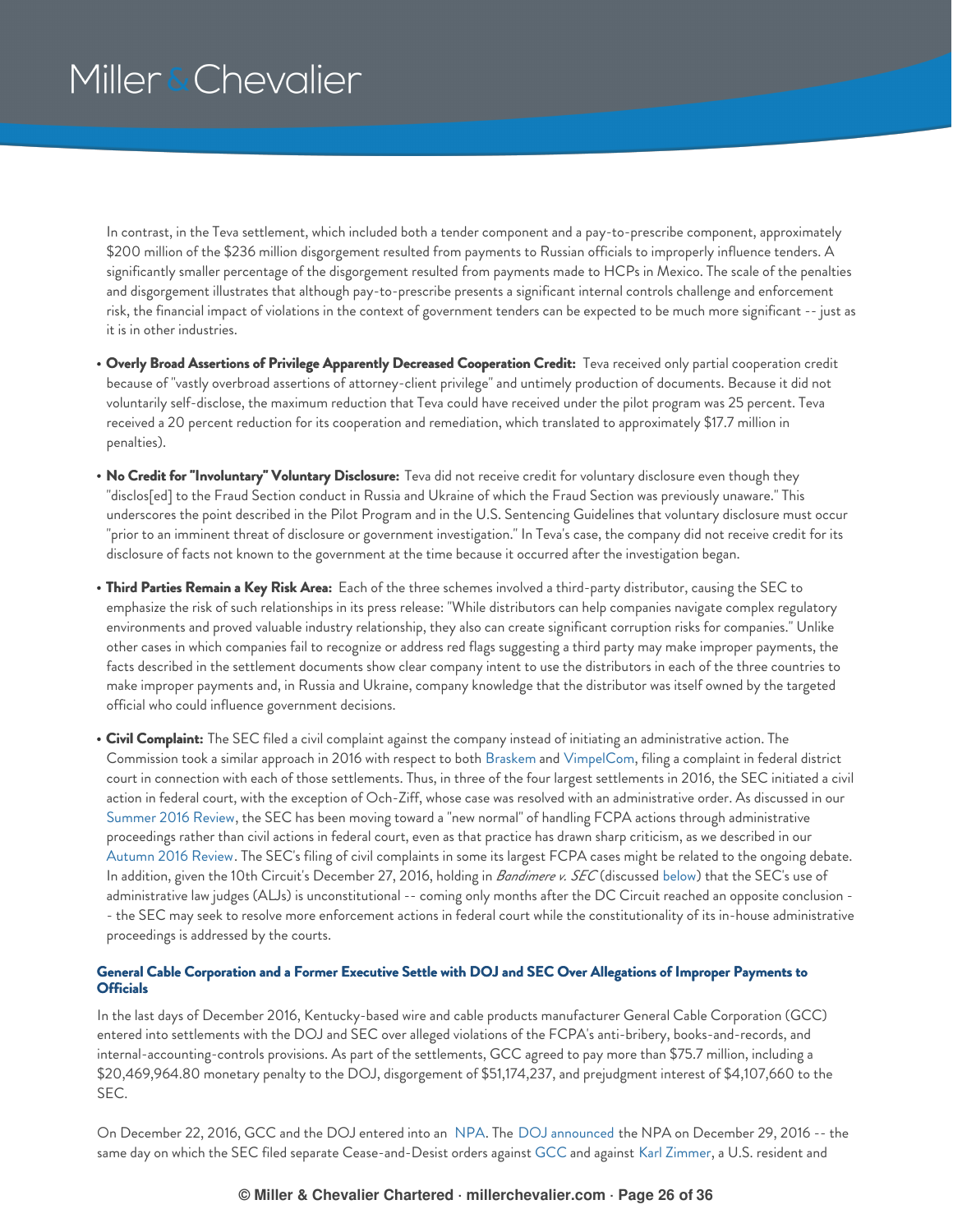former Senior Vice President of GCC. Without admitting or denying the allegations, Zimmer agreed to pay a \$20,000 civil penalty.

The DOJ and SEC alleged that between 2003 and 2015, GCC's subsidiaries made and inaccurately recorded improper payments to foreign officials in Angola, Thailand, China, Indonesia, and Bangladesh. During this time, according to the agencies, GCC failed to maintain an adequate system of internal accounting controls. The SEC also alleged that a GCC subsidiary made and inaccurately recorded improper payments in Egypt.

### *Angola*

The DOJ and SEC alleged that two of GCC's subsidiaries made direct and indirect improper payments to Angolan officials between 2003 and 2013. Between 2003 and 2009, GCC's subsidiaries paid over \$450,000 directly to officials at three state-owned enterprises. According to the DOJ, beginning in 2008, one of the subsidiaries made payments to an agent knowing that a portion of the payments was for officials at Angolan state-owned enterprises. The same subsidiary also made payments to another agent knowing that part of the payments would be passed on to a state-owned customer. The SEC alleged that GCC subsidiaries falsely recorded these indirect payments to foreign officials as payments for third-party consulting services and payments to third parties as offsets against sales. According to the SEC, many of the commission payments to the agents exceeded GCC's internal-controls limits.

According to the disposition documents, GCC's internal audit department raised several red flags to GCC executive management with respect to the Angolan subsidiary in 2012. However, GCC executive management did not implement additional internal accounting controls until almost a year later. At that point, according to the SEC, GCC executive management instructed the subsidiary to terminate the remaining agent, while allowing time for a transition. During this time, a manager approved a new contract—including a commission exceeding the percentage allowed by the company's policy—to the same agent. The manager also approved the payment of past-due commissions, which GCC executive management had prohibited.

### *Bangladesh, Indonesia and Thailand*

According to the charging documents, a GCC subsidiary made payments to freight forwarders in Indonesia with the knowledge that part of the money would be used corruptly. The government documents also state that a subsidiary paid an agent in Bangladesh and provided improperly recorded "success fees" and "rebates" to a distributor in Thailand with the same understanding. Subsidiary employees allegedly discussed the payments in multiple emails. The DOJ characterized GCC as "at least … willfully blind" to certain of the payments.

### *China*

According to the DOJ and SEC, between 2012 and 2015, GCC's subsidiary in China made more than \$500,000 in improper payments to distributors and agents in connection with sales to state-owned enterprises. A portion of the funds paid to the distributors and agents as rebates, special discounts, and technical service fees was given or intended to be given to employees of Chinese state-owned enterprises. According to the agencies, one GCC subsidiary employee emailed a supervisor and specifically noted that "a few key players at [the state-owned customer]… charge a certain amount of fees."

### *Egypt*

The SEC alleged that certain GCC subsidiary employees gave or offered cash, gifts, or tips to certain employees of Egyptian stateowned enterprises and that the company improperly recorded some of the payments as "consultant fees."

### *Karl Zimmer*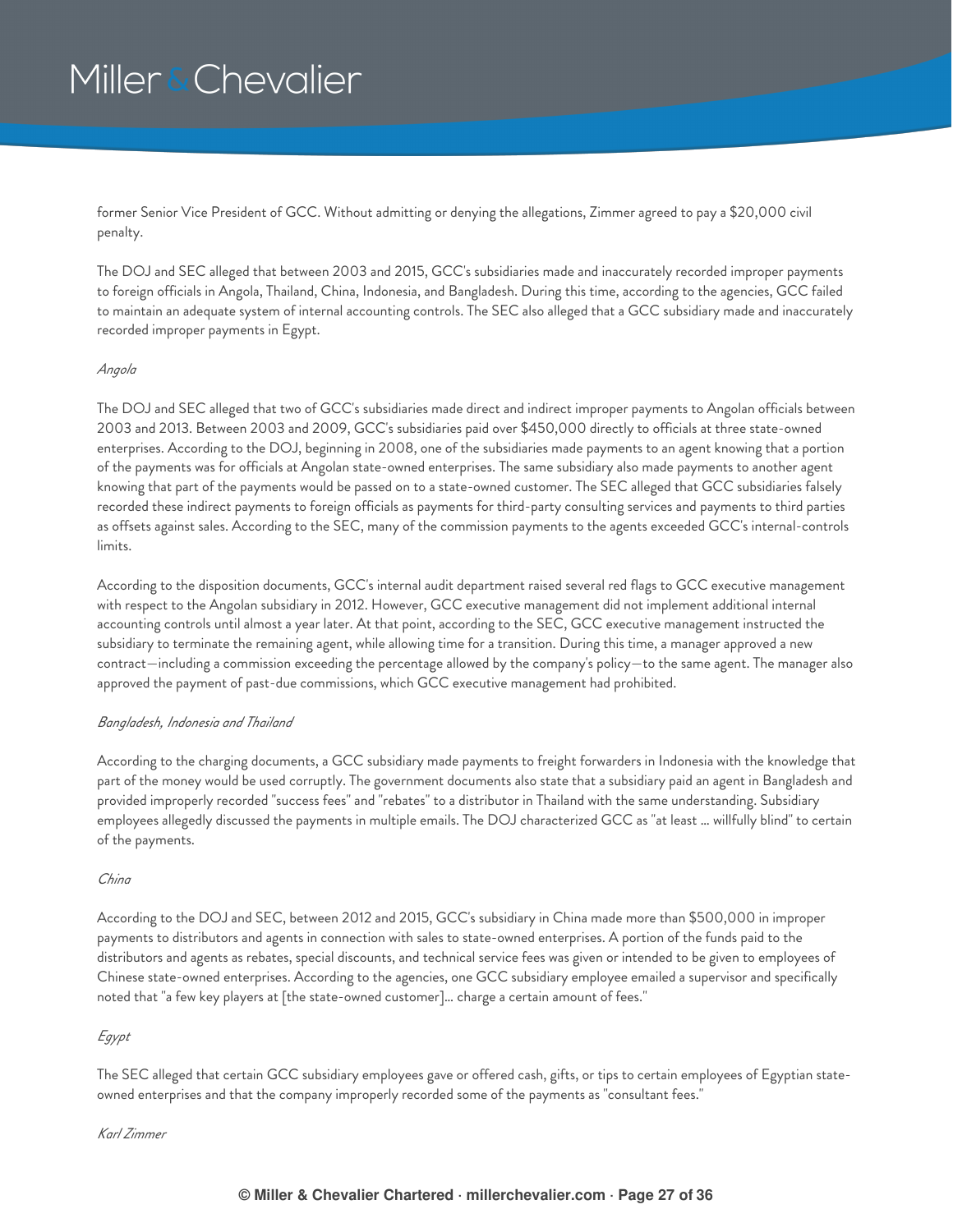The SEC's Cease-and-Desist order against Zimmer alleged that Zimmer caused GCC's violations of the books-and-records and internal-accounting-controls provisions of the FCPA. According to the order, Zimmer did so by approving payments to an agent involved in sales to state-owned enterprises in Angola. The SEC alleged that, at the time, Zimmer knew that GCC's policies prohibited such excessive commissions, that GCC had initiated an investigation of the agent, and that GCC had specifically prohibited payments of past due commissions to the agent without further approval. Zimmer left GCC in 2015.

#### **Noteworthy Aspects**

- **Material Misstatements in SEC Filings Due to Weak Accounting Controls in Brazil:** On December 29, 2016, the SEC also filed a Cease-and-Desist order against GCC and determined to accept GCC's settlement offer of \$6,500,000 in connection with its operations in Brazil. According to the Cease-and-Desist order, GCC violated both FCPA-related accounting provisions and other accounting provisions under the Exchange Act. In particular, the SEC alleged that GCC materially misstated its financial statements because of improper inventory accounting at its Brazilian subsidiary. According to the SEC, subsidiary employees created false entries for inventory values to cover missing copper inventory that resulted from accounting errors and / or theft of the inventory by subsidiary personnel. GCC executives knew that the company's accounting systems presented financial reporting risks and the misstatements went undetected because of the company's internal-accounting-controls failures.
- **Short Time Period Between Self-Disclosure and Settlement:** According to the Cease-and-Desist order, GCC self-reported its potential FCPA violations to the SEC in January 2014. Thus, the company went from disclosure to settlement in just under two years. Notably, GCC disclosed to the SEC "after it retained outside counsel to conduct an internal investigation," not after the completion of the internal investigation. It is not clear how much of the internal investigation had been completed by the time GCC disclosed, but according to DOJ documents, it was completed by the time of settlement. Both agencies appeared to appreciate that GCC kept the SEC and DOJ informed as its internal investigation progressed and "regularly updated" the agencies.
- **Monetary Penalty:** The agencies have continued to make efforts to explain the reasoning behind their awards of monetary credit to companies. The DOJ explained that GCC's monetary penalty represented a 50 percent reduction off of the bottom of the U.S. Sentencing Guidelines fine range. The DOJ's stated explanation for the 50 percent reduction included many of the nowstandard disclosure and cooperation elements, such as voluntary self-disclosure, full cooperation, the provision of all relevant facts, commitment to enhancing internal controls and compliance programs, remediation, and agreeing to report to the DOJ for three years. Perhaps the most interesting of the steps particularly noted by the DOJ is that GCC made foreign-based employees available for interview in the U.S., and not only produced documents (and translations) from foreign countries, but organized evidence for the DOJ. Similarly, the SEC praised GCC's self-disclosure, "substantial" cooperation (including presentations to the SEC on key investigation findings, production of thousands of documents and translations, "downloads" from interviews, and making current and former employees available for interview), "extensive" remediation, and restructuring of its compliance program and policies.
- **FBI's International Corruption Squads:** In its press [release](https://www.justice.gov/opa/pr/general-cable-corporation-agrees-pay-20-million-penalty-foreign-bribery-schemes-asia-and), the DOJ noted the work of the FBI's Washington, DC International Corruption Squad in investigating the case. The FBI, in conjunction with the DOJ's Fraud Section, created three International Corruption Squads at the beginning of 2015: in New York, Los Angeles, and Washington, DC. It appears that these squads are starting to take a leading role in investigating FCPA cases. For example, the DOJ also acknowledged the investigative work of the New York International Corruption Squad in its press [release](https://www.justice.gov/usao-edny/pr/odebrecht-and-braskem-plead-guilty-and-agree-pay-least-35-billion-global-criminal) announcing the resolution with Odebrecht and Braskem (covered in detail [here](#page-20-0)). As more investigations come to light, we are likely to hear more about the International Corruption Squads' efforts.

#### <span id="page-27-0"></span>Rolls-Royce Settles with U.S., Brazilian, and U.K. Authorities Over Alleged Corruption in its Energy and Aerospace Business

On January 17, 2017, authorities in the United States, Brazil, and the United Kingdom [announced](https://www.justice.gov/opa/pr/rolls-royce-plc-agrees-pay-170-million-criminal-penalty-resolve-foreign-corrupt-practices-act) that they had settled **corruption-related charges with Rolls-Royce plc (Company). The Company, a publicly-traded holding company in the United** Kingdom with business operations in the civil aerospace, defense aerospace, marine, and energy sectors worldwide, agreed to pay **more than \$800 million in combined global penalties.**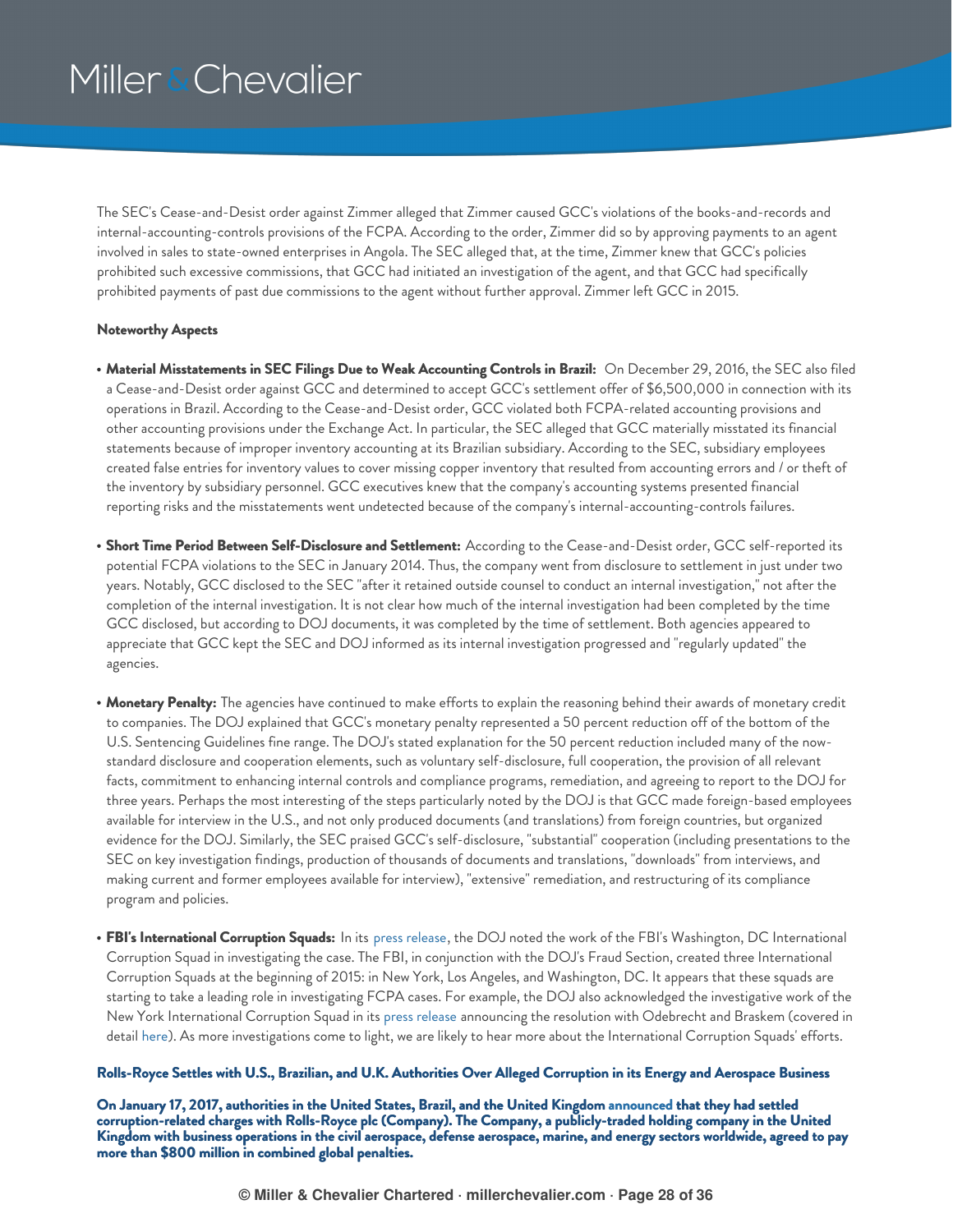Rolls-Royce entered into a DPA with U.S. [authorities](https://www.justice.gov/opa/press-release/file/927221/download) on December 20, 2016, under seal, agreeing to pay \$195,496,880 (subject to an offset credit of \$25,579,179 described below) for conspiring to violate the anti-bribery provisions of the FCPA. As part of the DPA, Rolls-Royce admitted that between 2000 and 2013, the Company and its U.S.-based indirect subsidiary, Rolls-Royce Energy Systems, Inc. (RRESI), and certain employees conspired to pay more than \$35 million in bribes via intermediaries in connection with Rolls-Royce's energy business operations in Angola, Azerbaijan, Brazil, Iraq, Kazakhstan, and Thailand. The government alleges that in exchange for the corrupt payments, foreign officials provided confidential information and awarded contracts to Rolls-Royce and RRESI.

In coordination with the U.S. resolution, Rolls-Royce entered into a DPA with the [U.K's](https://www.sfo.gov.uk/cases/rolls-royce-plc/) SFO. As part of the U.K. DPA, Rolls-Royce will pay £497,252,645 (approx. \$604,808,392), plus interest for conspiracy to corrupt, false accounting, and failure of a commercial organization to prevent bribery. Rolls-Royce must also reimburse the SFO's investigation costs (£13m) in full. The conduct addressed by the U.K. DPA is distinct from the conduct covered by the U.S. DPA and relates to the Company's energy, civil aerospace, and defense aerospace businesses. The U.K. resolution covers conduct that took place between approximately 1989 and 2013 across seven jurisdictions: Indonesia, Thailand, India, Russia, Nigeria, China, and Malaysia.

As part of its leniency agreement with Brazil's MPF, Rolls-Royce agreed to pay a penalty of approximately \$25,579,170 for its role in a conspiracy to bribe foreign officials in Brazil from 2005 to 2008. The DOJ credited Brazil's \$25,579,170 penalty against Rolls-Royce's total fine in the United States because it covered similar conduct.

Each of the alleged bribe schemes detailed in the U.S. resolution are discussed in turn below.

### *Angola*

According to the DPA, the company and RRESI entered into multiple commercial advisor agreements with an Angolan-based intermediary from approximately 2009 to late 2011, knowing that there was a "high probability" that a portion of the commission payments would be passed on to officials at Angola's state-owned and controlled oil company, Sonangol. The settlement documents state that in exchange for a total of \$2.4 million in commission payments made to the intermediary, the Company and RRESI obtained confidential information from officials at Sonangol and won three Sonangol projects, resulting in \$30 million in profits.

### *Azerbaijan*

According to the DPA, the Company and RRESI engaged a Monaco-based oil and gas services intermediary (which has been [identified](http://www.smh.com.au/national/investigations/rolls-royce-fined-11b-after-fairfax-unaoil-expose-20170117-gttiju.html) by the press as Unaoil) from approximately 2000 through 2009 to serve as a commercial advisor to secure contracts to supply wind turbines to a consortium controlled by SOCAR, the state oil company of the Republic of Azerbaijan. Rolls-Royce, RRESI, and certain Company employees allegedly knew that the intermediary used portions of RRESI's commission payments to acquire confidential information and obtain contracts for Rolls-Royce and RRESI. As a result of the corrupt payments, Rolls-Royce and RRESI won contracts to provide over 40 turbines, worth more than \$50 million in profits.

### *Brazil*

According to the DPA, from approximately 2003 to 2013, RRESI entered into various commercial advisor agreements in Brazil with various intermediaries, including a Brazil-based oil and gas services intermediary. According to the DPA, RRESI employees were aware that portions of the commission payments would be transferred to foreign officials in exchange for contracts with Petrobras, the Brazil-based petroleum and energy-services company, majority-owned by the Brazilian government. In total, intermediaries received \$9.3 million in commission payments, of which at least \$1.6 million was paid to a Brazilian foreign official, to assist RRESI in obtaining various lucrative Petrobras contracts.

*Iraq*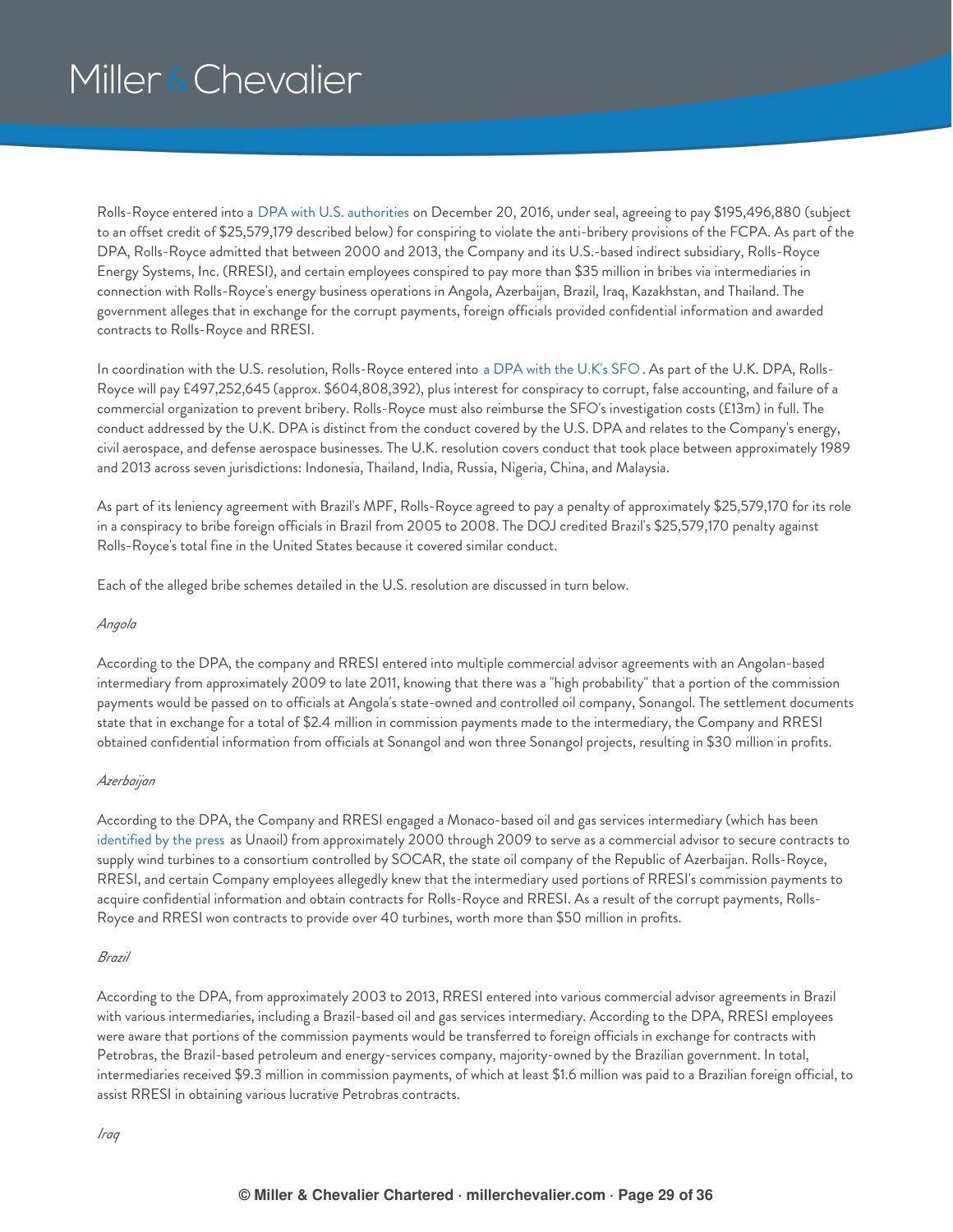According to the DPA, in Iraq, RRESI engaged the same intermediary used in Azerbaijan and Angola from approximately 2006 through 2009 to bribe Iraqi government officials, including officials at South Oil Company (SOC), an Iraqi state-owned and controlled oil company. In one instance, after obtaining inside information from an official at SOC, the Company and RRESI allegedly created a deal in which the intermediary purchased gas generators directly from RRESI to resell to SOC. According to the DPA, in 2009, when SOC officials raised concerns relating to RRESI's gas generators, the intermediary paid additional bribes to resolve the complaints and prevent SOC from "blacklisting" RRESI. As a result of the gas generator deal, Rolls-Royce and RRESI made more than \$1.5 million in profits.

### *Kazakhstan*

According to the DPA, from approximately 2009 to 2012, RRESI entered multiple commercial advisor agreements with various intermediaries in Kazakhstan, including with the intermediary used in Iraq, Angola, and Azerbaijan. The DPA alleges that Company employees entered into the agreements knowing that portions of the commission payments would be used to bribe foreign officials to secure contracts from Asia Gas Pipeline, LLP (AGP), a joint venture between Kazakh and Chinese state-owned and controlled entities that transported gas through a pipeline between Kazakhstan and China. Furthermore, in 2012, RRESI allegedly engaged a local distributor knowing that the distributor was beneficially owned by a high-ranking government official with the authority to impact the Company's ability to operate in Kazakhstan. While the amount paid in corrupt commission is not entirely clear, the DPA states, "[i]n total, RRESI made a financial gain, or alternatively made corrupt commission payments, totaling approximately \$20 million on the relevant AGP contracts."

### *Thailand*

According to the DPA, RRESI entered into commercial advisor agreements with intermediaries in Thailand from approximately from 2000 through 2012 to win government contracts. The DPA alleges that Rolls-Royce and RRESI employees knew that a portion of RRESI's commission payments would be used to bribe foreign officials at PTT Public Company Limited. (PTT) and its subsidiary, PTT Exploration and Production Public Company Limited (PTTEP), both of which are Thai state-owned and controlled oil and gas companies. In one instance, employees of Rolls-Royce, RRESI, and an intermediary allegedly exchanged emails detailing a strategy to convince PTT officials to write bid specifications that ensured the Company would win. After Rolls-Royce was successful in securing said contract, it made a 7.5 percent commission payment to the intermediary, which allegedly passed on proceeds to officials. According to the DPA, RRESI made corrupt commission payments valued at more than \$11.2 million to win approximately seven contracts.

### **Noteworthy Aspects**

- **No Independent Compliance Monitor Due to Preemptive Appointment:** The U.S. resolution does not require Rolls-Royce to hire an independent compliance monitor because of, in part, the company's preemptive engagement of Lord Gold as an outside compliance advisor in 2013. Under the U.S. DPA, Rolls-Royce must only engage in self-monitoring and submit periodic reports to the DOJ. However, the U.K. DPA essentially converts the voluntary appointment of Lord Gold as a compliance advisor into a formal monitorship, requiring him to draft a third compliance report by March 31, 2017. The U.K. DPA also states, "[i]f Lord Gold resigns or is unable to fulfil his obligations, Rolls-Royce shall notify the SFO immediately. A replacement selected by Rolls-Royce must be approved by the SFO. The terms of this Agreement shall apply to the replacement."
- **Policies on Paper Are Not Enough:** As part of the Thai bribe scheme, employees of Rolls-Royce and RRESI allegedly initially disguised bribe payments to government officials by paying an intermediary inflated commissions as high as 7.5 percent of the contract price. A portion of those commissions were then allegedly transferred to government officials. However, Rolls-Royce subsequently instituted a new policy requiring additional approval from high-level executives for sales commissions to third-party advisors that exceed five percent. To get around this policy, employees allegedly began to conceal commissions exceeding five percent by classifying them as separate engineering fees or related expenses, which could be paid under a separate contract. This scenario highlights the importance of monitoring for changes in payment trends following the strengthening of compliance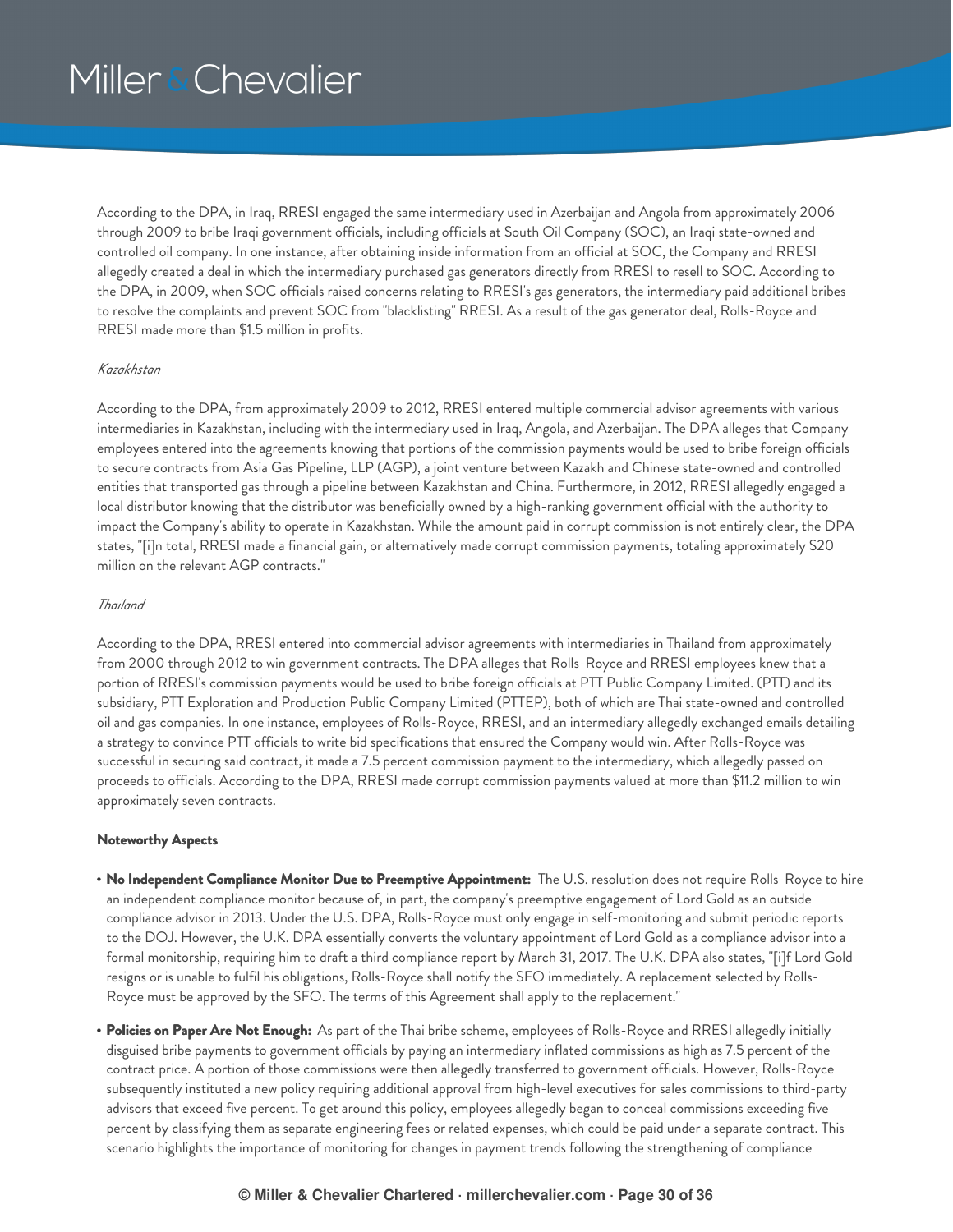safeguards, to ensure they are not being circumvented.

- **First FCPA Case to Require Consumer Financial Fraud Fund Contribution:** The U.S. DPA requires Rolls-Royce to contribute \$30 million of the \$ 169,917,701 (after the Brazilian offset credit) penalty to the Consumer Financial Fraud Fund. Based on our internal tracking, this resolution marks the first FCPA case in which a party was required to contribute to the Consumer Financial Fraud Fund. The rationale for requiring the Company to contribute to the Consumer Financial Fraud Fund is unclear.
- **SFO's Largest Undertaking to Date:** The U.K. government's resolution with Rolls-Royce ends the SFO's largest investigation conducted to date and marks the highest ever enforcement action penalty imposed against a company in the United Kingdom for criminal conduct. This marks the third use of a DPA since 2014, when the tool became available to U.K. prosecutors. The SFO's resolution with the Company signals the continued ramp-up of U.K. foreign-corruption enforcement efforts and the SFO's adoption of U.S.-style strategies -- *e.g.*, resolution via a DPA -- to prosecute corruption.
- **SFO's Differing Approach for Charging Conduct that Occurred Before and After the UKBA:** Notably, much of the improper conduct covered by the U.K. agreement occurred prior to the enactment of the U.K. Bribery Act (UKBA) in 2011, which, in turn, impacted the charging decisions of prosecutors. For example, the conduct covered by counts 1-7 of the statement of facts attached to the DPA do not include a charge of failure by a commercial organization to prevent bribery, as the improper conduct occurred prior to 2011. Instead, prosecutors relied on the offenses of "conspiracy to corrupt" and "false accounting" to charge the company. However, counts 8-12 charge the Company with failure to prevent bribery, explicitly stating that the charges relate only to payments which were made after July 1, 2011. The prosecutors used the latter charge even in instances where parts of the schemes occurred prior to the enactment of the UKBA.
- **Comparing the Treatment of Privilege in the U.S. and U.K. Resolutions:** A comparison of the language used to describe the Company's cooperation in the U.S. and U.K. resolutions provides insight into how authorities in the respective countries view the issue of preserving privilege during an investigation. For example, in the U.K. judgement approving the DPA with [Rolls-Royce](https://www.judiciary.gov.uk/wp-content/uploads/2017/01/sfo-v-rolls-royce.pdf) , the U.K. judge, Sir Brian Leveson, emphasized the "extraordinary cooperation" of Rolls-Royce during the investigation including the company's "disclosure of all interview memoranda … despite Rolls-Royce's belief that the material was capable of resisting an order for disclosure, on the basis that it was privileged." The U.S. DPA, on the other hand, does not mention a waiver of privilege, but instead notes that the company "provid[ed] facts learned during witness interviews," perhaps reflecting a heightened priority of protecting privilege in the United States. Although, in most cases, the DOJ does not require companies to waive privilege to obtain cooperation credit, producing privileged material to authorities in another jurisdiction will waive privilege, after which the DOJ would likely expect to receive the material.
- **Rolls-Royce's Liability under the UKBA for Conduct of "Associated Persons":** The UKBA expanded liability of companies for failure to prevent bribery undertaken by "associated persons," which includes not only its employees, but also third parties working on a company's behalf. A company may defend itself against this charge by demonstrating that it has "adequate procedures" in place to prevent the improper conduct. However, in this case, Rolls-Royce failed to do so, as Judge Leveson pointed out, "[i]n large part, the conduct in this case concerns the failure of Rolls-Royce to implement or enforce procedures to prevent bribery by its associated persons." Consistent with the expectations of U.S. authorities regarding third-party risk, the U.K. DPA underscores the importance of a company to proactively implement effective compliance measures that not only address the conduct of its own employees, but also of third parties working on its behalf.
- **Global Cooperation Continues:** The Rolls-Royce global settlement is the latest in a string of multi-jurisdictional efforts to prosecute corruption and is the second recent global resolution (after Odebrecht/Braskem) that involved the cooperation of three countries. Notably, the language of paragraph 13 of Judge Leveson's [judgement](https://www.judiciary.gov.uk/wp-content/uploads/2017/01/sfo-v-rolls-royce.pdf) approving the DPA suggested that U.K. authorities expedited the completion of the U.K. resolution so that it could be announced with the U.S. resolution before the U.S. administration change, highlighting the countries' commitment to work in concert. In addition, in a [statement](http://www.mpf.mp.br/pr/sala-de-imprensa/noticias-pr/mpf-firma-acordo-de-leniencia-com-rolls-royce) following the Rolls-Royce settlement, Brazilian prosecutor and member of the Operation Car Wash Task Force, Orlando Martello, credited the success of the global resolution to "the high degree of maturity of international cooperation and reflects the credibility that Brazilian authorities responsible for fighting corruption have won on the world stage ..."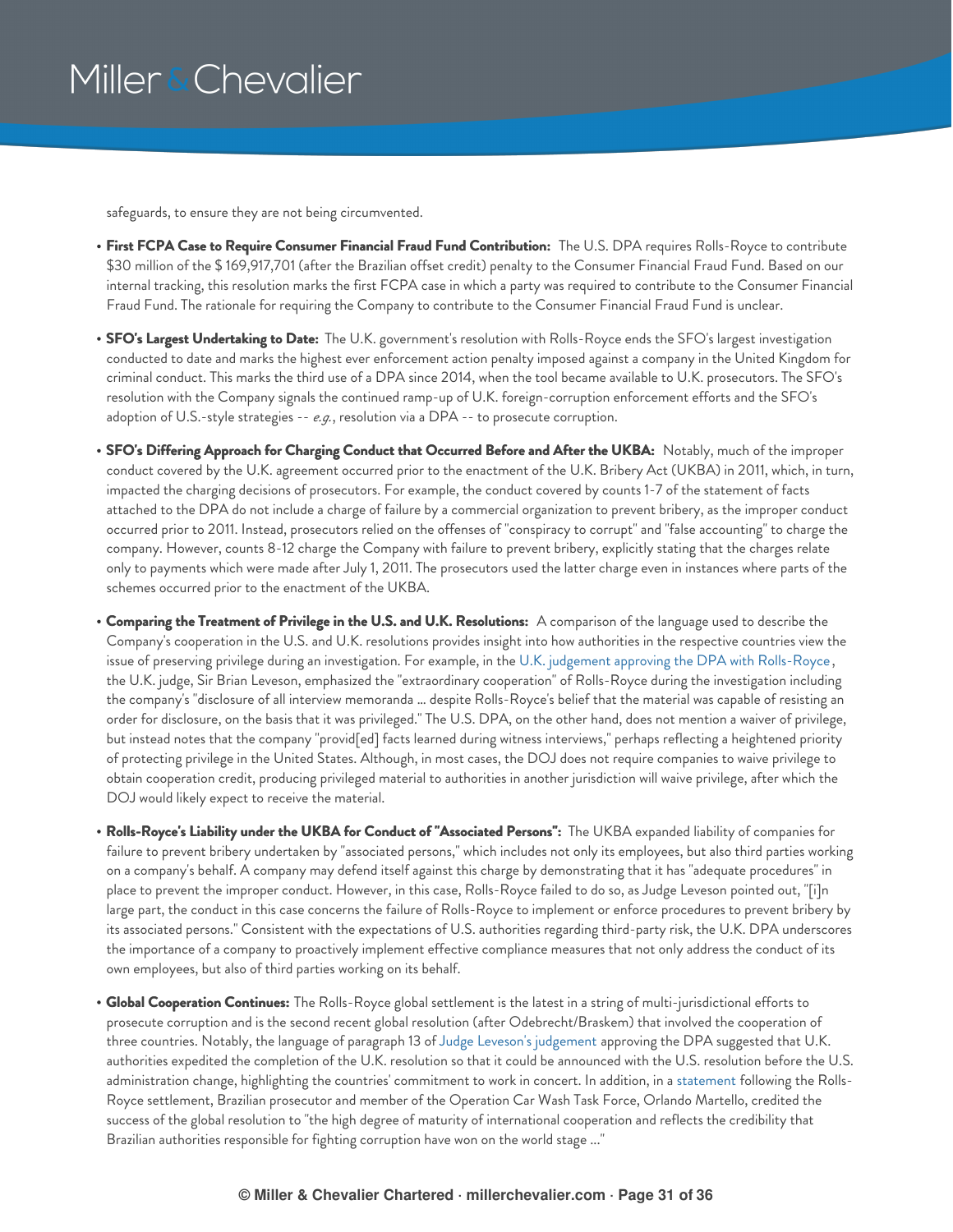### <span id="page-31-0"></span>**Actions Against Individuals**

### <span id="page-31-1"></span>**Several Individuals Plead Guilty to FCPA-related Charges in Connection with Mexican Aviation Contracts**

On November 2, 2016, Kamta Ramnarine and Daniel Perez each pled guilty in the United States District Court for the Southern District of Texas to one count of conspiracy to violate the anti-bribery provisions of the FCPA. Ramnarine was the President of and Perez was the Director of Maintenance of an unidentified U.S. company that provides aircraft maintenance, repair and overhaul, and other services.

According to the documents released by the government, Ramnarine and Perez participated in a conspiracy lasting for nearly a decade to pay \$2 million in bribes to two former officials of Mexican state-owned entities, Ernesto Hernandez Montemayor and Ramiro Ascencio Nevarez, along with other unnamed officials, to secure parts and servicing contracts with state-owned entities in Mexico. Montemayor pled guilty to one count of conspiracy to commit money laundering on December 9, 2015, and in that plea agreement admitted to conspiring with Ramnarine and Perez to launder the proceeds of the bribery scheme. Two others, Douglas Ray and Victor Hugo Valdez Pinon, admitted to similar conduct as Ramnarine and Perez and pled guilty to conspiracy to violate the FCPA and conspiracy to commit wire fraud on October 26, 2016, and October 28, 2016, respectively.

On February 2, 2017, Ramnarine and Perez were each sentenced to three years of probation and a \$100 special assessment, even though each faced a maximum of five years of imprisonment, a fine of the greater of \$250,000 or twice the gross gain to the conspirators or loss to its victims, full restitution, a special assessment, and three years of supervised release. Ray and Pinon are scheduled to be sentenced on February 23, 2017; however, the government has moved to continue Pinon's sentencing hearing to a date after March 27, 2017, "so that the parties can complete their analysis of the defendant's financial gain from his criminal conduct at issue in order to assist the court in accurately determining" an appropriate sentence.

### <span id="page-31-2"></span>**Son of Former Prime Minister of Gabon Pleads Guilty to Conspiracy to Violate the FCPA**

On December 9, 2016, Samuel Mebiame, a Gabonese and French citizen and son of the former Prime Minister of Gabon, pled guilty in federal court to a conspiracy charge stemming from a bribery scheme to pay government officials in Niger, Chad, and Guinea, among other countries, in violation of the FCPA.

According to the [Information](https://www.justice.gov/opa/press-release/file/917331/download) filed in the Eastern District of New York, Mebiame acted as a "fixer" on behalf of three entities: a Turks & Caicos corporation identified as the "Turks & Caicos Entity," a joint venture formed between a British Virgin Islands corporation identified as the "Turks & Caicos Subsidiary" and a subsidiary of U.S.-based hedge fund Och-Ziff Capital Management Group LLC (Och-Ziff), and a British Virgin Islands corporation active in Africa in which the Turks & Caicos Entity owned a controlling interest.

According to the Information, from June 2007 to November 2015, Mebiame caused payments to be made to a Niger foreign government official and intermediaries to Niger government officials, including payments for "nice cars," a payment to a charity run by an official, as well as cash and wire transfer payments. At the time, Mebiame was working to obtain and retain rights to uranium mining concessions in Niger, and the payments were made to influence an official with the power to grant uranium mining licenses. The Information further stated that from January 2007 to June 2008, Mebiame also made cash payments to, and paid for travel and reimbursed shopping expenses for, a foreign government official and his spouse in Chad to obtain uranium concessions. Further, from June 2010 to June 2012, Mebiame negotiated for mineral rights in Guinea, obtaining access to opportunities by providing benefits to foreign government officials, including cash payments, the use of a Mercedes Benz sedan, and the rental of a private jet.

The U.S. government pointed to a number of steps Mebiame took in furtherance of the conspiracy while in the United States. These included sending and receiving e-mails and receiving wire transfers into U.S. bank accounts he established. One of the emails Mebiame received while in the United States included an earlier e-mail between co-conspirators who were betting on "whether the United States could assert jurisdiction over their activities under the FCPA solely based on the use of correspondent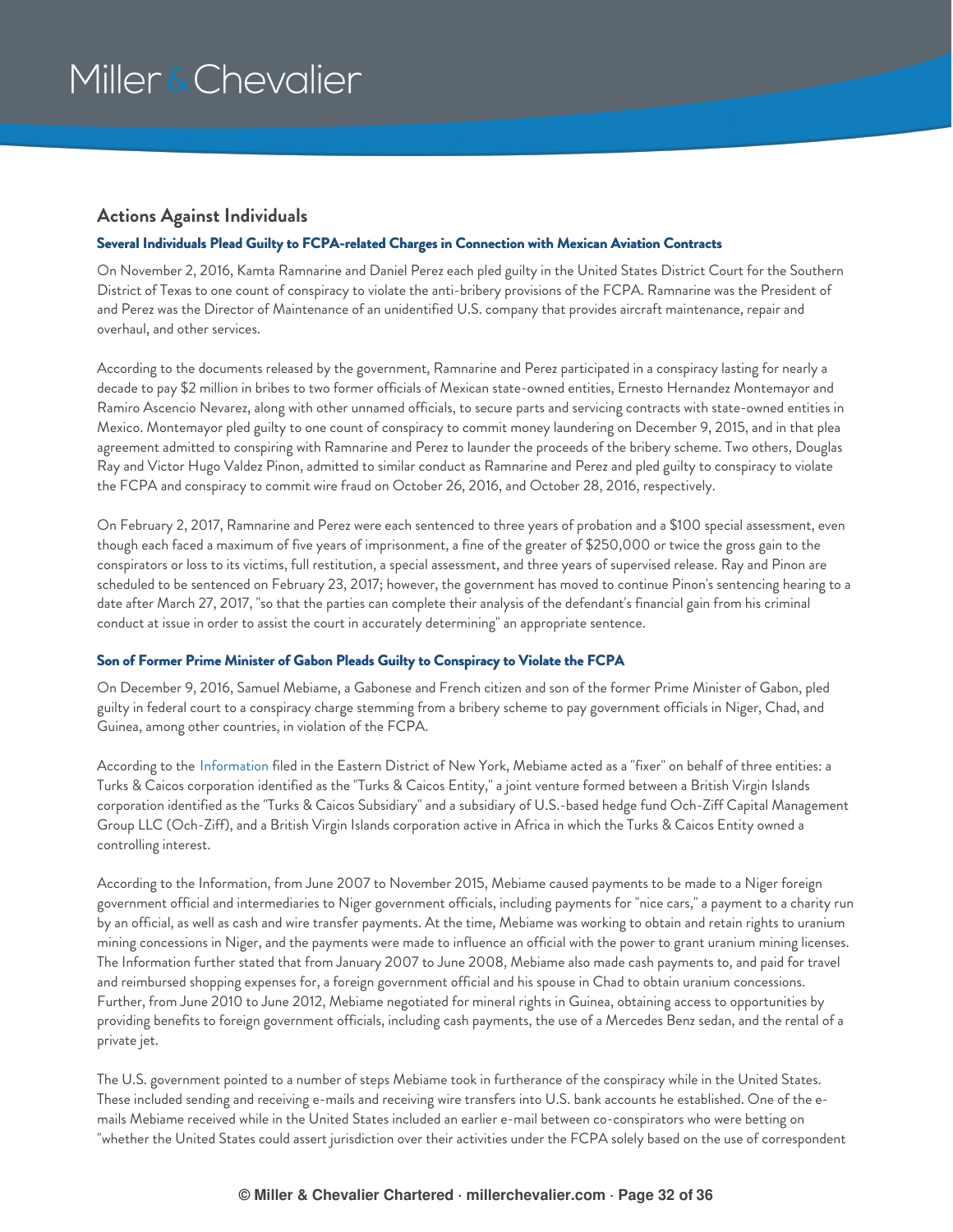banks in the United States to clear transactions dominated in U.S. Dollars."

As reported in our [Autumn](https://www.millerchevalier.com/node/15563) 2016 FCPA Review, the SEC and DOJ settled with Och-Ziff in September 2016 in a joint resolution amounting to more than \$400 million.

### <span id="page-32-0"></span>**Ongoing Developments and Related Litigation**

### <span id="page-32-1"></span>**Argentine Sports Marketing Company Enters into DPA Related to DOJ's Ongoing FIFA Investigation**

On December 13, 2016, the U.S. Attorney's Office for the Eastern District of New York (the U.S. Attorney's Office) filed a criminal information against Torneos y Competencias S.A. (Torneos or the Company), an Argentine sports media and marketing business, charging the company with wire fraud conspiracy for its role in a scheme to pay bribes and kickbacks to high-ranking soccer executives. The same day, the Company entered into a four-year DPA with the government, agreeing to forfeit \$89,062,616, which reflects the Company's profits from corrupt contracts, and to pay a criminal penalty of \$23,760,000. This resolution marks the latest development in the DOJ's ongoing corruption investigation of Fédération Internationale de Football Association (FIFA), the international governing body for soccer. Earlier developments in the DOJ's FIFA investigation were discussed in our FCPA [Summer](https://www.millerchevalier.com/node/15513#FIFA) Review 2015.

According to the Criminal [Information](https://www.millerchevalier.com/sites/default/files/resources/FCPAReview/FCPAReviewWinter2017_TorneosYCompetenciasDOJInformation.pdf), for approximately 15 years, Torneos, at the direction of several of its executives, paid tens of millions of dollars in bribes and kickbacks to officials of FIFA and various regional and national soccer governing bodies that operate under FIFA. In exchange, Torneos obtained media and marketing rights to soccer tournaments and matches including the FIFA World Cup, CONMEBOL Copa América, CONMEBOL/ CONCACAF Copa América Centenario, CONMEBOL Copa Libertadores, CONMEBOL Copa Sudamericana, CONMEBOL Recopa Sudamericana, and international friendly matches featuring Argentina's men's national soccer team.

The U.S. Attorney's Office asserted that the Company and its co-conspirators, including high-ranking soccer officials, "used the wire facilities of the United States to facilitate and effect certain payments" in furtherance of its criminal scheme. This activity included the use of U.S. bank accounts of Torneos' subsidiaries and affiliates to transfer payments related to contracts obtained through bribes and the use of U.S. bank accounts of co-conspirators to transfer the illicit payments. The Company and its coconspirators also "relied, in part, on the growing market for soccer in the United States to generate profits from the scheme, and conducted meetings in furtherance of the scheme in the United States."

Furthermore, Torneos and its co-conspirators "engaged in conduct designed to prevent the detection of their illegal activities, to conceal the location and ownership of proceeds of those activities, and to promote the carrying on of those activities." For example, the parties employed various instruments to create the appearance of legitimate payments, including the use of "consulting services" agreements and "sham" invoices; relied on intermediaries and shell companies to effectuate the illicit payments; and dealt in cash.

Notably, the U.S. Attorney's Office did not charge Torneos under the FCPA. Although the FCPA was amended in 1998 to expand the definition of "foreign official" to include employees and representatives of "public international organizations," neither FIFA nor the various soccer governing bodies that operate under its umbrella have been designated as such. Furthermore, according to the facts provided in the criminal information, no other foreign officials are alleged to have been involved in the bribe scheme. The FCPA's accounting provisions also appear to be inapplicable because Torneos itself is not an "issuer."

Under the four-year DPA, Torneos must accept responsibility for its conduct and that of its employees, continue to cooperate with the government's ongoing investigation, forfeit ill-gotten profits, and pay a criminal penalty. In addition, the Company must continue to engage in remediation efforts such as "implement[ing] enhanced internal controls and a rigorous corporate compliance program that includes policies and procedures designed to detect and deter violations of all applicable federal, state, and foreign anti-corruption laws." According to the DOJ's press [release](https://www.justice.gov/usao-edny/pr/argentine-sports-marketing-company-admits-role-international-soccer-bribery-conspiracy), prosecutors considered Torneos's past remediation efforts, including "the termination of its entire senior management and the hiring of a new General Manager, Chief Financial Officer, Legal Director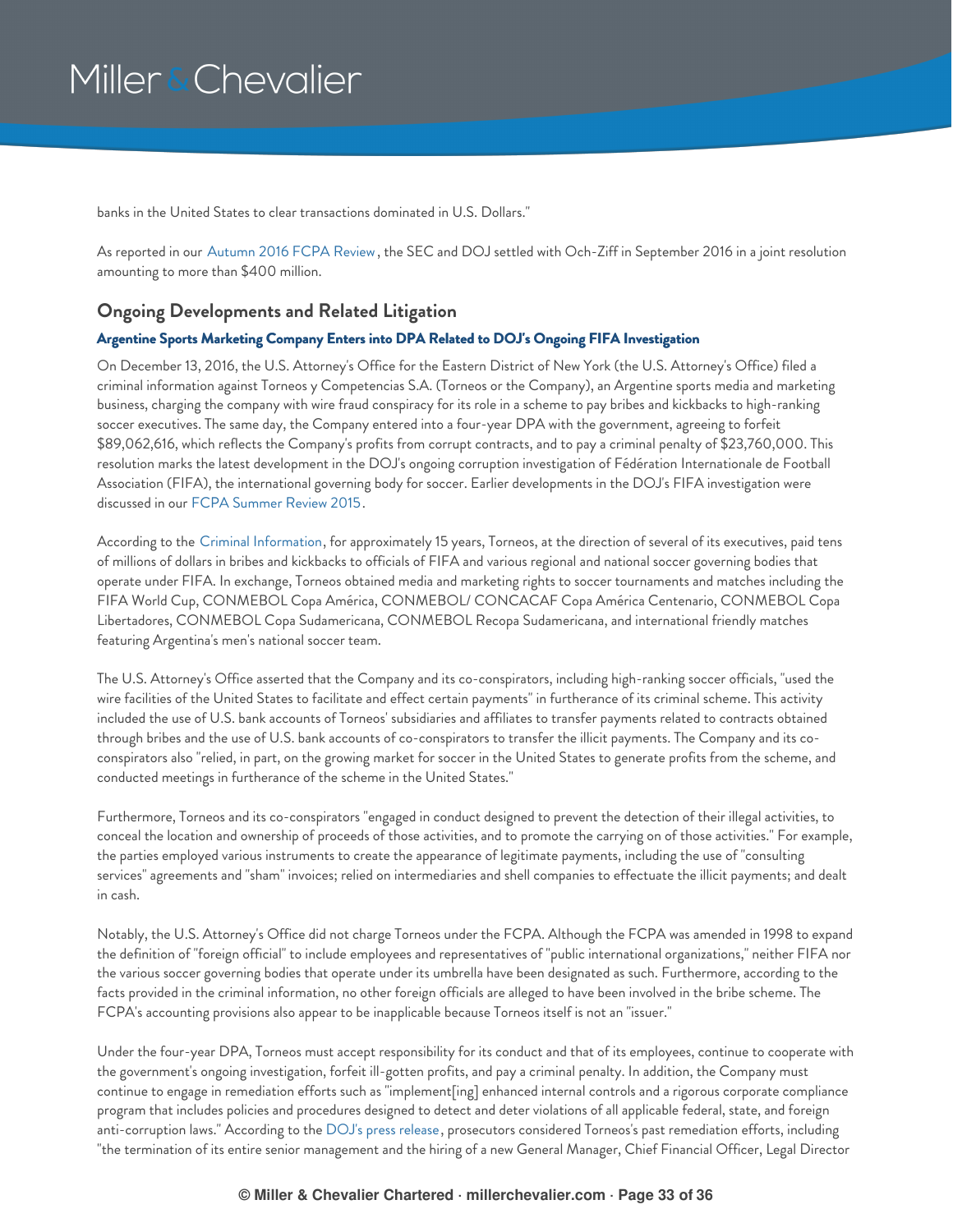and Chief Compliance Officer, and Compliance Manager," in their decision to enter the DPA.

### <span id="page-33-0"></span>**U.S. Agency Developments**

### <span id="page-33-1"></span>**10th Circuit Holds SEC's Use of ALJ's Unconstitutional, Creating Circuit Split**

On December 27, 2016, the U.S. Court of Appeals for the 10th Circuit issued an opinion in *[Bandimere](http://www.ca10.uscourts.gov/opinions/15/15-9586.pdf) v. SEC*, holding that the SEC's use of ALJs -- who preside over administrative enforcement actions, including FCPA actions -- is unconstitutional because they are "inferior Officers" not appointed in conformity with the Appointments Clause in Article II of the U.S. Constitution. The court's ruling is at odds with the DC Circuit's August 9, 2016 decision in *[Lucia](https://www.cadc.uscourts.gov/internet/opinions.nsf/734145190388E52D8525800A004F00CF/$file/15-1345-1629279.pdf) v. SEC* (discussed in our FCPA Autumn Review 2016), which held that an SEC ALJ was an "employee," and thus did not require an appointment under the [Appointments](https://www.millerchevalier.com/node/15563#SECRules) Clause. The *Bandimere* decision thus creates a circuit split regarding the constitutionality of the SEC's in-house adjudications.

The Appointments Clause requires that the President nominate and appoint officers of the United States, subject to the advice and consent of the Senate. However, the Appointments Clause provides that "the Congress may by Law vest the Appointment of such inferior Officers, as they think proper, in the President alone, in the Courts of Law, or in the Heads of Departments." Unlike employees, "inferior Officers" require appointment through the procedure set forth in the Appointments Clause.

The five ALJs currently employed by the SEC have not been appointed by the President, a court of law, or the head of a U.S. Department. Instead, they occupy positions established under the Administrative Procedure Act and were hired through a process administered by the Office of Personnel Management. They conduct hearings during which they may administer oaths, examine witnesses, enter default judgments, rule on motions and evidentiary issues, and prepare initial decisions regarding liability and sanctions, among other duties.

*Bandimere* relies on the Supreme Court's 1991 ruling in *Freytag v. Commissioner of Internal Revenue* , reasoning that *Freytag* relied on three characteristics to hold that the special trial judges (STJs) used by the Tax Court were "inferior Officers," and that those three characteristics equally apply to SEC ALJs: (1) their positions are "established by Law, " (2) their "duties, salary, and means of appointment . . . are specified by statute, " and (3) they exercise "significant discretion" in "carrying out . . . important functions. " With respect to the third factor, *Bandimere* emphasizes the "important" and "more than ministerial" functions and tasks carried out by SEC ALJs. Based on these three characteristics, *Bandimere* holds that SEC ALJs are "inferior Officers."

*Bandimere* explicitly rejects the SEC's argument that lack of final decision-making authority distinguished SEC ALJs from the STJs in *Freytag*. This conclusion amounts to the key distinction between the 10th Circuit and the DC Circuit holdings. In her concurrence, Judge Briscoe highlights this split, noting "[t]he critical difference between the majority and ... *Lucia* is that the majority recognizes that *Freytag* does *not* make final decision-making authority the *sine qua non* of inferior Officer status. " In his dissent, Judge McKay not only disagrees with the majority's application of *Freytag* but further worries that the majority's holding " has effectively rendered invalid thousands of administrative actions. " He argues that "the probable consequences" of the decision "are too troublesome to risk without a clear mandate from the Supreme Court."

The circuit split increases the likelihood that the Supreme Court may ultimately have to resolve this issue, though that may not occur until there are further federal appellate decisions on the issue.

### <span id="page-33-2"></span>**International Developments**

### <span id="page-33-3"></span>**ISO 37001 Provides Additional Anti-bribery Compliance Guidance for Companies**

On October 14, 2016, the International Organization for Standardization (ISO) [published](http://www.iso.org/iso/home/news_index/news_archive/news.htm?refid=Ref2125) a new standard on Anti-bribery Management Systems, ISO 37001, which covers both public and commercial bribery. According to the ISO press release, the ISO 37001 standard is meant to provide "transparency and clarity on the measures and controls that organizations should be putting in place" in order to prevent bribery. The standard is meant to apply to "organizations of all sizes, wherever they may do business." Organizations may retain third parties to perform audits and certify that their anti-bribery compliance programs are consistent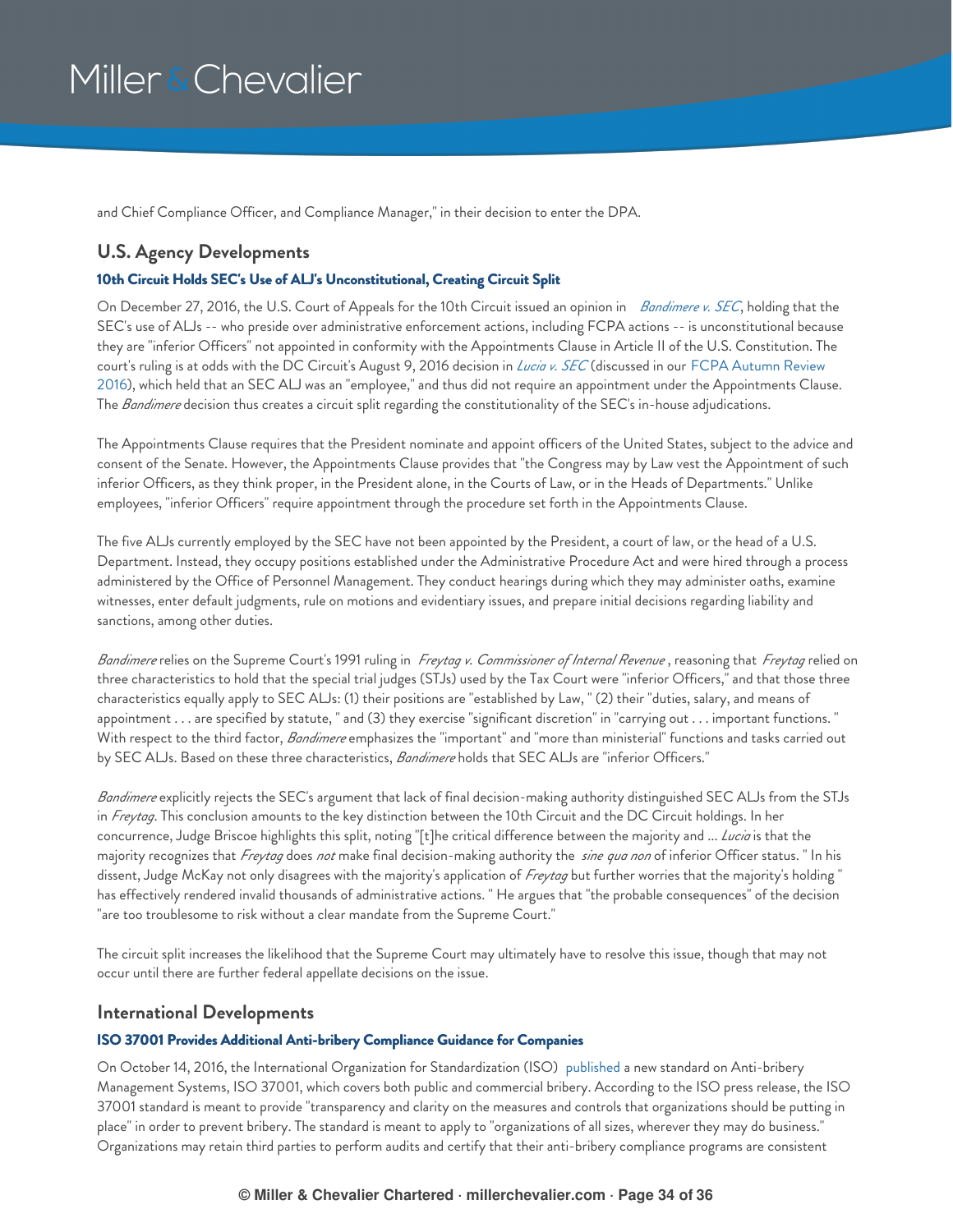with the ISO 37001 standard.

In large part, the ISO 37001 standard aligns with existing official guidance, including the DOJ's and SEC's 2012 FCPA Resource Guide, the OECD Working Group on Bribery's Good Practice Guide, and U.K. Ministry of Justice Guidance regarding the U.K. Bribery Act 2010. Similar to those standards, the ISO 37001 directs companies to adopt anti-bribery compliance management systems, written policies and procedures, due diligence of third parties, tailored training programs, and risk assessments.

However, the ISO 37001 standard diverges from existing guidance in some areas, and imposes some notable additional requirements, including:

- That companies perform due diligence on all persons before they are employed and perform due diligence on all personnel before they are transferred or promoted;
- That companies provide anti-bribery training and training on corporate policies to all business associates acting on the companies' behalf that pose "more than a low risk"; and
- That companies prohibit facilitation payments.

At the same time, the ISO 37001 standard does not address corruption risks posed by mergers and acquisitions, and only applies internal-controls obligations to affiliates that pose "higher than a low risk of bribery."

Despite the new standard's focus on certification by independent third parties, some enforcement officials have warned that companies should not view ISO certification as a guarantee against prosecution. In addressing the 2016 ACI Annual FCPA conference, DOJ Criminal Division's Fraud Section Chief, Andrew Weissmann, said that while "certification is a factor, the DOJ would have a lot of questions about what was done" and would evaluate "how the program was adopted at the time."

### <span id="page-34-0"></span>**Miller & Chevalier Upcoming Speaking Engagements and Recent Articles Upcoming Speaking Engagements**

| 02.16.17   2nd Annual GIR Live DC (Kathryn Cameron Atkinson)              |
|---------------------------------------------------------------------------|
| 03.17.17   AAEI Customs Education & Solutions Seminar (Richard A. Mojica) |
| 04.01.17   GWWIB Eighth Annual Spring Conference (Abigail E. Cotterill)   |

### **Recent Articles**